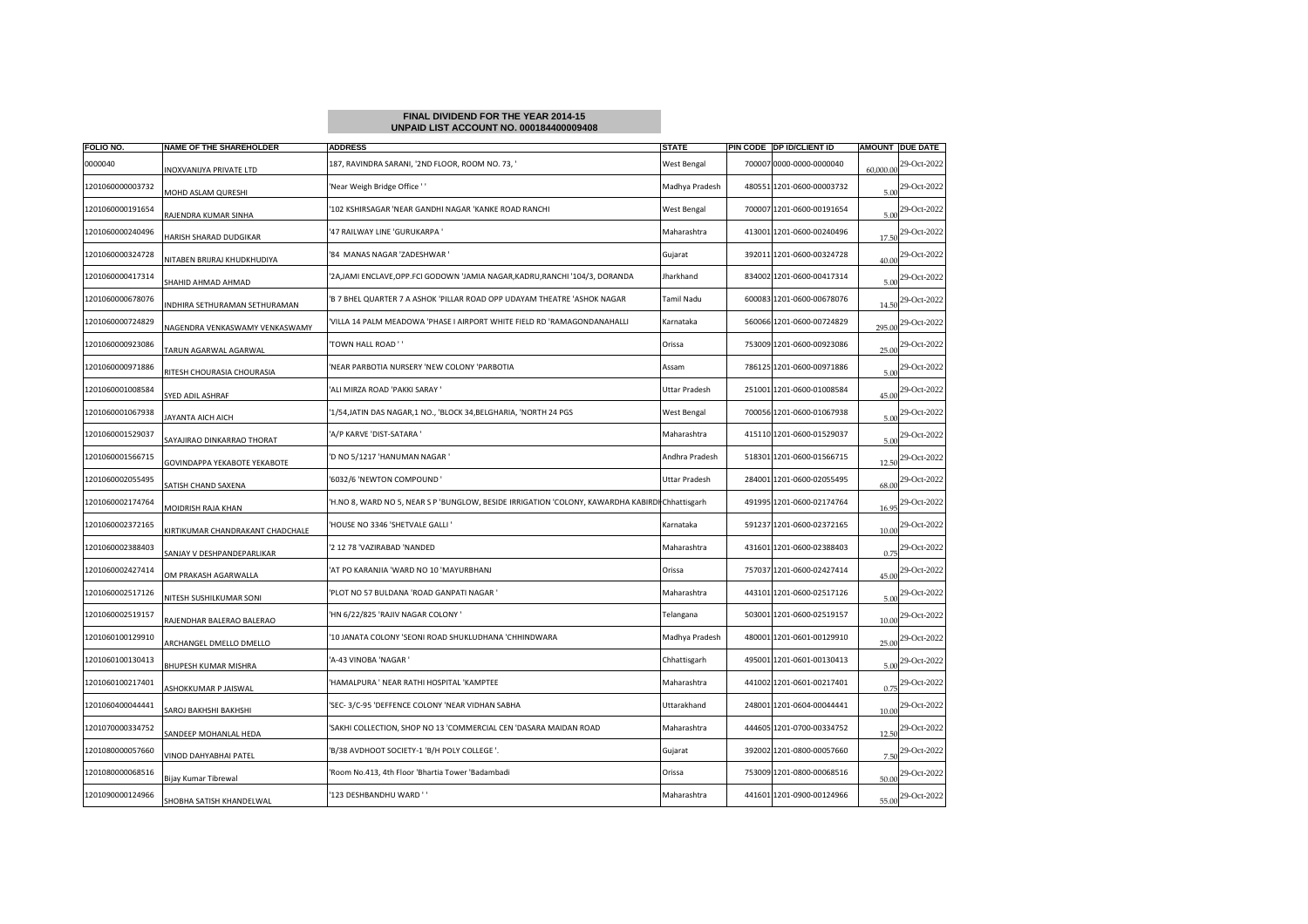| 1201090000562594 | VASANTBEN MAHESHBHAI MEHTA         | 'B-9 MAHAVIR APPARTMENT 'OPP. PRATAP VILLAS PALACE '                                    | Gujarat                 | 361008 1201-0900-00562594 | 25.00  | 29-Oct-2022 |
|------------------|------------------------------------|-----------------------------------------------------------------------------------------|-------------------------|---------------------------|--------|-------------|
| 1201090001245858 | SHAILENDRA KUMAR SHARMA            | QT.NO. TB-17 'RAILWAYCOLONY 'P.O. DHANPURI                                              | Madhya Pradesh          | 484114 1201-0900-01245858 | 20.00  | 29-Oct-2022 |
| 1201090001289539 | <b>JIJAYAN K K</b>                 | 3/99 'ANUGRAHA 'P O CHITTILAPPILLY                                                      | Kerala                  | 680551 1201-0900-01289539 | 2.50   | 29-Oct-2022 |
| 1201090001680812 | <b>MUKESHBHAI CHIMANBHAI PATEL</b> | LUHAR FALIA, 'AT-PO BHESTAN 'SURAT                                                      | Gujarat                 | 395023 1201-0900-01680812 | 50.00  | 29-Oct-2022 |
| 1201090001731081 | URYA MOHAN BAJPAI                  | F-110 INDRALOK KRISHNA NAGAR ''                                                         | Uttar Pradesh           | 226023 1201-0900-01731081 | 12.50  | 29-Oct-2022 |
| 1201090001800708 | MANOJ KUMAR AGRAWAL                | 'WELLESLY GANJ''                                                                        | Uttar Pradesh           | 231001 1201-0900-01800708 | 100.00 | 29-Oct-2022 |
| 1201090001888997 | RAVEENA PARMAR PARMAR              | MONESTRY 'OPP IGMC'                                                                     | <b>Himachal Pradesh</b> | 171001 1201-0900-01888997 | 25.00  | 29-Oct-2022 |
| 1201090001900390 | YLA GEORGE NA                      | W/O GEORGE, KUDIYIRIPPIL 'MATTOOR, NEAR CHURCH 'MATTOOR'                                | Kerala                  | 683574 1201-0900-01900390 | 135.00 | 29-Oct-2022 |
| 1201090002035159 | SANJAY MADHUKARRAO SHINGOLKAR      | ROKADIA NAGAR 'NEAR BODADE HOUSE SHEGAON 'DIST - BULDANA                                | Maharashtra             | 444203 1201-0900-02035159 | 2.50   | 29-Oct-2022 |
| 1201090002372008 | AJABABU KATRAGADDA KATRAGADDA      | 'H NO 4-2-125/A 'VENKATESHWARA '                                                        | Telangana               | 503185 1201-0900-02372008 | 0.50   | 29-Oct-2022 |
| 1201090002397428 | INKI PRABHUDAYAL JANGDE            | 87, CENTRAL BANK AREA 'DESHBANDHU WARD'                                                 | Maharashtra             | 441601 1201-0900-02397428 | 2.40   | 29-Oct-2022 |
| 1201090003231282 | <b>IETAL PRAKASH BHANUSHALI</b>    | SHREE OM TRI MURTI 'A 9 RAMESH WADI 'BADLAPUR WEST                                      | Maharashtra             | 421503 1201-0900-03231282 | 10.00  | 29-Oct-2022 |
| 1201090004056615 | RAFI AHMAD AHMAD                   | 'S/O WAZIR MOHAMMAD MOHALLA 'KHUTLA NEAR MASJID '                                       | Uttar Pradesh           | 210001 1201-0900-04056615 | 2.50   | 29-Oct-2022 |
| 1201090004344224 | IVANBHAI DEVCHANDBHAI PATEL        | 'B\H HUMMAD KUVA CHANDRAGAJ 'CHAWK TA-PRANTIJ DIS- S.K. '                               | Gujarat                 | 383205 1201-0900-04344224 | 55.00  | 29-Oct-2022 |
| 1201090004370814 | UMATHI H NA                        | NO: 38, WEST COLONY, 'SOSAITI ROAD, WARD 24, 'KOMARAPALAYAM                             | Tamil Nadu              | 638183 1201-0900-04370814 | 25.00  | 29-Oct-2022 |
| 1201090004511405 | SUSHIL KUMAR AGRAWAL               | SUSHIL KUMAR AGRAWAL 'MO-KHATRIYAN 'NEAR SARAWATI TYPE 14                               | Uttarakhand             | 244713 1201-0900-04511405 | 62.50  | 29-Oct-2022 |
| 1201090004566265 | <b>KRISHNA MURTHY</b>              | CHANNARAYAPATANA VILLAGE & PO 'DEVANAHALLI TALUK 'NEAR BANGALORE INTERNATIONA Karnataka |                         | 562135 1201-0900-04566265 | 12.50  | 29-Oct-2022 |
| 1201090004718928 | RAMAKANT GOPALRAO BIDWAI           | C 304 LEON ORBIT 'RAHATANI PIMPRI 'ADJUSTUNT PARK ROYAL APTS                            | Maharashtra             | 411017 1201-0900-04718928 | 1.25   | 29-Oct-2022 |
| 1201090004945582 | angi hussain NA                    | '306, sher mohmmad '306, sher mohammad 'choti markit                                    | Uttar Pradesh           | 262001 1201-0900-04945582 | 7.50   | 29-Oct-2022 |
| 1201090004948832 | PRAHLAD KUMAR KUMAR                | ARDALI BAZER 'KATRA BANDA '                                                             | Uttar Pradesh           | 210001 1201-0900-04948832 | 50.00  | 29-Oct-2022 |
| 1201090005298144 | <b>I RAGHAVENDRA RAO</b>           | NEAR GUTHYAMASTHANA 'DONGERKERY '.                                                      | Karnataka               | 575003 1201-0900-05298144 | 0.05   | 29-Oct-2022 |
| 1201091900021653 | MADHURI MILIND KULKARNI            | 'SARTHAK', PLOT NO.54, 'LAYOUT NO.4 'JARAGNAGAR,                                        | Maharashtra             | 416013 1201-0919-00021653 | 0.05   | 29-Oct-2022 |
| 1201092600237945 | RAGHAW PRASAD PRASAD               | AT+PO-TETAHALI, 'PS-BARHARIA, 'DIST-SIWAN                                               | Bihar                   | 841232 1201-0926-00237945 | 5.00   | 29-Oct-2022 |
| 1201130000121718 | <b>DURGA PRASAD CHAUDHARY</b>      | '33, GAYATRI VIHAR, 'THATIPUR, '                                                        | Madhya Pradesh          | 474011 1201-1300-00121718 | 15.00  | 29-Oct-2022 |
| 1201130000178712 | <b>IJAY TULSIDAS MORBIYA</b>       | MU.- KHADIA, 'DIST.- JUNAGADH, '                                                        | Gujarat                 | 362015 1201-1300-00178712 | 25.10  | 29-Oct-2022 |
| 1201130000341941 | RANI JAIN JAIN                     | AT TARA KUTIR, 'OPP.TERAPANTH BHAVAN, 'PURAB PALLY ROAD,                                | Bihar                   | 855107 1201-1300-00341941 | 50.00  | 29-Oct-2022 |
| 1201180200014961 | DINESH KUMAR BHATTAD               | BHATTAD STEEL TRADERS 'GANJLINE '                                                       | Chhattisgarh            | 491441 1201-1802-00014961 | 25.00  | 29-Oct-2022 |
| 1201210100554651 | NAVEEN KUMAR KUMAR                 | WARD NO -1 'NEW DHAN MANDI'                                                             | Rajasthan               | 335512 1201-2101-00554651 | 15.00  | 29-Oct-2022 |
| 1201260000042701 | <b>CENA CHAITANYA SHAH</b>         | 304, AKASHDEEP TOWER, 'SHREYAS CROSSING 'AMBAWADI                                       | Gujarat                 | 380015 1201-2600-00042701 | 5.00   | 29-Oct-2022 |
| 1201320000353843 | ABERUDDIN SHAIKH SHAIKH            | 115/116 KASVA PLAZA 'FLAT NO.301 3RD FLOOR 'PATEL MOHALLA                               | Maharashtra             | 410206 1201-3200-00353843 | 20.00  | 29-Oct-2022 |
| 1201320000360162 | DAKSHA KETANBHAI SHAH              | RUSHI BLOCK NO 18 SANTOSH PARK 'BHD STERLING HOSPITAL NR SHIV 'PARK RAIYA ROAD'         | Gujarat                 | 360007 1201-3200-00360162 | 20.00  | 29-Oct-2022 |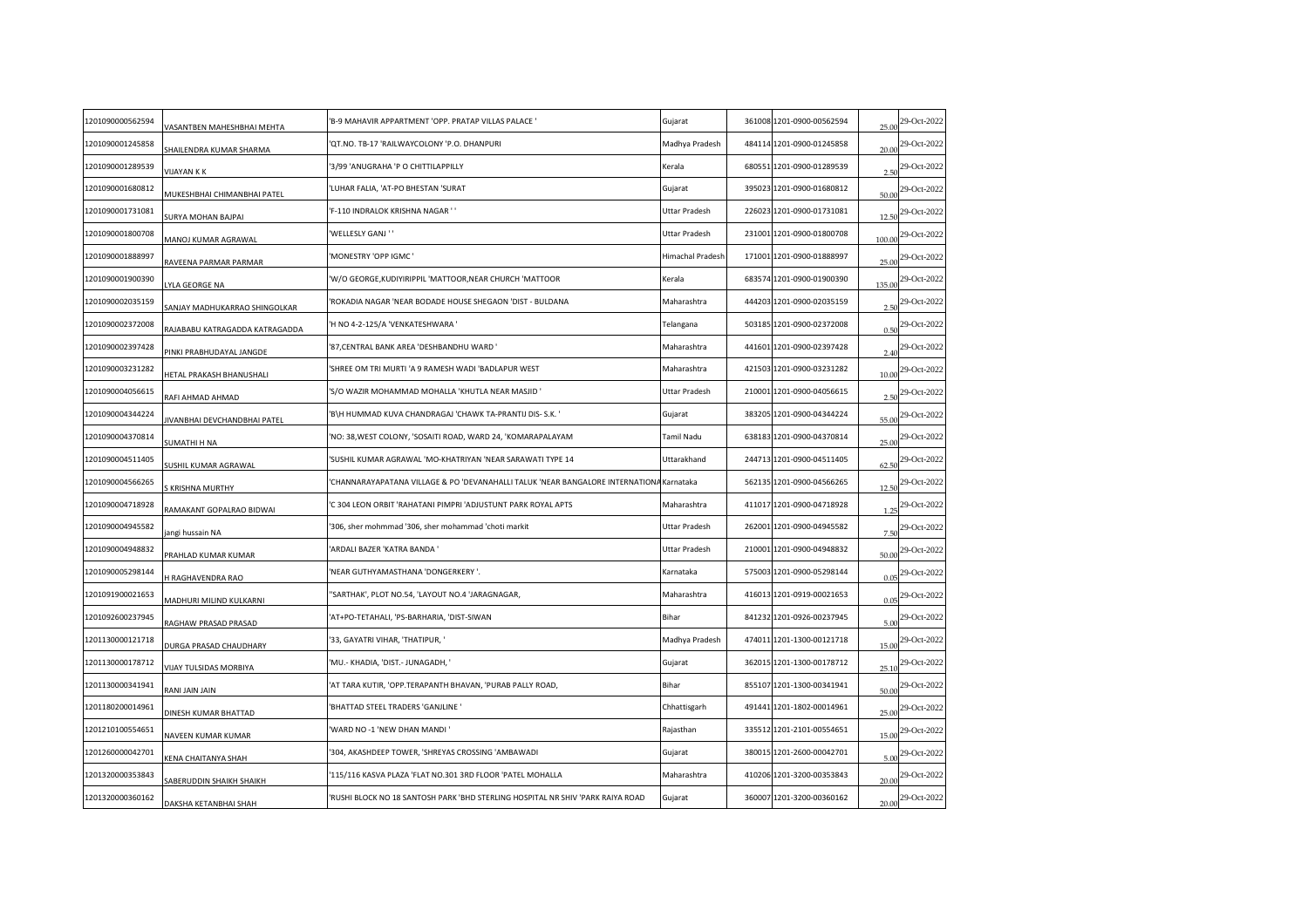| 1201320000380259 | TUSHAR K JOSHI                    | PLOT NO 377 'GIDC COLONY UMBERGAON ROAD '                                      | Gujarat        | 396165 1201-3200-00380259 | 360.00 | 29-Oct-2022 |
|------------------|-----------------------------------|--------------------------------------------------------------------------------|----------------|---------------------------|--------|-------------|
| 1201320000409511 | AARTI NA NAIN                     | 4226 DEFENCE COLONY ' '                                                        | Haryana        | 126102 1201-3200-00409511 | 150.00 | 29-Oct-2022 |
| 1201320000479227 | (ISHOR DHANANJAY CHAVARKAR        | ADARSH NAGAR 'BHUVANESHWAR ROHA RAIGAD '                                       | Maharashtra    | 402109 1201-3200-00479227 | 5.00   | 29-Oct-2022 |
| 1201320000493968 | VENKATALAKSHMI                    | 11-26-20 UPPULURU VARI STREET 'ONE TOWN KOTHA PETA 'VIJAYWADA'                 | Andhra Pradesh | 520001 1201-3200-00493968 | 25.00  | 29-Oct-2022 |
| 1201320000755595 | GREENAL PETER ANDRADES            | SHARADHA NALAIWADI 'SALOLI TAL VASAI '                                         | Maharashtra    | 401201 1201-3200-00755595 | 25.00  | 29-Oct-2022 |
| 1201320000954097 | RAJENDRA RAMCHANDRA HUMANE        | C 411 VEENA SARASWATI APT 'ACHOLE GAON LINK RAOD '                             | Maharashtra    | 401208 1201-3200-00954097 | 0.85   | 29-Oct-2022 |
| 1201320000959549 | KANCHAN LATA KHARE                | 764 E BARR 2 'KANPUR '                                                         | Uttar Pradesh  | 208027 1201-3200-00959549 | 6.25   | 29-Oct-2022 |
| 1201320001054683 | BIJAY KUMAR SHARMA                | 'SARAI ROAD 'DUMKA '                                                           | Jharkhand      | 814101 1201-3200-01054683 | 0.50   | 29-Oct-2022 |
| 1201320001170417 | SUHAS SADANAND PATIL              | SAIDEEP 210/B SECOND FLOOR 'SAI NAGAR MAHIM RD PALGHAR WES'                    | Maharashtra    | 401404 1201-3200-01170417 | 1.25   | 29-Oct-2022 |
| 1201320001208809 | UDHAKAR RAMDAS BHAVSAR            | 206/7 ANAND HSG SOC SHRI SAPTA 'BYTCO MOTWANI RD NASIK ROAD '                  | Maharashtra    | 422101 1201-3200-01208809 | 10.00  | 29-Oct-2022 |
| 1201320001463330 | RAVINDRA POPAT BHAGAT             | A/P DIGHI TAL SHRIRAMPUR 'DIST AHMEDNAGAR '                                    | Maharashtra    | 413709 1201-3200-01463330 | 0.05   | 29-Oct-2022 |
| 1201330000054478 | RADHA DEVI RAWAT                  | 60, VARIYO KI GHATI 'UDAIPUR '                                                 | Rajasthan      | 313001 1201-3300-00054478 | 12.50  | 29-Oct-2022 |
| 1201330000179656 | JSHABEN MUKESH SHAH               | 408 SUPER APPT 'SANDH KUWA 'NAVSARI                                            | Gujarat        | 396445 1201-3300-00179656 | 25.00  | 29-Oct-2022 |
| 1201330000357507 | <b>MIT KUMAR KUMAR</b>            | VILL PO BARIYAPUR 'SITAMARHI 'BIHAR 843301                                     | Bihar          | 843301 1201-3300-00357507 | 2.50   | 29-Oct-2022 |
| 1201330000387384 | NANDITA ANAND YADAV               | RADDHA NAGAR 'MORSHI ROAD 'AMRAVATI 444601                                     | Maharashtra    | 444601 1201-3300-00387384 | 7.90   | 29-Oct-2022 |
| 1201330000415691 | /INAY KUMAR KUMAR                 | 47 TOWN VILL SATYAMACHA 'ANCHAL DUMRA 'DIST SITAMARHI                          | Bihar          | 843314 1201-3300-00415691 | 5.00   | 29-Oct-2022 |
| 1201330000483868 | DEEPAKKUMAR RAJ KHANWANI          | DEEPAK MEDICAL 449/A/1 'GURUNANAK MARKET NR JANTA BANK 'NANDURBAR              | Maharashtra    | 425412 1201-3300-00483868 | 15.00  | 29-Oct-2022 |
| 1201330000554147 | JUDHINDRA MOHAN MAHESHWARI        | SADAR BAZAR 'MORENA 'MORENA 476001                                             | Madhya Pradesh | 476001 1201-3300-00554147 | 37.50  | 29-Oct-2022 |
| 1201330000846544 | ANITA MANOJ BIYANI                | W/O MANOJ BIYANI 'NEAR DAGADI POOL 'CHAR JIN COMPOUND'                         | Maharashtra    | 444001 1201-3300-00846544 | 5.00   | 29-Oct-2022 |
| 1201350000073495 | <b>HARISH AGARWAL</b>             | H NO. 360 'CHAUPLA '                                                           | Uttar Pradesh  | 243001 1201-3500-00073495 | 15.00  | 29-Oct-2022 |
| 1201370000057403 | ASHOKKUMAR HIRACHAND JAIN         | 1001 SHREE HEIGHT '10TH FLOOR '18 WADIA STREET TARDEO                          | Maharashtra    | 400037 1201-3700-00057403 | 100.00 | 29-Oct-2022 |
| 1201370000075127 | <b>MANHAR B PAREKH</b>            | 5, RAJKAML COMPLEX 'RAMBAG 'MANINAGAR'                                         | Gujarat        | 380008 1201-3700-00075127 | 40.00  | 29-Oct-2022 |
| 1201370000219819 | <b>URSHOTTAM DAS DAS</b>          | NEAR RADHA BALLABH MANDIR 'SEONI MALWA 'DIST HOSHANGABAD                       | Madhya Pradesh | 461223 1201-3700-00219819 | 50.00  | 29-Oct-2022 |
| 1201370000256488 | EKNATH VISHRAM MEJARI             | EC-32 ;B/203 SAI GEET 'SAI SEVA CO-OP HSG SOC LTD 'EVERSHINE CITY VASAI (EAST) | Maharashtra    | 401208 1201-3700-00256488 | 35.00  | 29-Oct-2022 |
| 1201640000048380 | <b>GHAN SHYAM DAS</b>             | 5 'BAJAJA LINE'                                                                | Uttar Pradesh  | 206001 1201-6400-00048380 | 5.00   | 29-Oct-2022 |
| 1201640000055841 | MANOJ AGARWAL AGARWAL             | M-3A, 1/9 'RAJENDRA NAGAR 'SECTOR - 2                                          | Uttar Pradesh  | 201001 1201-6400-00055841 | 250.00 | 29-Oct-2022 |
| 1201690000073379 | <b>HARSHA GOPALKRISHNA SHENOY</b> | 5 ANAND DHAM 'SHREE NAGAR 'WAGLE ESTATE'                                       | Maharashtra    | 400604 1201-6900-00073379 | 5.00   | 29-Oct-2022 |
| 1201700000107393 | <b>ISHWESH KUMAR PARSAI</b>       | '2, BHOKLE COLONY, 'SANAWAD ROAD, '.                                           | Madhya Pradesh | 451001 1201-7000-00107393 | 15.00  | 29-Oct-2022 |
| 1201700000115822 | МВІКА РАТНАК РАТНАК               | 36, SIDHESWER COLONY, '. '.                                                    | Madhya Pradesh | 457661 1201-7000-00115822 | 50.00  | 29-Oct-2022 |
| 1201700000173275 | <b>AIBHAV JAIN JAIN</b>           | 483 - ASHOK NAGAR, 'ARERODRAM ROAD, '                                          | Madhya Pradesh | 452001 1201-7000-00173275 |        | 29-Oct-2022 |
| 1201700000225217 | ANUNAY MAHENDRA NEEMA             | 395, GUMASTA NAGAR, ''                                                         | Madhya Pradesh | 452009 1201-7000-00225217 | 50.00  | 29-Oct-2022 |
|                  |                                   |                                                                                |                |                           |        |             |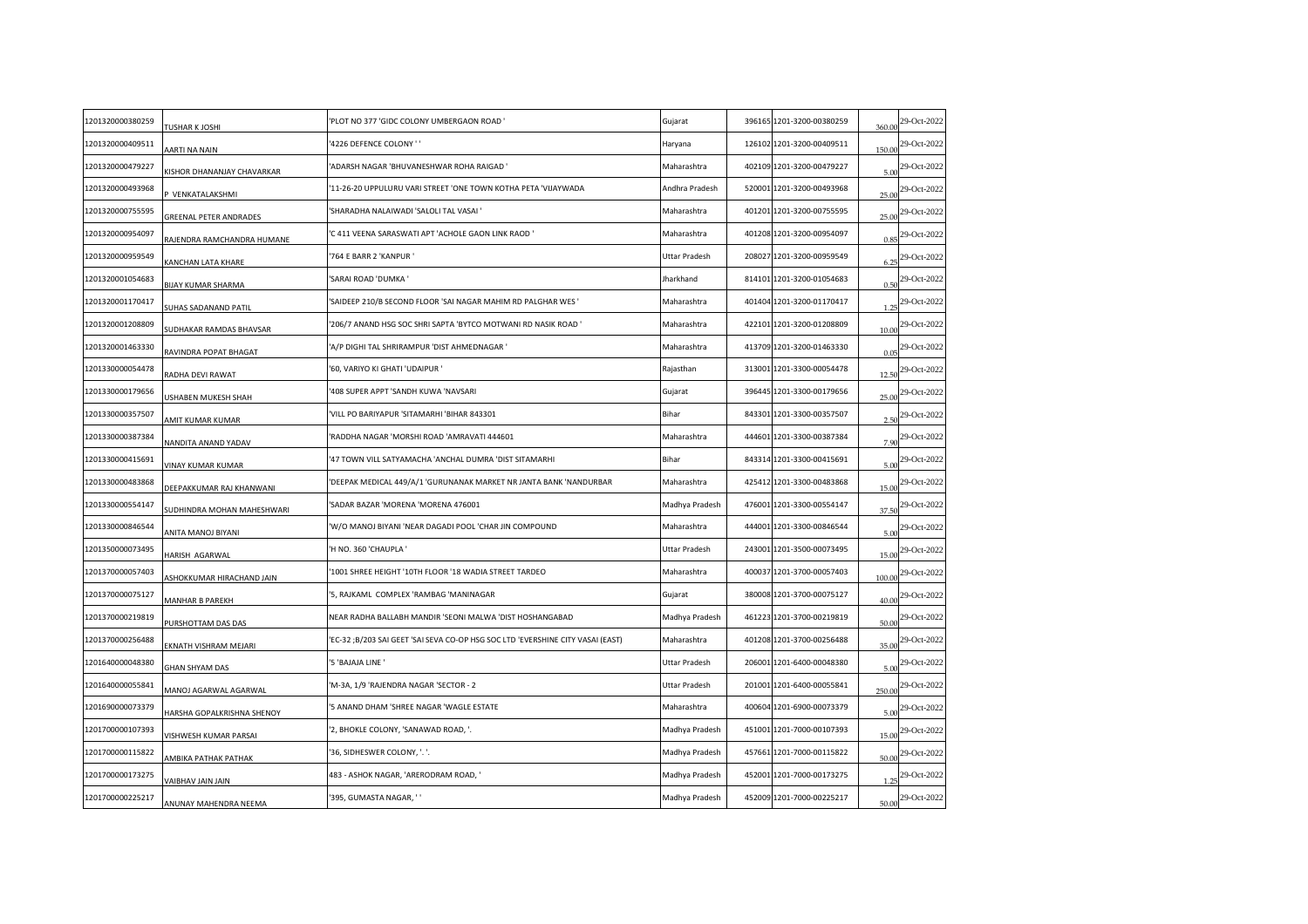| 1201750000110585 | AWINASH RANGRAO SURYAWANSHI     | SMT.SURYAWANSHI SHOBHA RANGRAO 'MANTRI NAGAR,PLOT NO 29 'NANDED'                | Maharashtra   | 431605 1201-7500-00110585 | 5.00   | 29-Oct-2022 |
|------------------|---------------------------------|---------------------------------------------------------------------------------|---------------|---------------------------|--------|-------------|
| 1201750000120608 | DINESHCHANDRA RAMANLAL TALATI   | '26/A, RATNAGIRI SOCIETY 'KAPADWANJ 'DIST KHEDA                                 | Gujarat       | 387620 1201-7500-00120608 | 5.00   | 29-Oct-2022 |
| 1201750000404099 | OOJA BURMAN ROY                 | PLOT NO 113, CROSS STREET 6, 'STREET 4, SHAKTI VIHAR, 'RISALI, DIST - DURG      | Chhattisgarh  | 490006 1201-7500-00404099 | 5.00   | 29-Oct-2022 |
| 1201750100094503 | ANILKUMAR MANNULAL GUPTA        | IN FRONT OF SANTOSHIMATA 'MANDIR, KRISHNAPURA WARD 'GONDIA                      | Maharashtra   | 441601 1201-7501-00094503 | 45.00  | 29-Oct-2022 |
| 1201770100013045 | CHANDRA KANTA LOHIYA            | DARAWARI ' 'P.O.NAGAUR                                                          | Rajasthan     | 341001 1201-7701-00013045 | 50.00  | 29-Oct-2022 |
| 1201770100281967 | RAJEEV JAIN JAIN                | 223, MEHMAIYON KA DARWAJA 'HALDIYON KA RASTA 'JOHARI BAZAR                      | Rajasthan     | 302003 1201-7701-00281967 | 25.00  | 29-Oct-2022 |
| 1201770100762499 | DEEPA PAUL PAUL                 | 'W/O SUBRATA PAUL 'VILL NIZORAPAR, NEAR NABODOY 'JATIYA VIDYALAYA, PO- JAGIRAOD | Assam         | 782410 1201-7701-00762499 | 30.00  | 29-Oct-2022 |
| 1201770100845119 | <b>ISHAL JAIN JAIN</b>          | '56/79 RAJAT PATH 'MANSAROVAR '                                                 | Rajasthan     | 302020 1201-7701-00845119 | 50.00  | 29-Oct-2022 |
| 1201800000105806 | MANJULABEN ASHOKBHAI TANNA      | 'ASHOPALAV' 'NEHRU GATE 'GADHNI RANG                                            | Gujarat       | 363641 1201-8000-00105806 | 6.25   | 29-Oct-2022 |
| 1201800000251075 | GEETABEN KISHORBHAI PITRODA     | 31/C CHANAKYA APPARTMENT 'SHROFF ROAD 'NEAR SHARDA BAUG                         | Gujarat       | 360001 1201-8000-00251075 | 50.00  | 29-Oct-2022 |
| 1201860000128940 | <b>SATISH SAKHARAM KADAM</b>    | RANGAWALI CO-OP.HSG 'SPC.PLOT NO.154, ROOM NO 24 'SECTOR-1, CHARKOP KANDIWALI   | Maharashtra   | 400067 1201-8600-00128940 | 10.00  | 29-Oct-2022 |
| 1201860000361680 | NITESHBHAI RANCHHODBHAI GAMIT   | AT PO UMARPADA 'DIST SURAT'                                                     | Gujarat       | 394445 1201-8600-00361680 | 100.00 | 29-Oct-2022 |
| 1201890000007823 | <b>/IKRAM SHANTILAL DOSHI</b>   | A/9 MAYURI APRATMENT 'R H B ROAD 'MULUND (WEST)                                 | Maharashtra   | 400080 1201-8900-00007823 | 100.00 | 29-Oct-2022 |
| 1201910100085491 | <b>MIT AGGARWAL AGGARWAL</b>    | 1/10106,STREET NO-3K 'WEST GORAKH PARK 'SHAHADRA                                | Delhi         | 110032 1201-9101-00085491 | 9.50   | 29-Oct-2022 |
| 1201910100113283 | <b>ISHWANI KUMAR AGARWAL</b>    | MOH-JATAN 'MAIN MARKET 'KIRATPUR                                                | Uttar Pradesh | 246731 1201-9101-00113283 | 150.00 | 29-Oct-2022 |
| 1201910100259547 | MALADEVI AGARWALA AGARWALA      | MARWARI PATTI 'PO- BALURGHAT 'DIST-DAKSHIN DINAJPUR                             | West Bengal   | 733101 1201-9101-00259547 | 50.00  | 29-Oct-2022 |
| 1201910101369336 | SANJIT DEY DEY                  | WARD NO. - 3 'ROBINDRA PALLY 'DIST. - SONITPUR                                  | Assam         | 784505 1201-9101-01369336 | 10.00  | 29-Oct-2022 |
| 1201910101527519 | HEELA MEHTA MEHTA               | NEAR KALI MANDIR 'TELIPARA ROAD GALI NO 1 'BILASPUR H.NO 12 JUNABILAS'          | Chhattisgarh  | 495001 1201-9101-01527519 | 4.00   | 29-Oct-2022 |
| 1201910101551318 | MANJU AGGRAWAL AGGRAWAL         | NEAR ANAJ MANDI 'KIRATPUR'                                                      | Uttar Pradesh | 246731 1201-9101-01551318 | 10.00  | 29-Oct-2022 |
| 1201910101628190 | <b>BALRAM VISHANJI VISHANJI</b> | BISRA ROAD BISRA ROAD 'GUJARATI COLONY '                                        | Orissa        | 769001 1201-9101-01628190 | 5.00   | 29-Oct-2022 |
| 1201910101636482 | AJAY GUPTA GUPTA                | 294, GAUTAM NAGAR, G. F. 'OPPOSIT GURUDWARA'                                    | Delhi         | 110049 1201-9101-01636482 | 25.00  | 29-Oct-2022 |
| 1201910101650883 | DIPAKKUMAR PUNAMCHAND MODI      | PINDARIYAV WADO 'PAMITI JANKI 'SARME                                            | Gujarat       | 384265 1201-9101-01650883 | 48.85  | 29-Oct-2022 |
| 1201910101705450 | TARA DEVI KOCHAR                | MARUTI SETHIA KA MOHALLA ' '                                                    | Rajasthan     | 334001 1201-9101-01705450 | 5.00   | 29-Oct-2022 |
| 1201910101909666 | DAUDAYAL AGARWAL AGARWAL        | 'S/O SHRI DAL CHAND 'VPO:- IBRAHIMPUR TEH. ROOPWAS 'DISST. BHARATPUR            | Rajasthan     | 321404 1201-9101-01909666 | 10.00  | 29-Oct-2022 |
| 1201910101919668 | HIVRAM SINGH YADAV              | VPO-AMAI 'TEH-KOTPUTLI 'JAIPUR                                                  | Rajasthan     | 303108 1201-9101-01919668 | 2.50   | 29-Oct-2022 |
| 1201910300067390 | <b>SANKAR HORE HORE</b>         | VILL-BIDHANPALLI 'PO-NABAGRAM 'DIST-HOOGHLY                                     | West Bengal   | 712246 1201-9103-00067390 | 2.50   | 29-Oct-2022 |
| 1201910300307033 | MAHUYA KUNDU KUNDU              | W/O ASIT BARAN KUNDU 'VILL SREENAGAR 'PO BANGALJHI                              | West Bengal   | 741123 1201-9103-00307033 | 10.00  | 29-Oct-2022 |
| 1201910300313799 | WAPAN KUNDU KUNDU               | SHRINAGAR MADHYAPARA 'BANGALJHI CHAPRA '                                        | West Bengal   | 741123 1201-9103-00313799 | 35.00  | 29-Oct-2022 |
| 1201910300516067 | MUKESH KUMAR KUMAR              | 193 NAKATA KUAN BIHATA ' '                                                      | Bihar         | 801103 1201-9103-00516067 | 7.50   | 29-Oct-2022 |
| 1202000000009509 | <b>ABHAY BABURAO MARLE</b>      | FLAT NO.206 'NANDANWAN PARK 'ASSEMBLY ROAD                                      | Maharashtra   | 416001 1202-0000-00009509 |        | 29-Oct-2022 |
| 1202000000012032 | PRABHA MADHAVRAO POTDAR         | LOKMANYA COLONY, 'NEAR MEDICAL COLLEGE, 'PANDHARPUR ROAD                        | Maharashtra   | 416410 1202-0000-00012032 | 50.00  | 29-Oct-2022 |
|                  |                                 |                                                                                 |               |                           |        |             |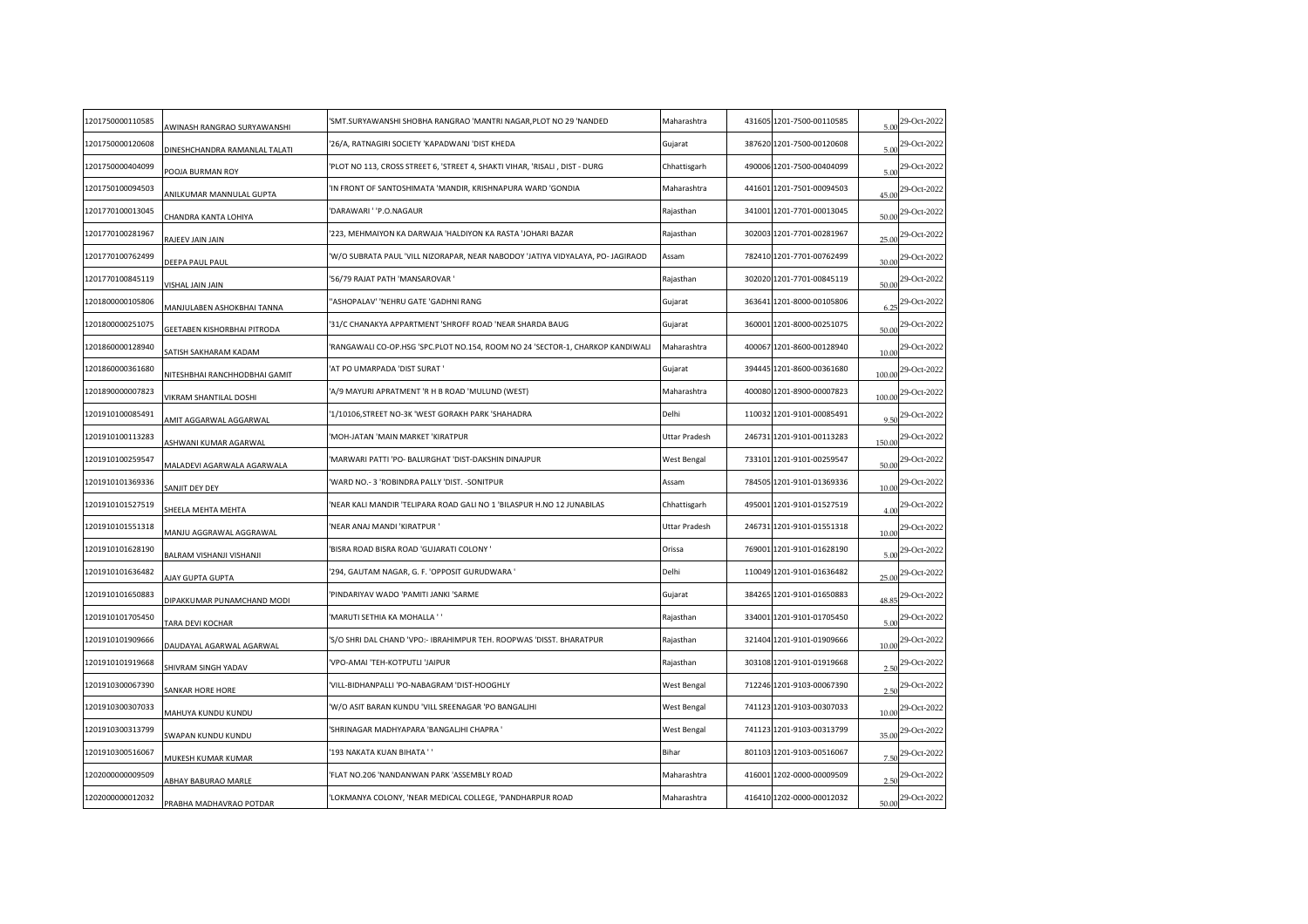| 1202000000012051 | DADASAHEB YASHWANT DESHMUKH     | INDRAJIT, PLOT NO.6, 'KASHID COLONY, 'SANEGURUJI NAGAR,                     | Maharashtra   | 416012 1202-0000-00012051 | 5.00   | 29-Oct-2022                 |
|------------------|---------------------------------|-----------------------------------------------------------------------------|---------------|---------------------------|--------|-----------------------------|
| 1202000000044088 | AMBALAL VARDICHAND OSWAL        | 'GANDHI CHAWK '1784, OPP JAIN MANDIR '                                      | Maharashtra   | 415409 1202-0000-00044088 | 50.00  | 29-Oct-2022                 |
| 1202000000047950 | SNEHAL SANJAY MAINDARGI         | HARI PRIYA APARTMENT 'SHIVNERI CHOWK 'BRAHIMANPURI                          | Maharashtra   | 416410 1202-0000-00047950 | 10.00  | 29-Oct-2022                 |
| 1202000000052312 | SURESH BALKRISHNA KULKARNI      | 'AASHISH' OPP. KBP COLLEGE, 'MAHADEO NAGAR 'ISLAMPUR TALWALWA               | Maharashtra   | 415409 1202-0000-00052312 | 10.00  | 29-Oct-2022                 |
| 1202000000103487 | MANJU KHEMKA KHEMKA             | WARD KRAMANK-15 'NAYAPARA NEAR UDUPI HOTEL 'JAGDALPUR,                      | Chhattisgarh  | 494001 1202-0000-00103487 | 2.50   | 29-Oct-2022                 |
| 1202000000108276 | DALICHAND VARDICHAND OSWAL      | 1784, OPP. JAIN MANDIR, 'GANDHI CHOWK, 'TAL - WALWA, DIST- SANGLI           | Maharashtra   | 415409 1202-0000-00108276 | 75.00  | 29-Oct-2022                 |
| 1202000000122736 | <b>KUMAR GANGARAM NIKAM</b>     | 'NEAR CHUNA DHANI , MAHADEO 'NAGAR , A/P ISLAMPUR 'TAL- WALWA, DIST-SANGLI  | Maharashtra   | 415409 1202-0000-00122736 | 0.05   | 29-Oct-2022                 |
| 1202000000130823 | RAJANI ARUN ATKALE              | PLOT NO 12, KHAMKAR COLONY 'TAL. SHIROL 'DIST. KOLHAPUR                     | Maharashtra   | 416101 1202-0000-00130823 | 10.00  | 29-Oct-2022                 |
| 1202000000133123 | SHIVGONDA DATTU PATIL           | A/P NIMNI 'TAL - TASGAON 'DIST - SANGLI                                     | Maharashtra   | 416312 1202-0000-00133123 | 10.00  | 29-Oct-2022                 |
| 1202000000142666 | <b>SANTOSH BHAGWAN ASHTEKAR</b> | 'P.NO. 8 - E, 'SAPHALYA' KARMA 'VAIBHAV HSG SOC, MALI COLONY 'WARANALI ROAD | Maharashtra   | 416415 1202-0000-00142666 | 22.50  | 29-Oct-2022                 |
| 1202000000173116 | ANNASAHEB DHANPAL DESAI         | '2719 'D WARD 'SHUKRUWAR PETH                                               | Maharashtra   | 416001 1202-0000-00173116 | 25.00  | 29-Oct-2022                 |
| 1202000000178678 | SUCHITRA RAJARAM MOHITE         | '323, 'A WARD, HARALE GALLI, 'SHIVAJI PETH,                                 | Maharashtra   | 416012 1202-0000-00178678 | 30.00  | 29-Oct-2022                 |
| 1202000000203036 | MANJUSHRI GOPAL ZANWAR          | 'SUBHASH NAGAR 'WAIKAR PLOT 'BARSHI                                         | Maharashtra   | 413401 1202-0000-00203036 | 5.00   | 29-Oct-2022                 |
| 1202000000229498 | BALASO GOVINDRAO MANE           | NEAR GRAMPANCHAYAT OFFICE 'AP- SHIROL, TAL- SHIROL 'DIST- KOLHAPUR          | Maharashtra   | 416101 1202-0000-00229498 | 17.50  | 29-Oct-2022                 |
| 1202000000255980 | FAIJULA SHAREEF MOMIN           | A/P- ISLAMPUR 'TAL - WALWA 'DIST- SANGLI                                    | Maharashtra   | 415409 1202-0000-00255980 | 25.00  | 29-Oct-2022                 |
| 1202000000282679 | DILSHAD NIYAJ MUJAWAR           | FLAT NO 2 'AMRUTA APARTMENTS SAMARTH 'CHOWK SOUTH SHIVAJI NAGAR             | Maharashtra   | 416416 1202-0000-00282679 | 25.00  | 29-Oct-2022                 |
| 1202000000290046 | NIKITA RAJENDRA KOTHARI         | MAHAVEER APPT. 'BLOCK NO.1 'NEAR FEDERAL BANK                               | Maharashtra   | 416115 1202-0000-00290046 | 75.00  | 29-Oct-2022                 |
| 1202000000316044 | VINODKUMAR RAMDEO JAISWAL       | '1243/84E WARD 'SHIVAJI UDYAM NAGAR, '                                      | Maharashtra   | 416001 1202-0000-00316044 | 40.00  | 29-Oct-2022                 |
| 1202000000329294 | SHIVAJI ISHWARA GHOLAP          | 'MANTRI COLONY, 'ISLAMPUR 'TAL- WALWA                                       | Maharashtra   | 415409 1202-0000-00329294 | 5.00   | 29-Oct-2022                 |
| 1202000000353101 | KIRTI VIVEK MISHRA              | ANAND SAGAR HOUSING SOCIETY 'SOYGAON 'MALEGAON, NASIK                       | Maharashtra   | 423203 1202-0000-00353101 | 72.05  | 29-Oct-2022                 |
| 1202000000354764 | <b>NJAY RAGHUNATH BIDKAR</b>    | '1506/ 4, MSEDCL, A/P- KANERI 'DIST- KOLHAPUR '                             | Maharashtra   | 416234 1202-0000-00354764 | 25.00  | 29-Oct-2022                 |
| 1202000000358551 | SAMEER ARVIND LUKTUKE           | 'PLOT NO-37, 'E-WARD, 'PRATIBHANAGAR                                        | Maharashtra   | 416008 1202-0000-00358551 | 10.00  | 29-Oct-2022                 |
| 1202000000364329 | SHITAL TEJKUMAR MANIYAR         | 'W NO-5, H NO-58, 'CHAMPA NIWAS, 'NEAR VYANKATRAO HIGH SCHOOL               | Maharashtra   | 416115 1202-0000-00364329 | 140.00 | 29-Oct-2022                 |
| 1202000000371275 | NITIN ANANDRAO JADHAV           | '6/ SAHAKAR NAGAR ' '                                                       | Maharashtra   | 416115 1202-0000-00371275 | 11.25  | 29-Oct-2022                 |
| 1202000000374905 | AJKUMAR BHABUTMAL OSWAL         | '1788, GANDHI CHOWK, 'ISLAMPUR, TAL-WALWA'                                  | Maharashtra   | 415409 1202-0000-00374905 | 5.00   | 29-Oct-2022                 |
| 1202000000376366 | YOGITA VIJAYKUMAR DESAI         | 'DESAI GALLI, 'AT POST UDAGAON, TAL- SHIROL, 'DIST- KOLHAPUR                | Maharashtra   | 416134 1202-0000-00376366 | 100.00 | 29-Oct-2022                 |
| 1202000000386767 | AZHARUDDIN SHABBIR NAIKWADE     | 'A/P-DATTAWAD, TAL-SHIROL, 'DIST-KOLHAPUR, '                                | Maharashtra   | 416107 1202-0000-00386767 | 25.00  | 29-Oct-2022                 |
| 1202000000395220 | MADHULIKA RAJKUMAR DAMANI       | 19 656 38, 'MAHESH CO OP HOUSING SOCIETY, 'PRATAP NAGAR,                    | Maharashtra   | 416115 1202-0000-00395220 | 2.50   | 29-Oct-2022                 |
| 1202060000253272 | <b>HARSH NA SINGH</b>           | '8/24 NEB 'KRISHI UPAJ MANDI 'DELHI ROAD                                    | Rajasthan     | 301001 1202-0600-00253272 | 20.00  | 29-Oct-2022                 |
| 1202060000294594 | MADHUKAR SHARMA SHARMA          | OP KRISHNA AGENCIES 'NAYAMIL 'MURSAN GATE                                   | Uttar Pradesh | 204101 1202-0600-00294594 | 5.00   | 29-Oct-2022                 |
| 1202060000458137 | AMAR MAJUMDER MAJUMDER          | DESH BANDHU ROAD 'SODEPUR ROAD 'MADHYAM GRAM                                | West Bengal   | 743298 1202-0600-00458137 |        | $\frac{5.00}{29}$ -Oct-2022 |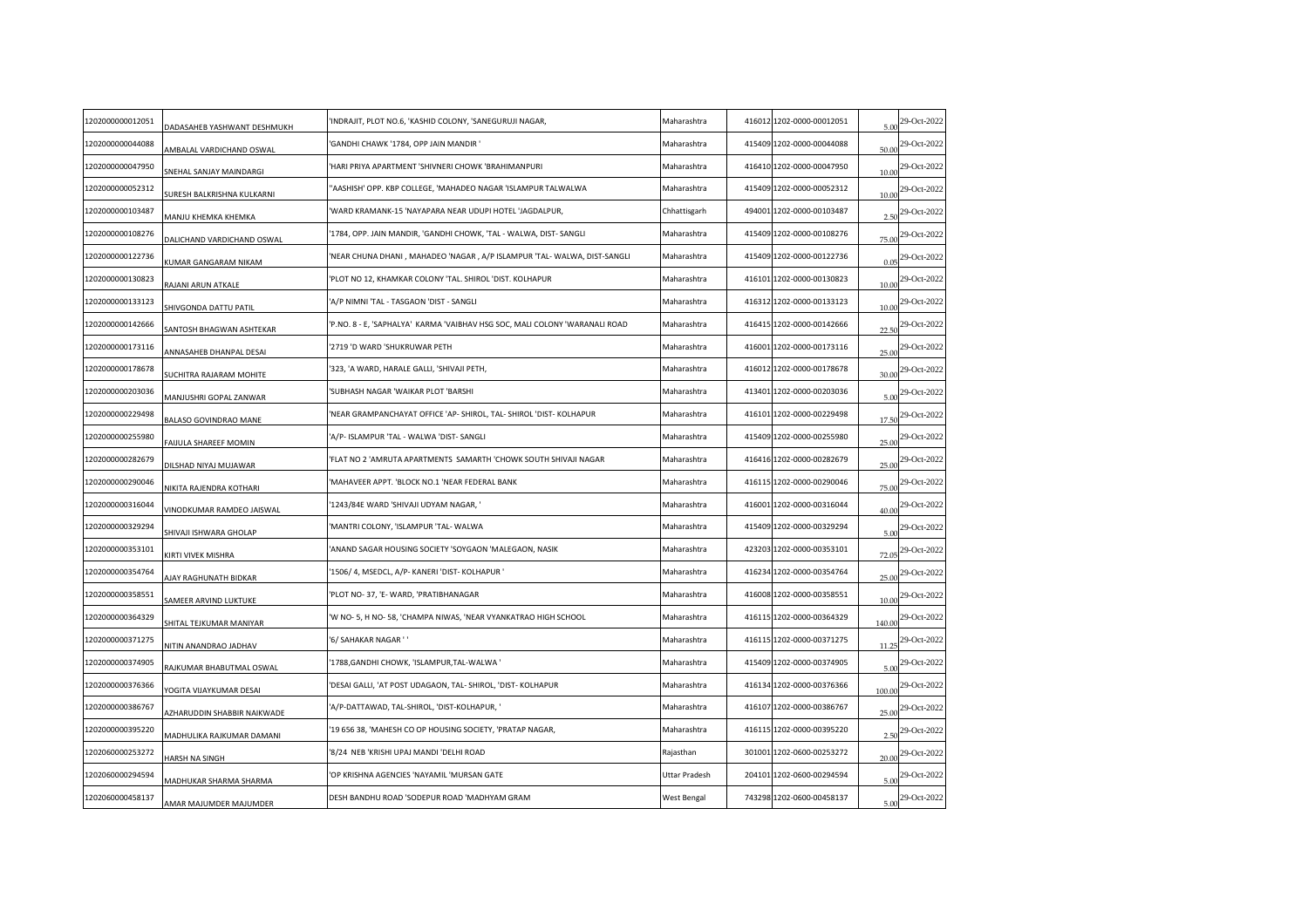| 1202180000074711 | PRACHI RAJ RAJ                   | '69, M.I.G.H, LOHIA NAGAR 'KANKARBAGH COLONY 'ANCHAL- PATNA SADAR                              | Bihar                   | 800020 1202-1800-00074711 | 8.80   | 29-Oct-2022                 |
|------------------|----------------------------------|------------------------------------------------------------------------------------------------|-------------------------|---------------------------|--------|-----------------------------|
| 1202230000085125 | <b>/ATTEM SRINIVASA RAO</b>      | D NO. 3-90 'NAYA NAGAR 'NALGONDA DIST.,                                                        | Telangana               | 508206 1202-2300-00085125 | 5.00   | 29-Oct-2022                 |
| 1202260000037724 | KISHOR BHAGIRATHRATHI HUF        | 684, RAVIWAR PETH, ''                                                                          | Maharashtra             | 411002 1202-2600-00037724 | 5.00   | 29-Oct-2022                 |
| 1202260000092328 | /ASUDHA SHRIKRISHNA VAISHAMPAYAN | 'E-1, SHWETA CO-OPERATIVE 'HOUSING SOCIETY, NEAR 'JAIDEONAGAR, SINHAGAD ROAD,                  | Maharashtra             | 411030 1202-2600-00092328 | 40.75  | 29-Oct-2022                 |
| 1202290000024790 | MONIKA GAUR GAUR                 | E A 105 ' 'INDERPURI                                                                           | Delhi                   | 110012 1202-2900-00024790 | 250.00 | 29-Oct-2022                 |
| 1202290000134677 | NARDEV SINGH SINGH               | H NO 233 '1ST FLOOR 'PHASE- 6                                                                  | Chandigarh              | 160055 1202-2900-00134677 | 210.00 | 29-Oct-2022                 |
| 1202290000257104 | JAGDISH PARKASH SHARMA           | VILLAGE MAHAR 'PO TANDO 'TEHSIL SADAR                                                          | <b>Himachal Pradesh</b> | 175001 1202-2900-00257104 | 6.70   | 29-Oct-2022                 |
| 1202350000228514 | <b>ITEN TALAKSHI NISAR</b>       | ROOM NO-13, PRAVIN NIWAS, '271/279, DR C H STREET, 'OPP PARIS BAKERY, DHOBI TALAO              | Maharashtra             | 400002 1202-3500-00228514 | 50.00  | 29-Oct-2022                 |
| 1202350000263093 | KUSUMBAI GHEVARCHAND DESARDA     | CIVIL HADCO, 'AHMEDNAGAR, '                                                                    | Maharashtra             | 414001 1202-3500-00263093 | 15.00  | 29-Oct-2022                 |
| 1202350000267687 | HISHIR RAMANBHAI TAILOR          | BADAL FALIA MACHIWAD, 'BILIMORA, VIL - GANDEVI, 'NAVSARI                                       | Gujarat                 | 396321 1202-3500-00267687 | 0.50   | 29-Oct-2022                 |
| 1202350000278186 | PIYUSHKUMAR HASMUKHLAL DHOLAKIA  | 14-A 'VALLABHASHRAY JALARAM SOCIETY 'JUNAGADH                                                  | Gujarat                 | 362001 1202-3500-00278186 | 150.00 | 29-Oct-2022                 |
| 1202420000046286 | <b>/IPIN BIHARI LAL</b>          | L-15/2 'NANAKSAR AWAS SAMITEE 'AMAWALA                                                         | Uttarakhand             | 248001 1202-4200-00046286 | 50.00  | 29-Oct-2022                 |
| 1202420000688915 | UAY KUMAR SHARMA                 | R/O THANA GANJ RAMPUR, '132/7, DEEP GALI CHANDPUR ROAD 'SURA NAGAR                             | Uttar Pradesh           | 203001 1202-4200-00688915 | 25.00  | 29-Oct-2022                 |
| 1202420000780518 | OONAM AZAD AZAD                  | H NO 181, 'ANAND VIHAR, 'PITAMPURA                                                             | Delhi                   | 110034 1202-4200-00780518 | 40.00  | 29-Oct-2022                 |
| 1202420000782325 | ADHESHYAM SHRIKISHAN SARDA       | H NO 2-42 MADANLAL BOHRA MAKET 'SANGALI ROAD, WEST SIDE STAFF, 'K RING ROAD, ICHAL Maharashtra |                         | 416115 1202-4200-00782325 | 15.00  | 29-Oct-2022                 |
| 1202420000824531 | VEERAJ KUMAR SINGH               | H NO 32 GAURA 'POLICE STATION BANKATA 'TEH- BHATPAR RANI                                       | Uttar Pradesh           | 274704 1202-4200-00824531 | 75.00  | 29-Oct-2022                 |
| 1202470000352720 | DINKAR SHAMRAO WADATKAR          | SHASTRI NAGAR AT POST YEODA 'TQ DARYAPUR YEODA AMRAVATI '                                      | Maharashtra             | 444706 1202-4700-00352720 | 0.50   | 29-Oct-2022                 |
| 1202490100025065 | ONIL KABRA KABRA                 | 24, MAHESH NAGAR NEW, ''                                                                       | Madhya Pradesh          | 452002 1202-4901-00025065 | 590.00 | 29-Oct-2022                 |
| 1202490100031900 | ANITA BHALAWAT BHALAWAT          | '257, JAWAHAR MARG, 'RAJ MOHALLA, '                                                            | Madhya Pradesh          | 452002 1202-4901-00031900 | 600.00 | 29-Oct-2022                 |
| 1202550000010107 | RAMESH HARIRAM RAMNANI           | 103, OXFORD CO-OP HSG.SOC. LTD '15TH ROAD TEJANI SUPER MARKET 'BANDRA (W)                      | Maharashtra             | 400050 1202-5500-00010107 | 50.00  | 29-Oct-2022                 |
| 1202550000069945 | DEVENDRA BABUBHAI KOTECHA        | A/1105/1107 SHREE NAMAN TOWERS 'JN OF KILACHAND ROAD S V ROAD 'SHOPPERS SHOP, KA Maharashtra   |                         | 400067 1202-5500-00069945 | 50.00  | 29-Oct-2022                 |
| 1202570000040928 | RAVI SINGHANIA SINGHANIA         | 493/B, G.T. ROAD (SOUTH) ''                                                                    | West Bengal             | 711102 1202-5700-00040928 | 2.50   | 29-Oct-2022                 |
| 1202620000038694 | UNIL NEEMA NEEMA                 | 73, SIDDHARTH NAGAR, 'KESHARBAGH ROAD '(BEHIND-MALA GARDEN)                                    | Madhya Pradesh          | 452009 1202-6200-00038694 | 50.00  | 29-Oct-2022                 |
| 1202620000072161 | <b>INITA MANTRI MANTRI</b>       | 54-K-1 SCHEME NO. 71 'SECTOR-A '                                                               | Madhya Pradesh          | 452009 1202-6200-00072161 | 25.00  | 29-Oct-2022                 |
| 1202700000079811 | SHA RAMESH BAHUGUNE              | AMRUTWAL DHULE ROAD ''                                                                         | Maharashtra             | 425401 1202-7000-00079811 | 100.00 | 29-Oct-2022                 |
| 1202700000087020 | DINESH SUBHASHACHAND JAIN        | JIVAN JYOTI HOUSING 'SOCIETY '                                                                 | Maharashtra             | 425401 1202-7000-00087020 | 50.00  | 29-Oct-2022                 |
| 1202700000091571 | MADHUSUDAN HARNIWAS LATHI        | MAHARAN PRATAP MARG 'NEW PLOT AMALNER '                                                        | Maharashtra             | 425401 1202-7000-00091571 | 5.00   | 29-Oct-2022                 |
| 1202700000109404 | MANDAR SURESH KULKARNI           | DESHMUKH NAGAR 'PLOT NO 25 B 'PIMPALE ROAD AMALNER                                             | Maharashtra             | 425401 1202-7000-00109404 | 5.00   | 29-Oct-2022                 |
| 1202700000113535 | <b>IIJAYA DINKAR PATIL</b>       | 'NEW PLOT 'SITA BHUVAN '                                                                       | Maharashtra             | 425401 1202-7000-00113535 | 10.00  | 29-Oct-2022                 |
| 1202700000149659 | RAVINDRA TRYAMBAK SONAWANE       | PAN KHIDKI KUMBHARTEK ''                                                                       | Maharashtra             | 425401 1202-7000-00149659 | 5.00   | 29-Oct-2022                 |
| 1202700000153800 | RAMKRUSHNA AMRUT UPASANI         | 'VITTAL TEMPLE PALAD ' '                                                                       | Maharashtra             | 425401 1202-7000-00153800 |        | $\frac{5.00}{29}$ -Oct-2022 |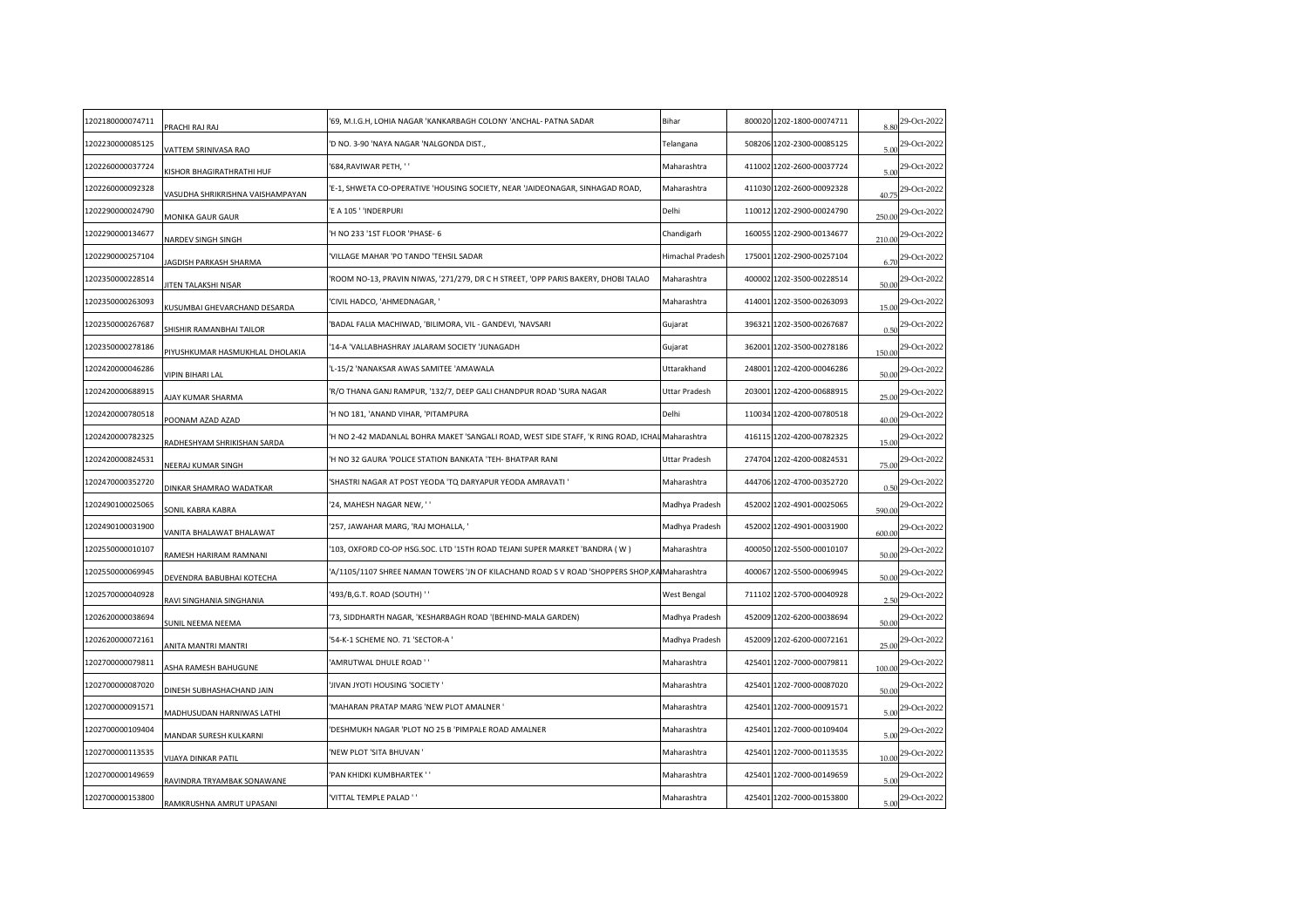| 1202700000191264 | PANKAJ PRAKASH DAYMA                  | BHAGWATH ROAD NEW PLOT 'AMALNER '                                                             | Maharashtra    | 425401 1202-7000-00191264 | 10.00  | 29-Oct-2022                  |
|------------------|---------------------------------------|-----------------------------------------------------------------------------------------------|----------------|---------------------------|--------|------------------------------|
| 1202700000235161 | <b>KAPADANE AMOL BHAGAWAN</b>         | PLOT NO.08 DHEKU 'ROAD DESHMUKH NAGAR '                                                       | Maharashtra    | 425401 1202-7000-00235161 | 10.00  | 29-Oct-2022                  |
| 1202770000109771 | <b>PRAKASH KUMAR INDRAM</b>           | 7-7-87/1, ASHOK NAGAR, JAGTAL ''                                                              | Andhra Pradesh | 505327 1202-7700-00109771 | 3.00   | 29-Oct-2022                  |
| 1202770000126151 | RAJIV KUMAR THOKALADURGA              | 'D.NO.2/398, T. AGRAHARAM, 'RAJAMPET (M), KADAPA DIST '                                       | Andhra Pradesh | 516115 1202-7700-00126151 | 5.00   | 29-Oct-2022                  |
| 1202770000417593 | MULLAPUDI MURALIKRISHNA MURALIKRISHNA | 1-118/2 KALAVALAPALLE 'CHAGALLU '                                                             | Andhra Pradesh | 534302 1202-7700-00417593 | 50.00  | 29-Oct-2022                  |
| 1202770000437280 | <b>/INOD VISHNU MADWAL</b>            | NR KHANDEKAR GRND ASALFA VILL 'RM.9 SRIGAJANAN HO.SOC LALBATI 'HANUMAN TEKADI GI Maharashtra' |                | 400084 1202-7700-00437280 | 3.50   | 29-Oct-2022                  |
| 1202770000450177 | ANTHA KUMARI CHINTALAPATI             | 5-125 POLA MURU ' '                                                                           | Andhra Pradesh | 534238 1202-7700-00450177 | 50.00  | 29-Oct-2022                  |
| 1202840000039452 | AVITA DEVI SHARMA                     | 116, WADHAWA MEDICAL 'STATION AREA'                                                           | Rajasthan      | 324002 1202-8400-00039452 | 45.00  | 29-Oct-2022                  |
| 1202890000007664 | RANJITKARAN CHANDKARAN SANCHETI       | W. NO. - 4/118/38, 'RATNAKUNJ 'VAIRAN BAZAR'                                                  | Maharashtra    | 416115 1202-8900-00007664 | 500.00 | 29-Oct-2022                  |
| 1202890000134450 | ANTOSHI PAUL PAUL                     | DEBIBARI 'NATUN PARA '                                                                        | West Bengal    | 736101 1202-8900-00134450 | 4.75   | 29-Oct-2022                  |
| 1202890000216299 | NIRAJ GHANSHYAM KHANDELWAL            | '6, SHREEKRUPA COLONY 'NEAR BHAKTIDHAM TEMPLE 'BADNERA ROAD,                                  | Maharashtra    | 444605 1202-8900-00216299 | 10.00  | 29-Oct-2022                  |
| 1202890000296878 | <b>APURVA SUNIL GOSAVI</b>            | <b>GHARKUL 'GURUDEV NAGAR'</b>                                                                | Maharashtra    | 415501 1202-8900-00296878 | 21.25  | 29-Oct-2022                  |
| 1202890000395516 | <b>BABU BALAPPA INGALE</b>            | RS NO-188/1, PLOT NO-19 'BANASHANKARI KRUPA 'BASAVANAGAR, GOKAK                               | Karnataka      | 591307 1202-8900-00395516 | 6.55   | 29-Oct-2022                  |
| 1202890000721848 | (ULDIP KUMAR SHARMA                   | 'A-131 'VILL. DEFENCE COLONY CHHATWAL 'PKT, GURDASPUR                                         | Punjab         | 145001 1202-8900-00721848 | 100.00 | 29-Oct-2022                  |
| 1202890000722117 | RAJESH CHANDUBHAI SOLANKI             | '16-B, ROOM NO. 1, GROUND FLR 'KAPIL VASTU, TEJPAL SCHEME 'ROAD NO 2, VILE PARLE (E)          | Maharashtra    | 400057 1202-8900-00722117 | 27.50  | 29-Oct-2022                  |
| 1202890001035119 | SANTOSH KUMAR PANDEY                  | H NO B- 2 HYDEL COLONY 'DHALIPUR '                                                            | Uttarakhand    | 248142 1202-8900-01035119 | 5.00   | 29-Oct-2022                  |
| 1202890001165645 | <b>NITEEN RAMESH JAIN</b>             | 417 MAROTICHA CHOWK 'A/P GHODGAON 'TAQ CHOPDA DIST JALGAON                                    | Maharashtra    | 425108 1202-8900-01165645 | 5.00   | 29-Oct-2022                  |
| 1202980000270692 | RAMABHADRAN S                         | 1 40 C1 'SIVA PADMAM 'MANAKKARAI VILLUKURY                                                    | Tamil Nadu     | 629180 1202-9800-00270692 | 0.05   | 29-Oct-2022                  |
| 1202980000311871 | MADHU K R                             | 177, KUZHIKALAYIL, 'KUMPLATHAMON.P.O 'EDATHARA,                                               | Kerala         | 689662 1202-9800-00311871 | 50.00  | 29-Oct-2022                  |
| 1202990000629521 | GAURAV KUMAR KUMAR                    | 'S/O PRADEEP KUMAR SAKSENA 'C 12 RAMPUR GARDENS CIVIL 'LINES                                  | Uttar Pradesh  | 243001 1202-9900-00629521 | 100.00 | 29-Oct-2022                  |
| 1202990003757958 | RAMESH SHANKARBHAI PATEL              | A-19, SHUBHAM SOC 'OPP SWAGAT BUNG-2, KOTESHWAR 'ROAD, MOTERA SABARMATI                       | Gujarat        | 380005 1202-9900-03757958 | 10.00  | 29-Oct-2022                  |
| 1202990005203775 | UCHET KATHURIA KATHURIA               | H NO 319/2 J N ENCLAVE 'OPP K V DOGRA LINES 'MEERUT CANTT'                                    | Uttar Pradesh  | 250001 1202-9900-05203775 | 8.45   | 29-Oct-2022                  |
| 1202990005994106 | <b>ISHISH SINGH SINGH</b>             | '22 'Vindhya Vasini Nagar 'Orderly Bazar                                                      | Uttar Pradesh  | 221002 1202-9900-05994106 | 10.00  | 29-Oct-2022                  |
| 1202990006311795 | SANJAY KUMAR SRIVASTAVA               | 'K 54/9 'Dara Nagar '                                                                         | Uttar Pradesh  | 212204 1202-9900-06311795 |        | 25.00 <sup>29-Oct-2022</sup> |
| 1202990006469606 | LARAYAL LARAYAL JOONA                 | K 52 Block K 'Lajpat Nagar Ii '                                                               | Delhi          | 110024 1202-9900-06469606 | 5.00   | 29-Oct-2022                  |
| 1203000000536811 | PRATEEK VIJAY VIJAY                   | BIHARI JI KI GALI, 'VRINDAVAN, '                                                              | Uttar Pradesh  | 281121 1203-0000-00536811 | 25.00  | 29-Oct-2022                  |
| 1203000000688941 | <b>SHISH GUPTA GUPTA</b>              | 76A D H ROAD 'KOLKATA 'WEST BENGAL                                                            | West Bengal    | 700053 1203-0000-00688941 | 5.00   | 29-Oct-2022                  |
| 1203060000007839 | WATI PRAKASHCHANDRA ZAVERI            | 'B-23, NEW AARTI CHS, 2ND FLOOR 'OLD NAGARDAS ROAD, 'ANDHERI(E)                               | Maharashtra    | 400069 1203-0600-00007839 | 125.00 | 29-Oct-2022                  |
| 1203070000142901 | D BASAVARAJA BASAVARAJA               | 'S/O:VEERABASAPPA, NO:3992/26 '9TH CROSS, NEAR M E S CONVENT 'ANJANEYA EXTENSION              | Karnataka      | 577004 1203-0700-00142901 | 2.50   | 29-Oct-2022                  |
| 1203070000252636 | DUDEKULA PEDDA KHADERBI               | #5-177 'BRAHMIN STREET 'PAMIDI                                                                | Andhra Pradesh | 515775 1203-0700-00252636 |        | 29-Oct-2022                  |
| 1203160000088694 | RAJNI MAHESHWARI MAHESHWARI           | 9/6 SANJAY COMPLEX 'SOUTH T. T. NAGAR '                                                       | Madhya Pradesh | 462003 1203-1600-00088694 | 25.00  | 29-Oct-2022                  |
|                  |                                       |                                                                                               |                |                           |        |                              |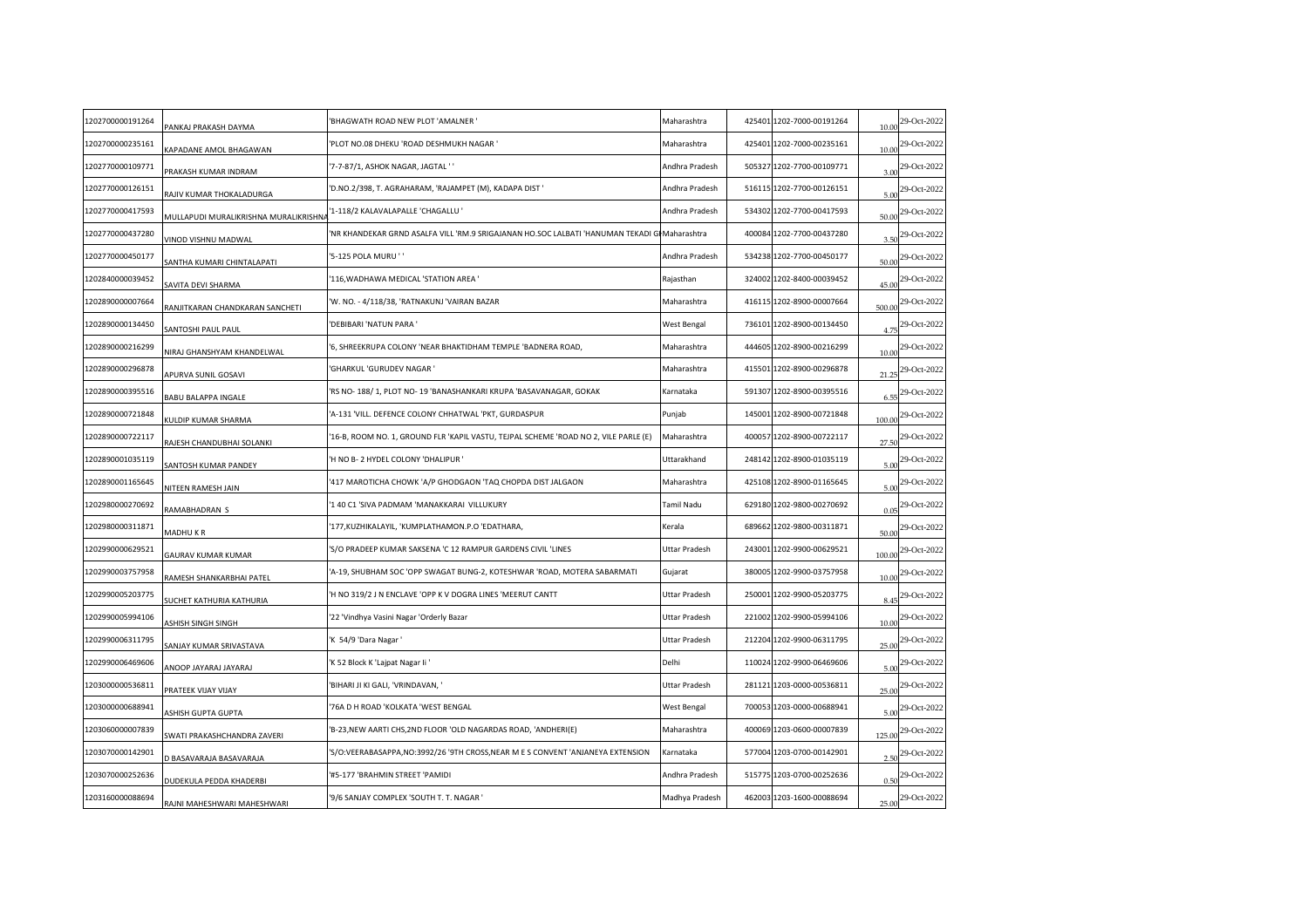| 1203160000100750 | RAJEEV CHOPDE CHOPDE                | FLAT NO. 101 'G-3-343 PRIYA APPTT. 'GULMOHAR COLONY E-8'                                 | Madhya Pradesh       | 462039 1203-1600-00100750 | 7.50     | 29-Oct-2022                   |
|------------------|-------------------------------------|------------------------------------------------------------------------------------------|----------------------|---------------------------|----------|-------------------------------|
| 1203210000013713 | RAMBHAROSILAL MADANLAL GUPTA        | 'AT DAHELI 'TA UMARGAON 'DIST VALSAD                                                     | Gujarat              | 396105 1203-2100-00013713 |          | $5.00$ <sup>29-Oct-2022</sup> |
| 1203210000014951 | VIJAY OMPRAKASH CHAUHAN             | 'DAHISATH NEAR RATAN BHAWAN 'CHAUHAN WADA 'MARAVATI                                      | Maharashtra          | 444601 1203-2100-00014951 | 1,327.50 | 29-Oct-2022                   |
| 1203210000081305 | VALJIBHAI JETHABHAI VANIA           | 3 AMBEDKAR NAGAR 'B/H ALANKAR TALKIES 'AT SURENDRANAGAR                                  | Gujarat              | 363002 1203-2100-00081305 | 5.00     | 29-Oct-2022                   |
| 1203210000110791 | MILIND RAGHUNATH TIWALKAR           | 2 LINE NAWATHE PLOTS 'BADNERA ROAD 'AMRAVATI'                                            | Maharashtra          | 444607 1203-2100-00110791 | 2.50     | 29-Oct-2022                   |
| 1203230000104387 | RUFUS MICHAEL DSOUZA                | ECL FINANCE LIMITED 'EDELWEISS HOUSE OFF CST ROAD 'KALINA SANTACRUZ EAST                 | Maharashtra          | 400098 1203-2300-00104387 | 25.00    | 29-Oct-2022                   |
| 1203230000555778 | SANJEET KUMAR KUMAR                 | 'C/O JAWAHAR PRASAD ANAND VIHAR 'HARISH PANDAY PATH RD NO 10 'DIMNA ROAD MANG(JJharkhand |                      | 831018 1203-2300-00555778 | 0.50     | 29-Oct-2022                   |
| 1203230000620513 | HEYALI SADHUKHAN SADHUKHAN          | VILL PADMAPUKUR 'BEHIND AXIS BANK 'BARUIPUR SOUTH 24 PGS                                 | West Bengal          | 700144 1203-2300-00620513 | 20.00    | 29-Oct-2022                   |
| 1203270000289636 | YOGESH KUMAR KUMAR                  | UNION BANK OF INDIA ' '                                                                  | <b>Uttar Pradesh</b> | 231001 1203-2700-00289636 | 75.00    | 29-Oct-2022                   |
| 1203280000023742 | MATHEW ANTONY                       | MUNDATTU HOUSE 'ELIKULAM.P.O'                                                            | Kerala               | 686577 1203-2800-00023742 | 15.00    | 29-Oct-2022                   |
| 1203320000250772 | RAMESH CHANDRA JOSHI                | 58 PATRAKAR COLONY 'LINK ROAD NO 3 '                                                     | Madhya Pradesh       | 462016 1203-3200-00250772 | 4.50     | 29-Oct-2022                   |
| 1203320000318342 | SABINA MOMTAZUDDIN SHAIKH           | FLAT NO - 301 QUSWA PLAZA 'PLOT NO- 115/16 'PATEL MOHALLA ROAD                           | Maharashtra          | 410206 1203-3200-00318342 | 20.00    | 29-Oct-2022                   |
| 1203320000525174 | <b>IH2OL IH2OL AMHZU3</b>           | '58 PATRAKAR COLONY 'LINK ROAD NO 3 '                                                    | Madhya Pradesh       | 462016 1203-3200-00525174 | 5.00     | 29-Oct-2022                   |
| 1203320000948630 | 3 S JAGADEESAN                      | '25 A KRISHNANKOIL ST 'II LANE '                                                         | Tamil Nadu           | 636001 1203-3200-00948630 | 12.50    | 29-Oct-2022                   |
| 1203320001169693 | <b>GANESH RAM MEHAR</b>             | SP/07 INDUS TOWN 'RATANPUR 'HOSHANGABAD ROAD                                             | Madhya Pradesh       | 462026 1203-3200-01169693 | 8.65     | 29-Oct-2022                   |
| 1203320001232714 | ARTI NARENDRA SINGHAL               | FLAT NO G 1 'ADITYA COMPLEX NEAR ANAND 'NURSING HOME                                     | Maharashtra          | 416410 1203-3200-01232714 | 5.00     | 29-Oct-2022                   |
| 1203320001258441 | URMILA BHADORIA BHADORIA            | 44 BASANT NAGAR 'MORAR '                                                                 | Madhya Pradesh       | 474007 1203-3200-01258441 | 16.65    | 29-Oct-2022                   |
| 1203320001571554 | <b>DIPAKKUMAR SEVANTILAL PARIKH</b> | '16 SHREEDEV BUNGLOWS 'PAYAL PARK SOC ROAD '                                             | Gujarat              | 384265 1203-3200-01571554 | 10.00    | 29-Oct-2022                   |
| 1203320001761062 | AMJAD MAJIDBHAI KHATAN              | 'SARKAR WADA 'RAMJI MANDIR ROAD '                                                        | Gujarat              | 365601 1203-3200-01761062 | 150.00   | 29-Oct-2022                   |
| 1203320001774766 | NARAYAN DAS GUPTA                   | 146 JAWAHAR MARG ' '                                                                     | Madhya Pradesh       | 452002 1203-3200-01774766 | 2,077.65 | 29-Oct-2022                   |
| 1203320003252003 | PRANJAL GUPTA GUPTA                 | E-8/45 'BHARAT NAGAR '                                                                   | Madhya Pradesh       | 462016 1203-3200-03252003 | 33.50    | 29-Oct-2022                   |
| 1203320003334255 | HARENDRA SHARMA SHARMA              | SECRETARY SHRIRAM 'COLLEGE OF ENGG-8 'MANAGEMENT'                                        | Madhya Pradesh       | 474001 1203-3200-03334255 | 0.40     | 29-Oct-2022                   |
| 1203320003477478 | ABHIJIT DILIP MORE                  | 'SHRI SAMARTH NAGAR '115 GIRIVIHAR SOCIETY '                                             | Maharashtra          | 425412 1203-3200-03477478 | 49.45    | 29-Oct-2022                   |
| 1203320003728587 | SANJAY NINGAPPA PUJARI              | '1331 'BASWAN GALLI 'SHAHAPUR                                                            | Karnataka            | 590003 1203-3200-03728587 |          | 12.50 29-Oct-2022             |
| 1203320004134206 | <b>SHIBULU A A</b>                  | SARDENIA 'THEKKEVILA PO                                                                  | Kerala               | 691016 1203-3200-04134206 | 50.00    | 29-Oct-2022                   |
| 1203320004222324 | TATYASO JAYPAL BHENDAVADE           | A/P MHAISAL 'TAL MIRAJ 'DIST SANGLI                                                      | Maharashtra          | 416409 1203-3200-04222324 | 2.50     | 29-Oct-2022                   |
| 1203320004288804 | ASHOK KUMAR KUMAR                   | GULAMI KA PURA 'SADARV 'KOTWALI                                                          | Uttar Pradesh        | 276001 1203-3200-04288804 | 11.90    | 29-Oct-2022                   |
| 1203320004564433 | SEEMA BULE BULE                     | 'H NO 734-A 'USHA NAGAR 'EXT                                                             | Madhya Pradesh       | 452009 1203-3200-04564433 | 220.00   | 29-Oct-2022                   |
| 1203320006808139 | / MONISHA MONISHA                   | '14 FLAT 3 KANNUSAMY STREET 'NEXT TO MAY FLOWER APPORTMENT 'R S PURAM                    | <b>Tamil Nadu</b>    | 641002 1203-3200-06808139 | 637.50   | 29-Oct-2022                   |
| 1203320007623731 | RAMESH KUMAR SINGH                  | 'SINGH COLONY PADRA ' '                                                                  | Madhya Pradesh       | 486001 1203-3200-07623731 |          | 29-Oct-2022                   |
| 1203320008026293 | <b>BHOO DEV SHARMA</b>              | MOH KILA KHEDA NEAR AYODYA 'PRASAD VIDYA MANDIR UJHANI 'BADAUN'                          | <b>Uttar Pradesh</b> | 243601 1203-3200-08026293 |          | $1.00$ <sup>29-Oct-2022</sup> |
|                  |                                     |                                                                                          |                      |                           |          |                               |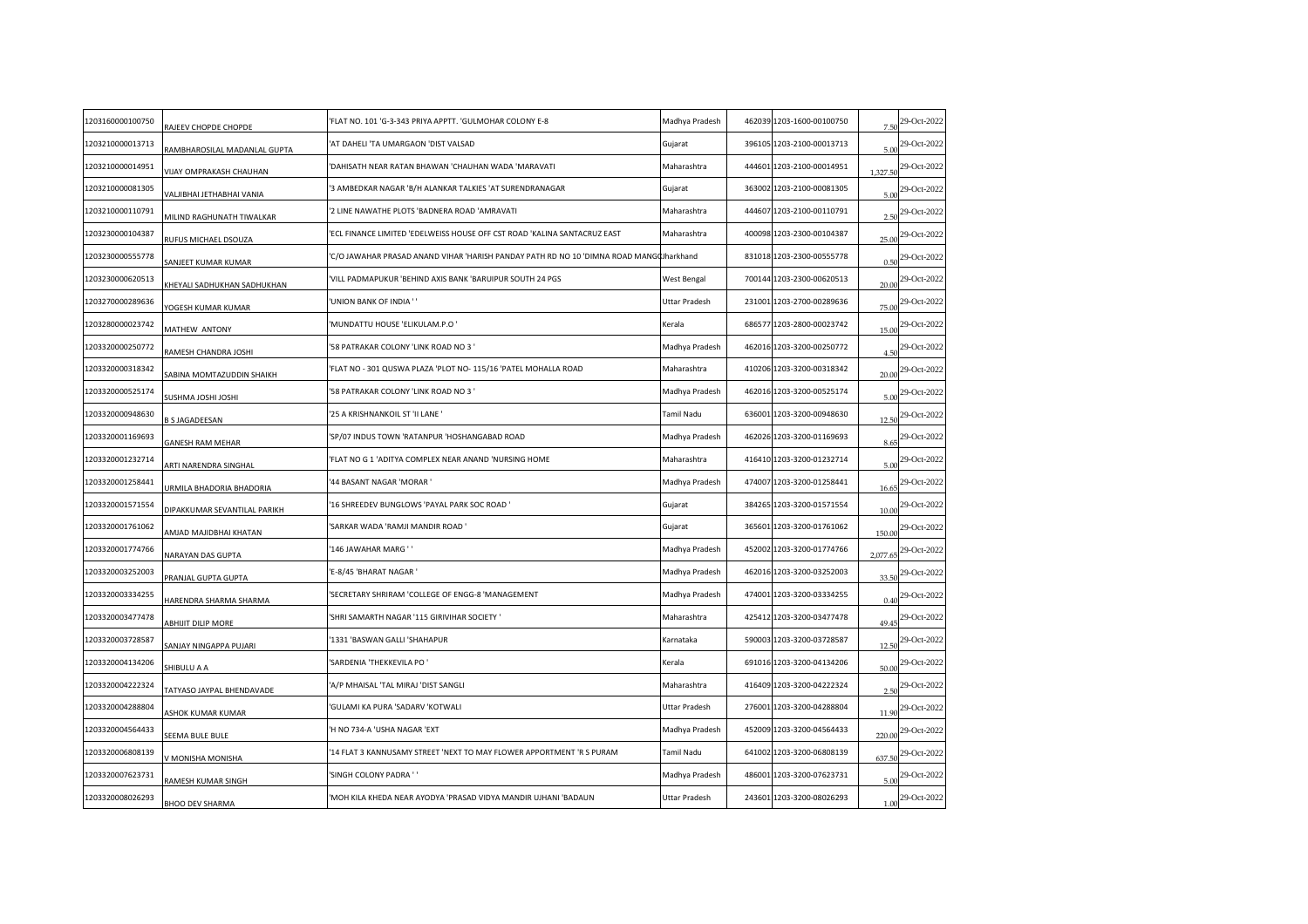| 1203320008104479 | JAMES PAUL MENDES                 | F NO 302 SILVER SANDS CHS LTD 'YARI ROAD VERSOVA 'ANDHERI W               | Maharashtra    | 400061 1203-3200-08104479 | 150.00 | 29-Oct-2022 |
|------------------|-----------------------------------|---------------------------------------------------------------------------|----------------|---------------------------|--------|-------------|
| 1203320008717194 | AVINASH ANANDRAO TAMBE            | A P WATHAR NIM 'TAL PHALTAN 'DIST SATARA                                  | Maharashtra    | 415523 1203-3200-08717194 | 50.00  | 29-Oct-2022 |
| 1203320008730914 | BHAVINI SHAILESH GANGWAL          | A 401 SAHJANAND PARK 'AT KUDASAN GHANDHINAGAR 'OPP NID                    | Gujarat        | 382021 1203-3200-08730914 | 125.00 | 29-Oct-2022 |
| 1203320009083932 | <b>VEELESH JAIN JAIN</b>          | FLAT NO 202 BALAJI SKYZ 'NEAR BHAWANS PROMINENT 'SCHOOL NIPANIA A-2 BLOCK | Madhya Pradesh | 452012 1203-3200-09083932 | 20.45  | 29-Oct-2022 |
| 1203320009424198 | MUNIRAJU MUNIRAJU                 | 456 CHOWDESHWARI TEMPLE 'ROAD TANK ROAD 'DODDABALLAPURA RURAL             | Karnataka      | 561203 1203-3200-09424198 | 0.15   | 29-Oct-2022 |
| 1203330000684722 | PRATAP K MANE                     | 1030 SWAD QTRS 'NR SANGAM CHAR RASTA 'NEW VIP RD                          | Gujarat        | 390022 1203-3300-00684722 | 5.00   | 29-Oct-2022 |
| 1203330000700080 | SHAH MAYANK NARAYANBHAI           | A 37 KOTYARK NAGAR 4 'KISHANWADI OPP CORPN 'SANKUL AJWA ROAD              | Gujarat        | 390019 1203-3300-00700080 | 0.50   | 29-Oct-2022 |
| 1203350000574641 | ANDESH MAHADEO MAHADIK            | A/103 MUKUNDANAND APT. 'OPP.ASARA APT VIVA COLLAGE 'VIRAR (WEST).         | Maharashtra    | 401303 1203-3500-00574641 | 25.00  | 29-Oct-2022 |
| 1203350000875817 | MAHESH DEOKISAN KARWA             | 101 MANNAT GURUDUTTA NAGAR 'NEAR MAI LELE SCHOOL 'GANGAPUR ROAD,          | Maharashtra    | 422013 1203-3500-00875817 | 5.00   | 29-Oct-2022 |
| 1203350001582261 | <b>REKHA NANDI NANDI</b>          | C/O KARTIC NANDI 'VILL GALIA DAKSHINPARA 'PO GALIA DT BANKURA             | West Bengal    | 722154 1203-3500-01582261 | 20.00  | 29-Oct-2022 |
| 1203350001602310 | PAWAN KUMAR AGARWAL               | 'S/O GYAN CHAND SINGHAL '309 'VIKAS NAGAR                                 | Uttar Pradesh  | 203131 1203-3500-01602310 | 35.00  | 29-Oct-2022 |
| 1203350001638793 | RAM RATAN MISRA                   | VILL KAJORA 'POST KAJORA GRAM 'DISTT BURDWAN                              | West Bengal    | 713338 1203-3500-01638793 | 5.00   | 29-Oct-2022 |
| 1203350001645908 | RUCHI AGARWAL AGARWAL             | DCM 'RETAIL STORE 'BEHIND OLD JAL                                         | Uttar Pradesh  | 203001 1203-3500-01645908 | 5.00   | 29-Oct-2022 |
| 1203380000029981 | BABULAL DHANJIBHAI MEKHIYA        | 'BOKDA VADI''                                                             | Gujarat        | 364710 1203-3800-00029981 | 25.00  | 29-Oct-2022 |
| 1203390000004045 | MOMITA DEVI KUNDALIA              | TOLARAM SURENDAR KUMAR KUNDALI 'A.T.ROAD, JORHAT '                        | Assam          | 785001 1203-3900-00004045 | 180.00 | 29-Oct-2022 |
| 1203390000029408 | <b>SHWIN ZAVERCHAND CHHEDA</b>    | KAMDAR COLONY 3 'NEMINATH SOCIETY 3 'NR JAINAM                            | Gujarat        | 361006 1203-3900-00029408 | 1.25   | 29-Oct-2022 |
| 1203450000491038 | SHYAMAL BARAN DAS                 | C/O BIDHI GIRI, CHINAKURI 'BAZAR, PO RADHA NAGAR RLY 'COLONY              | West Bengal    | 713372 1203-4500-00491038 | 0.50   | 29-Oct-2022 |
| 1203450000600411 | TAPAN KUMAR RANA                  | VILL JANUBASAN BALLUKHAT 'PO NONAKURI BAZAR '                             | West Bengal    | 721172 1203-4500-00600411 | 50.00  | 29-Oct-2022 |
| 1203450000607210 | MANFUL DEVI JAIN                  | C/O BINOD KR. JAIN 'W.NO.-10, P O - DINHATA 'DIST - COOCH BEHAR           | West Bengal    | 736135 1203-4500-00607210 | 15.00  | 29-Oct-2022 |
| 1203450000640888 | <b>PITU RANI SHAW</b>             | AT- PURANI BAZAR 'M G ROAD, WARD NO-8 'PO- TITAGARH                       | West Bengal    | 700119 1203-4500-00640888 | 25.00  | 29-Oct-2022 |
| 1203450000642296 | WAPAN MAL MAL                     | VILL- BALLUK 'PO- BALLUK HAT 'DIST- PURBA MEDINIPUR                       | West Bengal    | 721137 1203-4500-00642296 | 5.00   | 29-Oct-2022 |
| 1203450000721154 | <b>NUPA KASAT KASAT</b>           | P-236, LAKE TOWN 'BLOCK-B, 2ND FLOOR 'DIST-NORTH 24 PARGANAS'             | West Bengal    | 700089 1203-4500-00721154 | 25.00  | 29-Oct-2022 |
| 1203460000092719 | ANKAJ AJMERA AJMERA               | '55 EXT. LAXMI NIVAS 'SUBHASH NAGAR '                                     | Rajasthan      | 311001 1203-4600-00092719 | 5.00   | 29-Oct-2022 |
| 1203500000235554 | <b>GIREESH GIREESH</b>            | 'S/O SADASHIVAMURTHY, 'D.NO. 6/322 F, 'VAKILRAMAIAH STREET                | Karnataka      | 571440 1203-5000-00235554 | 1.25   | 29-Oct-2022 |
| 1203500000651314 | <b>CAMAL NARAYAN MISHRA</b>       | Q BRANCH MLIRC ' '                                                        | Karnataka      | 590009 1203-5000-00651314 | 7.50   | 29-Oct-2022 |
| 1203510000019358 | SAVABHAI KARASANBHAI NANDANIYA    | B/H S.T. STAND, 'O/S VERAD GATE, 'PATEL NAGAR,                            | Gujarat        | 360510 1203-5100-00019358 | 22.50  | 29-Oct-2022 |
| 1203520000041275 | GATTU SRINIVASA rao               | DOOR NO:10-1-38 'KARANAM GARI STREET 'PERALA                              | Andhra Pradesh | 523157 1203-5200-00041275 | 10.00  | 29-Oct-2022 |
| 1203520000043137 | AIZ AHMED SOWDAGAR                | MIG NO 14 'APHB COLONY 'I-PHASE                                           | Andhra Pradesh | 518301 1203-5200-00043137 | 25.00  | 29-Oct-2022 |
| 1203600000014467 | ITENDRAKUMAR MULCHANDANI MULCHAND | ASHIYANA 'BLOCK #315 'JARIPATKA                                           | Maharashtra    | 440014 1203-6000-00014467 | 20.00  | 29-Oct-2022 |
| 1203600000065664 | <b>DILIP NARAYANRAO GHALNI</b>    | MEERA COLONY 'WANDALKAR LAYOUT 'DIST WARDHA                               | Maharashtra    | 442302 1203-6000-00065664 | 12.50  | 29-Oct-2022 |
| 1203600000234384 | SAURABH ARORA ARORA               | 3/103 HOUSING BOARD ''                                                    | Rajasthan      | 335001 1203-6000-00234384 | 24.15  | 29-Oct-2022 |
|                  |                                   |                                                                           |                |                           |        |             |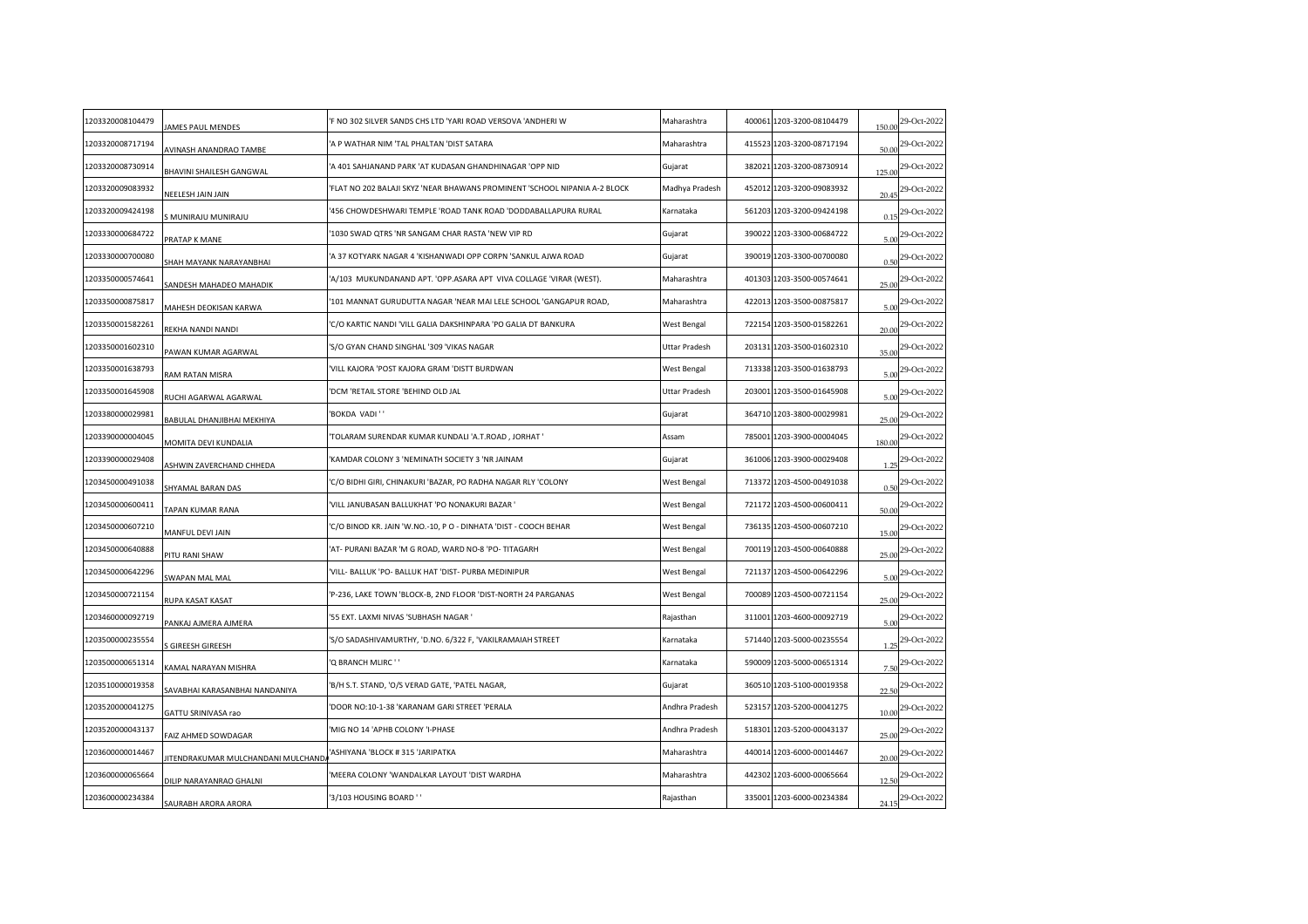| 1203600000276053 | <b>SANTOSH RAHANGDALE RAHANGDALE</b>   | WARD NO 18 HOUSE NO B 3 157 'POST MALANJKHAND TEH BAIHAR 'NEAR KENDRIYA VIDHYAL Madhya Pradesh' |                | 481116 1203-6000-00276053 | 5.00   | 29-Oct-2022 |
|------------------|----------------------------------------|-------------------------------------------------------------------------------------------------|----------------|---------------------------|--------|-------------|
| 1203600000286441 | <b>QBAL SINGH NARANG</b>               | 45 DURGA VIHAR 'STREET NO 1 'DURGA VIHAR                                                        | Rajasthan      | 335001 1203-6000-00286441 | 40.00  | 29-Oct-2022 |
| 1203600000540249 | <b>MRITA DAS DAS</b>                   | SARANI NO 7 'PRATAP BAGAN NORTH '                                                               | West Bengal    | 722101 1203-6000-00540249 | 5.00   | 29-Oct-2022 |
| 1203600000635324 | MALATESH LINGARAJ KITTUR               | SONY INDIA PRIVATE LTD DOMLUR 'MARUTI INFOTECH CENTER 1ST FLR 'EAST WING INTERMELKarnataka'     |                | 560008 1203-6000-00635324 | 25.05  | 29-Oct-2022 |
| 1203600001027701 | AVITA SINGH MAHLAWAT                   | HOUSE OF MANORAMA S BORKAR 'WARD NO 01 'NEAR JODA MAHUA BUDHI                                   | Madhya Pradesh | 481001 1203-6000-01027701 | 7.00   | 29-Oct-2022 |
| 1203600001347894 | <b>SHRINIVAS BHUMANNA MAIDHAM</b>      | WORLI B D D CHAWL NO 57 'R NO 27 1ST FLR 'NEAR MAHINDRA TOWERS WORLI                            | Maharashtra    | 400018 1203-6000-01347894 | 6.00   | 29-Oct-2022 |
| 1203600001446950 | JAGDISH PRASAD DOKWAL                  | W NO 1 'JALDHARIYONKI GALI 'NEAR CLOCK TOWER'                                                   | Rajasthan      | 332001 1203-6000-01446950 | 5.00   | 29-Oct-2022 |
| 1203610000046756 | <b>IIMAT VASHRAMBHAI DEVANI</b>        | AT- SHANSHORA, 'TA- AMRELI, 'DIST- AMRELI,                                                      | Gujarat        | 365601 1203-6100-00046756 | 5.00   | 29-Oct-2022 |
| 1203680000080605 | REKHA KIRAN KAMATH                     | 6-9-242 VENKATRAO COMPOUND 'KANTARAJ SHETTY LANE 'MANNAGUDDA NR KARNATAKA BAKarnataka'          |                | 575003 1203-6800-00080605 | 1.00   | 29-Oct-2022 |
| 1203690000148474 | <b>/EERCHAND UTTAMCHAND UTTAMCHAND</b> | D NO 6C-7-7/2 'WARD NO 32, NEAR RAJA GARI MEDA 'SOUTHERN STREET                                 | Andhra Pradesh | 534001 1203-6900-00148474 | 50.00  | 29-Oct-2022 |
| 1203710000042264 | BANWARILAL BRIJMOHAN CHURIWALA         | 1 B-1010 SAMARTH AANGAN 'LOKHANDWALA COMPLEX 'ANDHERI (W)                                       | Maharashtra    | 400053 1203-7100-00042264 | 500.00 | 29-Oct-2022 |
| 1203760000008697 | KALADHARA AITHAL                       | SARASIJATHA NILAYA 'KUNDAPURA TALUK 'SAWDA POST                                                 | Karnataka      | 576222 1203-7600-00008697 | 2.50   | 29-Oct-2022 |
| 1203760000074507 | NARSINGRAO rao                         | H NO 9-4-216 KHAJI COLONY 'LINGANAND NAGAR 'BEHIND NANDI PETROL                                 | Karnataka      | 585401 1203-7600-00074507 | 25.00  | 29-Oct-2022 |
| 1203760000240101 | SHADAB KHAN KHAN                       | PALACHOU RAI 'JUNNARDEO '.                                                                      | Madhya Pradesh | 480449 1203-7600-00240101 | 10.00  | 29-Oct-2022 |
| 1203810000088652 | GAJULA SUDARSHANAM SUDARSHANAM         | H NO 2-2-117/2 'SARDAR NAGAR 'SIRCILLA                                                          | Telangana      | 505301 1203-8100-00088652 | 25.00  | 29-Oct-2022 |
| 1203810000121604 | <b>F SIVA SANKARA</b>                  | FLAT NO 401 'ADARNA BRUNDAVAN RESIDENCY 'TRIVENI TALKIES ROAD                                   | Andhra Pradesh | 515001 1203-8100-00121604 | 5.00   | 29-Oct-2022 |
| 1203810000129715 | GAJULA SUJATHA SUJATHA                 | W/O SUDHARSHANAM 'H NO-2-2-117/2 'SARDAR NAGAR SIRCILLA'                                        | Telangana      | 505301 1203-8100-00129715 | 40.00  | 29-Oct-2022 |
| 1203820000017602 | <b>IPINBHAI SHANTILAL MEHTA</b>        | HATKESHVAR MANDIR, 'NAGAR VADA, 'AT-MANGROL,DIST- JUNAGADH,                                     | Gujarat        | 362225 1203-8200-00017602 | 5.00   | 29-Oct-2022 |
| 1203820000093275 | <b>(OTHARI NIRAT GAUTAM</b>            | C/O SEEMACO- AG., 'ANJALI CHAMBERS, 'R C DUTT ROAD,                                             | Gujarat        | 390007 1203-8200-00093275 | 50.00  | 29-Oct-2022 |
| 1203840000069377 | ULA MOHANTY MOHANTY                    | 428/728 'BRAJANIVAS NEAR BJB FLATS '.                                                           | orissa         | 751014 1203-8400-00069377 | 5.00   | 29-Oct-2022 |
| 1203840000093691 | MANINDRA PRASAD SINGH                  | Q. NO- 2184 'SECTOR IV /D '                                                                     | Jharkhand      | 827004 1203-8400-00093691 | 10.00  | 29-Oct-2022 |
| 1203840000474277 | ATYENDRA SINGH SINGH                   | 'NETAJI PARK-2(ANGSHA) 'KEOTA 'CHINSURAH                                                        | West Bengal    | 712123 1203-8400-00474277 | 2.50   | 29-Oct-2022 |
| 1203840000847506 | V KRISHNA maduri                       | H NO F-101-A, TEJASWI KAVY 'CHANDA NAGAR (ST), WARD-23 'SERILINGAMPALLY                         | Telangana      | 500050 1203-8400-00847506 | 80.00  | 29-Oct-2022 |
| 1203840000936881 | ARUN KUMAR KUMAR                       | AT-JAWAHAR NAGAR 'Q NO-2A/7 'PO-BERMO                                                           | Jharkhand      | 829104 1203-8400-00936881 | 10.00  | 29-Oct-2022 |
| 1203840001472919 | RAMYAKANTI CHATTERJEE CHATTERJEE       | VILL-BELDANGA 'ASHRAMPARA 'PO-BELDANGA                                                          | West Bengal    | 742133 1203-8400-01472919 | 29.50  | 29-Oct-2022 |
| 1203940000196966 | BHARAT KIRODIMAL ROCHWANI              | ROCHWANI COMPLEX 'SINDHI COLONY '                                                               | Maharashtra    | 441601 1203-9400-00196966 | 5.00   | 29-Oct-2022 |
| 1203940000199460 | EETADEVI D AGRAWAL                     | DR KOLTE HOSPITAL ROAD 'GANESH NAGAR '                                                          | Maharashtra    | 441601 1203-9400-00199460 | 30.00  | 29-Oct-2022 |
| 1203970000015998 | <b>MKAMAL KUMAR HUF</b>                | BALL BEARING AND COMPNAY, '37, G. P. ROAD, 'MOUNT ROAD,                                         | Tamil Nadu     | 600002 1203-9700-00015998 | 12.50  | 29-Oct-2022 |
| 1203980000010055 | <b>MAHESH CHANDRA PANDEY</b>           | C-1389/2, 'INDIRA NAGAR'                                                                        | Uttar Pradesh  | 226016 1203-9800-00010055 | 21.75  | 29-Oct-2022 |
| 1203980000031578 | AJNEESH KUMAR KATYAL                   | '23-C/4, 'LAJPAT NAGAR 'CHOWK                                                                   | Uttar Pradesh  | 226003 1203-9800-00031578 | 10.00  | 29-Oct-2022 |
| 1203980000052771 | SRIJAN SINGH SINGH                     | 2/155, 'VIKAS NAGAR 'SECT-2                                                                     | Uttar Pradesh  | 226022 1203-9800-00052771 | 7.50   | 29-Oct-2022 |
|                  |                                        |                                                                                                 |                |                           |        |             |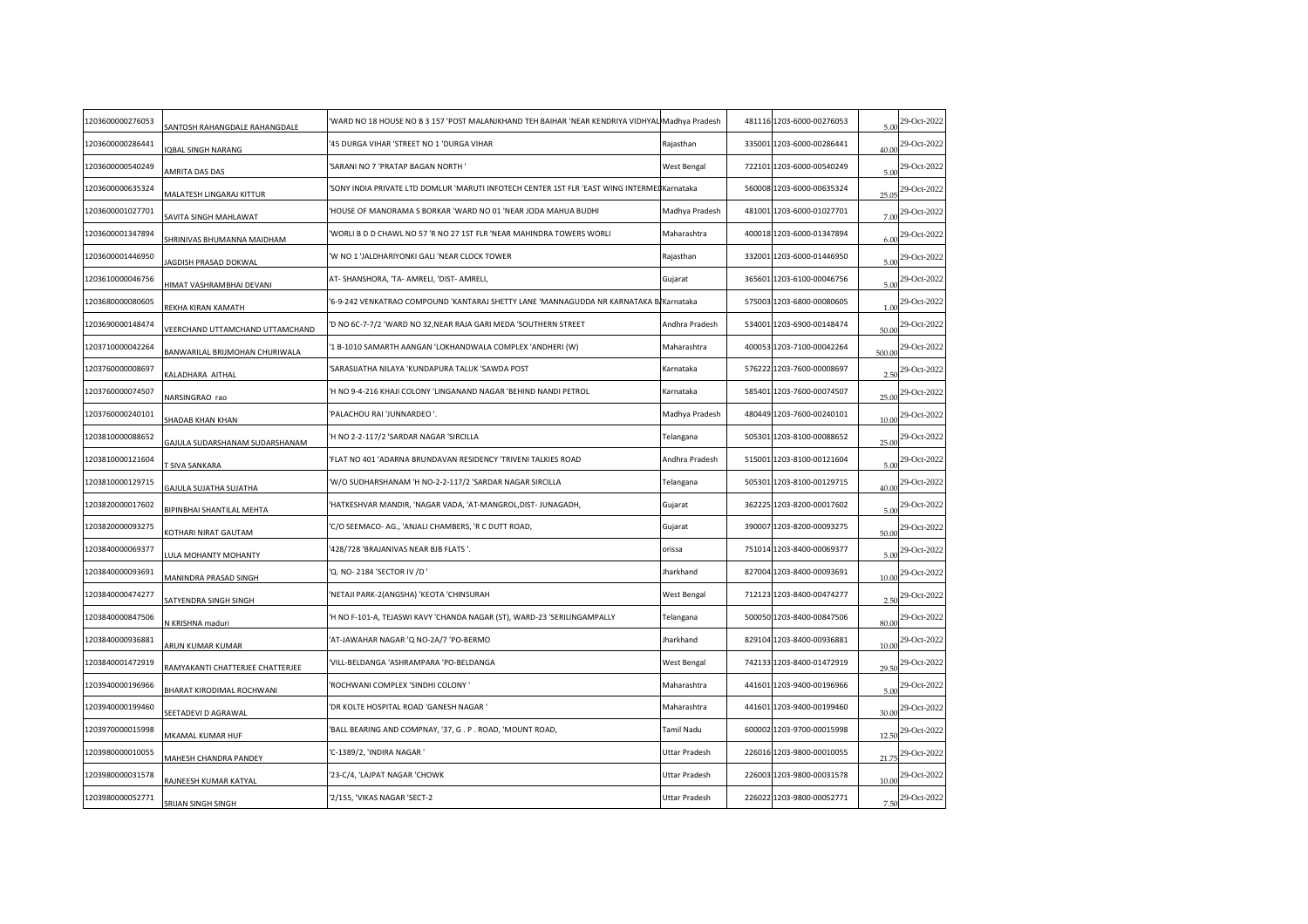| 1204000000159940 | MASIHULLAH NOORULLAH MANIYAR      | ALI SAHAB MOHALLA, 'NEAR ASHIYANA BLDG, '                             | Maharashtra    | 425412 1204-0000-00159940 | 2.50   | 29-Oct-2022                   |
|------------------|-----------------------------------|-----------------------------------------------------------------------|----------------|---------------------------|--------|-------------------------------|
| 1204330000014206 | JAGDISH KUMAR KHATRI              | 15 SHRI KRUSHNA VYAM SHALA ''                                         | Madhya Pradesh | 465001 1204-3300-00014206 | 10.00  | 29-Oct-2022                   |
| 1204330000122273 | YOTI DHANOPIA DHANOPIA            | '31, HARAYPURA ' '                                                    | Madhya Pradesh | 465001 1204-3300-00122273 | 10.00  | 29-Oct-2022                   |
| 1204330000123925 | RAMAN LAL SONI                    | '21, MAHATMA GANDHI MARG ' '                                          | Madhya Pradesh | 465001 1204-3300-00123925 |        | $5.00$ <sup>29-Oct-2022</sup> |
| 1204340000014638 | <b>MUDDAM PRABHAKER REDDY</b>     | '8 8 76/1/A ROAD NO 1 'GREEN PARK COLONY 'KHARMANGHAT                 | Telangana      | 500035 1204-3400-00014638 | 33.75  | 29-Oct-2022                   |
| 1204370000114260 | <b>URVI KHANDELWAL KHANDELWAL</b> | '114, Goyal Nagar''                                                   | Madhya Pradesh | 452001 1204-3700-00114260 | 25.00  | 29-Oct-2022                   |
| 1204370000331149 | YOTI SANJAY BHIRUD                | KHADAKA GANESH COLONY ''                                              | Maharashtra    | 425201 1204-3700-00331149 | 8.00   | 29-Oct-2022                   |
| 1204390000008674 | <b>ARVIND MITRA SHRINGI</b>       | BRAHMANO KI HATAI, ''                                                 | Rajasthan      | 323001 1204-3900-00008674 | 5.00   | 29-Oct-2022                   |
| 1204450000132789 | ASHOK BHARAT DOSHI                | AT POST-78, PHALTAN 'BHUDHAWAR PETH 'DIST- SATARA                     | Maharashtra    | 415523 1204-4500-00132789 | 37.50  | 29-Oct-2022                   |
| 1204450000233711 | <b>RIYANKA BHALLA</b>             | 842/6 WARD NO 16 'JAIN COLLEGE ROAD 'AMBALA CITY                      | Haryana        | 134003 1204-4500-00233711 | 0.50   | 29-Oct-2022                   |
| 1204450000260788 | AMIT KUMAR KUMAR                  | 11B/9, 4TH FLOOR 'NEAR GAUSALA MANDIR 'KISHAN GARH, VASANT KUNJ       | Delhi          | 110070 1204-4500-00260788 | 25.00  | 29-Oct-2022                   |
| 1204450000266492 | NIKHIL GUPTA GUPTA                | W NO.8, NARINDER HOSPITAL 'NEW COLONY, MUKERIAN 'DISTT- HOSHIARPUR    | punjab         | 144211 1204-4500-00266492 | 1.45   | 29-Oct-2022                   |
| 1204470000204718 | ARINDRA NATH SAHA                 | NATUNGRAM, BATTALA 'PO -- MOREPUKUR 'HOOGHLY                          | West Bengal    | 712250 1204-4700-00204718 | 25.00  | 29-Oct-2022                   |
| 1204470000789470 | KARTHIKEYAN KARTHIKEYAN           | 3/806A BHARATHINAGAR EXT, 'ARASANAPATTI VILLAGE, 'MOOKANDAPALLI POST, | Tamil Nadu     | 635126 1204-4700-00789470 | 12.50  | 29-Oct-2022                   |
| 1204470000986551 | HIV DATT SHARMA                   | MANGLESHWAR, 'GHAS MANDI, '-                                          | Madhya Pradesh | 474004 1204-4700-00986551 | 7.50   | 29-Oct-2022                   |
| 1204470001488830 | UAY KUMAR PRAJAPATI               | QR-33 'STREET -3 'SECTOR-2                                            | Chhattisgarh   | 490001 1204-4700-01488830 | 10.00  | 29-Oct-2022                   |
| 1204470001685014 | MAHENDRABHAI B MACHHI             | 29/C, 'RAMKABIR SOC, 'STATION ROAD VYARA KANPUR,                      | Gujarat        | 394650 1204-4700-01685014 | 300.00 | 29-Oct-2022                   |
| 1204470002189894 | NAGAVALLI M M                     | 424-A TYPE-II QTRS 'BLOCK 29 '                                        | Tamil Nadu     | 607803 1204-4700-02189894 | 3.05   | 29-Oct-2022                   |
| 1204470002681701 | /ASUMATHI E E                     | E-51 'JAHIR HUSSAIN SALAI 'BLOCK-17                                   | Tamil Nadu     | 607803 1204-4700-02681701 | 15.00  | 29-Oct-2022                   |
| 1204470002747439 | <b>NAY KUMAR B</b>                | SINHA BHAWAN 'HOUSE - NO - 135 'SHIV MANDIR ROAD SUPELA               | Chhattisgarh   | 490023 1204-4700-02747439 | 2.50   | 29-Oct-2022                   |
| 1204470003336395 | BAHUBALI RATANCHAND SHAH          | RAVIWAR PETH PHALTAN ''                                               | Maharashtra    | 415523 1204-4700-03336395 | 155.00 | 29-Oct-2022                   |
| 1204470003465351 | SHITAL SHAH SHAH                  | EKTA WELFEER SOCIETY 'SUNDAR NAGAR 'KANDIVALI WEST                    | Maharashtra    | 400067 1204-4700-03465351 | 3.50   | 29-Oct-2022                   |
| 1204470003672542 | PRATAP SARJERAO GODASE            | AT POST TARDAF TAL-PHALTAN ''                                         | Maharashtra    | 415523 1204-4700-03672542 | 5.70   | 29-Oct-2022                   |
| 1204470003860281 | <b>AIAL AIAL TI9AA</b>            | 14 KALINDI KUNJ 'PIPLIYANA RING ROAD '                                | Madhya Pradesh | 452001 1204-4700-03860281 | 2.90   | 29-Oct-2022                   |
| 1204470004158653 | OR TUKARAM VILAS                  | A/P GUNAWARE PHALTAN '                                                | Maharashtra    | 415528 1204-4700-04158653 | 15.00  | 29-Oct-2022                   |
| 1204470004211096 | <b>HIREN HARILAL SAVANI</b>       | -001 SARJAN TOWER 'GURUKULROAD 'SUBHASH CHOW GURUKUL MEMNAGAR         | Gujarat        | 380052 1204-4700-04211096 | 1.00   | 29-Oct-2022                   |
| 1204470004233686 | DEEPRAJ PARSHURAM TAWARE          | A/P LAXMINAGAR 'TAL PHALTAN SATARA DIST'                              | Maharashtra    | 415523 1204-4700-04233686 | 1.25   | 29-Oct-2022                   |
| 1204470004476327 | <b>BONI SAMANTA SAMANTA</b>       | HOUSE-9, 1st CROSS, 'RAJANNA LAYOUT HORMAVU AAPT, '                   | Karnataka      | 560043 1204-4700-04476327 | 0.75   | 29-Oct-2022                   |
| 1204470004867736 | HIBA PRASAD DAS                   | VIDYASAGAR NAGAR BASUDEVPUR 'KHANJANCHAK EAST MIDNAPORE '             | West Bengal    | 721602 1204-4700-04867736 | 190.00 | 29-Oct-2022                   |
| 1204470005239801 | URESH KUMAR K                     | DOOR NO 24/10/66/1/2 'GANDHI NAGAR '                                  | Andhra Pradesh | 517247 1204-4700-05239801 | 0.10   | 29-Oct-2022                   |
| 1204470005384155 | PUSHKAR SINGH BASERA              | GAANDHI NAGAR BINDU KHATTA 'LALKUAN '                                 | Uttarakhand    | 262402 1204-4700-05384155 |        | $2.50$ <sup>29-Oct-2022</sup> |
|                  |                                   |                                                                       |                |                           |        |                               |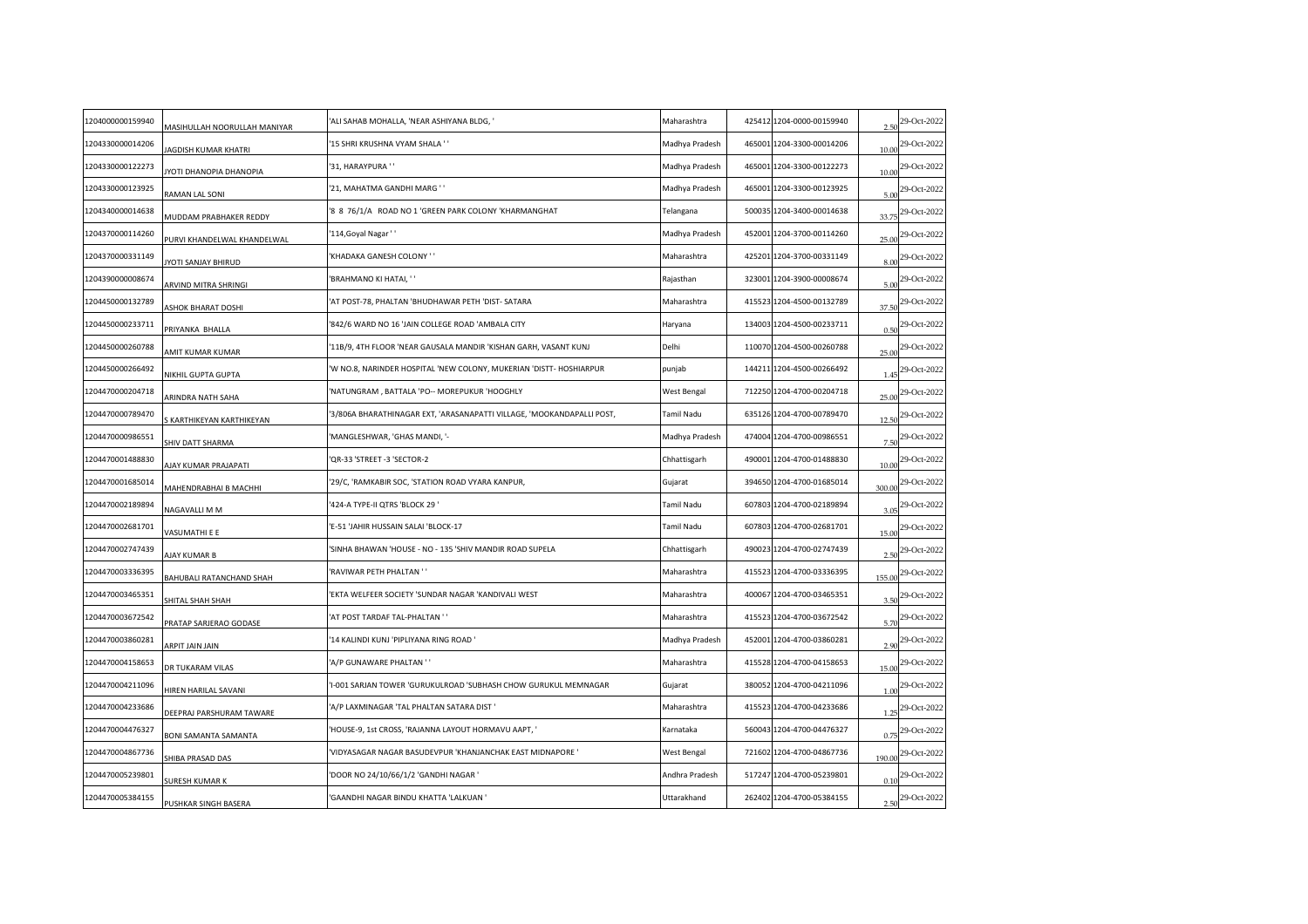| 1204470006180135 | DEBASIS PANJA PANJA               | KOCHDIHI PO NAKRAKONDA 'BURDWAN LAUDOHA 'DIST BURDWAN                                      | West Bengal             | 713363 1204-4700-06180135 | 10.00  | 29-Oct-2022 |
|------------------|-----------------------------------|--------------------------------------------------------------------------------------------|-------------------------|---------------------------|--------|-------------|
| 1204470006517598 | RAMAKRISHNANNAIR JAYAN JAYAN      | 85 JAYANILAYAM '25 THODUPUZHA '                                                            | kerala                  | 685584 1204-4700-06517598 | 12.50  | 29-Oct-2022 |
| 1204470006655852 | RAHUL KUNJIBIHARI SHARMA          | GHAR NO 1759 MARVADI BHOJNALAY 'GALLI NO 2 LALBAG DHULE '                                  | Maharashtra             | 424001 1204-4700-06655852 | 0.10   | 29-Oct-2022 |
| 1204470006724094 | MAKHAN LAL HUF                    | 10 / 35 NEAR POST OFFICE 'MALL ROAD 'GONIANA                                               | punjab                  | 151201 1204-4700-06724094 | 205.00 | 29-Oct-2022 |
| 1204550000088969 | CHANDRAKANT YESHWANT KETKAR       | A/P NALAWADI 'TAL DIST WARDHA 'NALWADI                                                     | Maharashtra             | 442001 1204-5500-00088969 | 125.00 | 29-Oct-2022 |
| 1204550000255132 | SUNIL KUMAR D                     | ANILA BHAVAN 'KOLLODE PO'                                                                  | kerala                  | 695571 1204-5500-00255132 | 16.50  | 29-Oct-2022 |
| 1204670000006503 | RAJENDER KUMAR VIG                | 305 'PKT - 2 'PASCHIM PURI                                                                 | Delhi                   | 110063 1204-6700-00006503 | 10.00  | 29-Oct-2022 |
| 1204720000109580 | MOHAN RAJU J                      | LAKSHMI VENKATESHWARA NILAYA 'OPP MARUTHI SAW MILL 'AIREXTM HOSAKOTE                       | Karnataka               | 562114 1204-7200-00109580 | 0.35   | 29-Oct-2022 |
| 1204720000773080 | NITIN UPADHYAY UPADHYAY           | WARD NO-12 PURANA BAJAR 'BHITARWAR'                                                        | Madhya Pradesh          | 475220 1204-7200-00773080 | 10.00  | 29-Oct-2022 |
| 1204720001845965 | AJ KUMAR KUMAR                    | WARD NUMBER 2 VPO 'MANDHER TEH BAIJNATH MANDEHR 'KHURD 1039 KANGRA                         | <b>Himachal Pradesh</b> | 176125 1204-7200-01845965 | 40.00  | 29-Oct-2022 |
| 1204720002720666 | MOHAMMED SABIR SABIR              | 754 LAK HARA BAZAR WARD 'SANKHYA 29 TH JODHPUR '                                           | Rajasthan               | 342001 1204-7200-02720666 | 1.00   | 29-Oct-2022 |
| 1204720004934739 | NEERAJ KUMAR VISHWAKARMA          | '107 BACHELORS HOSTEL 1 'OPP BEML OFFICERS QUARTERS 'BEML NAGAR KGF                        | Karnataka               | 563115 1204-7200-04934739 | 1.00   | 29-Oct-2022 |
| 1204720005253719 | HARADINDU CHAKRABORTY CHAKRABORTY | INFORNT OF ST JOHNS CHURCH 'HILL VIEW NORTH 'ASANSOL BURDWAN'                              | West Bengal             | 713304 1204-7200-05253719 | 5.00   | 29-Oct-2022 |
| 1204720005301221 | <b>PRASHANT KUMAR KUMAR</b>       | B 561 SECTOR 2 JAYANT POLICE 'STATION JAYANT GOPAD BANAS 'JAYANT COLLIERY SIDHI'           | Madhya Pradesh          | 486890 1204-7200-05301221 | 7.50   | 29-Oct-2022 |
| 1204720005709277 | JRMILA TIWARI TIWARI              | H N 2149 A 2 WATER WORKS ROAD 'BHONGADWAR '                                                | Madhya Pradesh          | 482001 1204-7200-05709277 | 25.00  | 29-Oct-2022 |
| 1204720006238664 | KRISHNAPPA KATTIMANI              | THIRD FLOOR YADAV COLONY NEAR 'POLICE STATION PARASIA '                                    | Madhya Pradesh          | 480441 1204-7200-06238664 | 2.50   | 29-Oct-2022 |
| 1204720007137933 | <b>KRUSHNA DHIDE DHIDE</b>        | KOLAVAN KOLAVAN TEHSIL 'MULASHI DISTT PUNE '                                               | Maharashtra             | 412108 1204-7200-07137933 | 1.30   | 29-Oct-2022 |
| 1204760000174919 | REEJA DHAKSHAN                    | KARAYIL HOUSE 'MUPLIYAM P O '                                                              | kerala                  | 680312 1204-7600-00174919 | 0.30   | 29-Oct-2022 |
| 1204780000106381 | <b>MBALALBHAI RAMDAS PATEL</b>    | 35, UMIYANAGAR SOCIETY 'HIGHWAY'                                                           | Gujarat                 | 384002 1204-7800-00106381 | 45.00  | 29-Oct-2022 |
| 1204780000107398 | ARAGKUMAR BABULAL DOSHI           | 11, ANIL PARK SOCIETY 'B/H-DHARAM CINEMA'                                                  | Gujarat                 | 384002 1204-7800-00107398 | 50.00  | 29-Oct-2022 |
| 1204920000151313 | NIRUPAM BHARADWAJ BHARADWAJ       | H-NO 83 JHADAN AN 'JWALAPUR 'HARIDWAR                                                      | Uttarakhand             | 249407 1204-9200-00151313 | 50.00  | 29-Oct-2022 |
| 1205090000002374 | RITA VOHRA VOHRA                  | '37, WARD NO 3, THANDLA ' '                                                                | Madhya Pradesh          | 457777 1205-0900-00002374 | 30.00  | 29-Oct-2022 |
| 1205120000026179 | UNIL KUMAR BIYANI                 | J.K HOUSE 'NEAR SAMRAT CINEMA '                                                            | Rajasthan               | 332001 1205-1200-00026179 | 25.00  | 29-Oct-2022 |
| 1205140000110174 | NAVNEETH MALPANI MALPANI          | 'D NO. 11-41-9, 'KANDULAVARI STREET, 'VIJAYAWADA                                           | Andhra Pradesh          | 520001 1205-1400-00110174 | 25.00  | 29-Oct-2022 |
| 1205600000003899 | <b>ITUL SHRIKANT KULKARNI</b>     | OLD KOTNIS WADA, 'HARBHAT ROAD, '                                                          | Maharashtra             | 416416 1205-6000-00003899 | 10.00  | 29-Oct-2022 |
| 1205600000011549 | VIJAYSINH HARJIRAO MAHADIK        | 442/2 KAMALKUNJ, 'NEAR NAGAR PALIKA OFFICE, 'SADAR BAZAR,                                  | Maharashtra             | 415001 1205-6000-00011549 | 2.50   | 29-Oct-2022 |
| 1205600000056198 | PRASHANT BHAUSAHEB SHAHA          | 'S NO-287/17/6 PN, '12 KARANJE TURF, 'PANCHGANGA COMPLEX S-3,                              | Maharashtra             | 415001 1205-6000-00056198 | 2.50   | 29-Oct-2022 |
| 1205600000106571 | AISHALI GANESH GUGALE             | C/O SUBHASH D GUGALE, GAVTHAN, 'NEAR MARUTI MANDIR, 'TAL-SHRIGONDA, MUNDHEKARV Maharashtra |                         | 413726 1205-6000-00106571 | 7.50   | 29-Oct-2022 |
| 1205620000002169 | RABHADEVI SHANTILAL SHAH          | NEMINATH NAGAR-1 'JAVAHAR SOCIETY 'TA DEESA (B.K.)                                         | Gujarat                 | 385535 1205-6200-00002169 | 75.00  | 29-Oct-2022 |
| 1205670000007050 | <b>UHOL NHOL YHZO)</b>            | 34/349 SAJI BHAVAN 'BEERAKUTTY ROAD 'EDAPPALLY PO                                          | kerala                  | 682024 1205-6700-00007050 | 100.00 | 29-Oct-2022 |
| 1205670000107106 | GEORGE JOSEPH JOSEPH              | PATTANIYIL(H) 'BAZAR PO 'RAMAPURAM                                                         | kerala                  | 686576 1205-6700-00107106 | 45.00  | 29-Oct-2022 |
|                  |                                   |                                                                                            |                         |                           |        |             |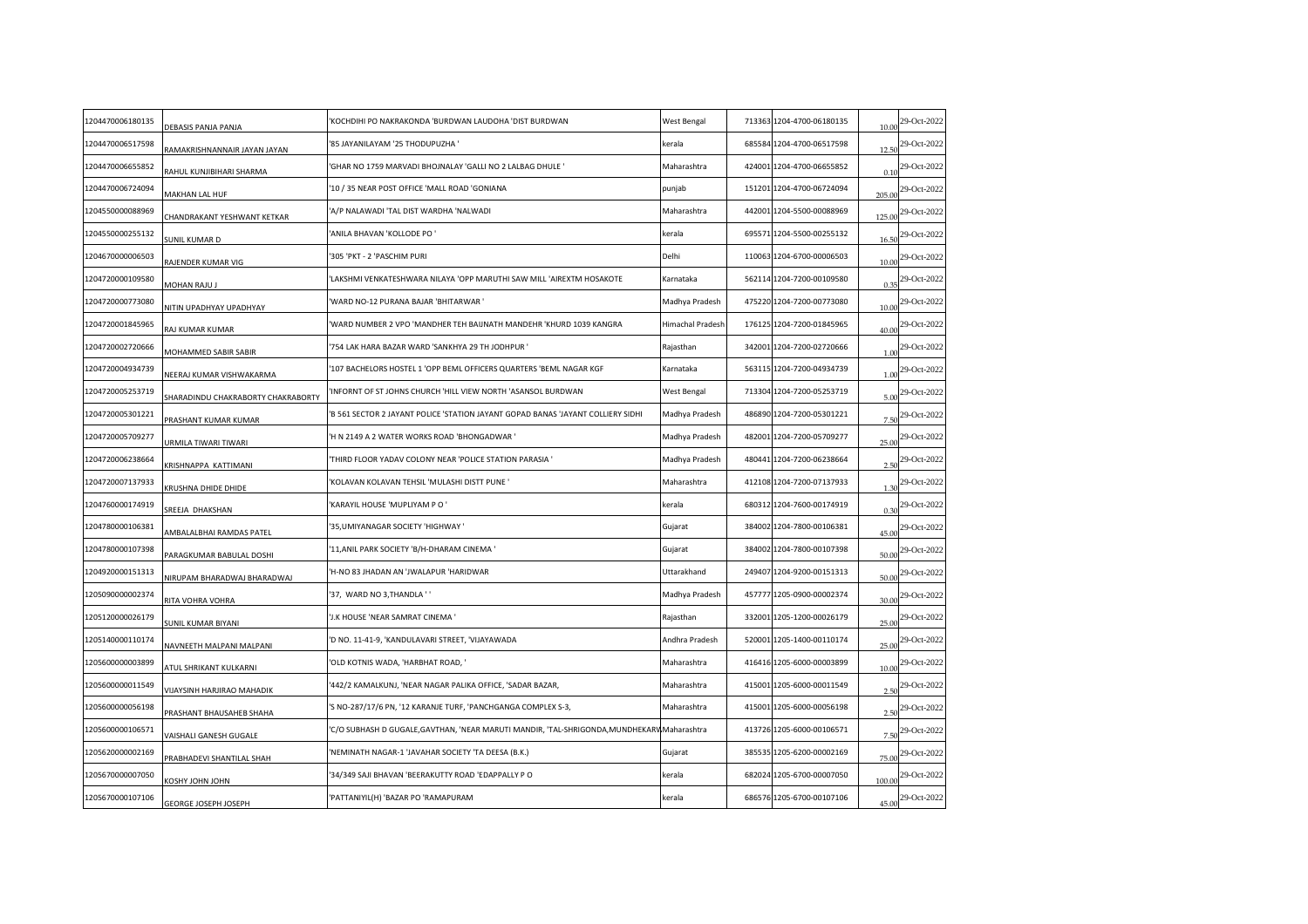| 1205670000145733 | <b>UHOL UHOL MAS</b>               | CHERUKARA PEEDIKAYIL 'VETTITHITTA P O '                       | kerala         | 689696 1205-6700-00145733 | 1.00   | 29-Oct-2022      |
|------------------|------------------------------------|---------------------------------------------------------------|----------------|---------------------------|--------|------------------|
| 1205730000077904 | THUSHARA KUMAR                     | SREENILAYAM 'KULANGARATH 'KUNNUMMEL PO                        | kerala         | 673507 1205-7300-00077904 | 5.00   | 29-Oct-2022      |
| 1205730000115472 | MUHAMMED A MOHMD                   | EARI KUTTAMANGALAM 'MANDAD PO'                                | kerala         | 673122 1205-7300-00115472 | 3.75   | 29-Oct-2022      |
| 1205730000291741 | OOMMAN DANIEL                      | KANJIRAKATTU HOUSE '7 PUTHENCHANTHA '                         | kerala         | 686513 1205-7300-00291741 | 22.50  | 29-Oct-2022      |
| 1205810000005043 | INAYAK NANDKUMAR GALANDE           | 7, GAJANAN HOUSING SOCIETY, 'KRISHNA NAGAR, '                 | Maharashtra    | 415001 1205-8100-00005043 | 25.00  | 29-Oct-2022      |
| 1205810000008010 | BALASAHEB SAMPATRAO NIKAM          | 12/162, ANMOL, SAHUNAGAR, 'PAYAL PLAZA BUILDING, 'GODOLI,     | Maharashtra    | 415002 1205-8100-00008010 | 10.00  | 29-Oct-2022      |
| 1205810000008234 | <b>GIRISH NAMDEV BAGAL</b>         | DILIP POULTRY FARM, 'DEGAON ROAD, 'KODOLI,                    | Maharashtra    | 415004 1205-8100-00008234 | 25.00  | 29-Oct-2022      |
| 1205810000008707 | NEETA VISHNUDAS KANSE              | P.NO, R-18, FLAT NO-64 'ADD. MIDC. SATARA '                   | Maharashtra    | 415002 1205-8100-00008707 | 10.00  | 29-Oct-2022      |
| 1205810000012916 | SWATI MILIND OAK                   | ANJALI COLONY, 'PLOT NO - 50, 'AKANKSHA BUNGLOW,              | Maharashtra    | 415001 1205-8100-00012916 | 10.00  | 29-Oct-2022      |
| 1205810000020199 | <b>GAUTAM SANTOSH MUNOT</b>        | 108, BHAVANI PETH PALACE, 'SATARA '                           | Maharashtra    | 415002 1205-8100-00020199 | 10.00  | 29-Oct-2022      |
| 1205810000020551 | (UNDAN SAHEBRAO CHAVAN             | PLOT NO 64, 'VIKRANT GRAHNIRMAN HSG SOC, 'MIDC KODOLI,        | Maharashtra    | 415002 1205-8100-00020551 | 10.00  | 29-Oct-2022      |
| 1205810000027555 | <b>SEEMANTINI SHRIRANG NOOLKAR</b> | KUBER BUNGLOW, 'DOWLATNAGAR, SADAR BAZAR, '                   | Maharashtra    | 415002 1205-8100-00027555 | 7.50   | 29-Oct-2022      |
| 1205810000028675 | <b>JUCHETA SHRIKANT JOSHI</b>      | 'SHREERAMKUTI, 2/13/13B/4, 'GORAKHPUR PIRWADI, '              | Maharashtra    | 415003 1205-8100-00028675 | 10.00  | 29-Oct-2022      |
| 1205930000015071 | ANJU DEVI BHANSALI                 | C/O KISHANLAL BHANSALI 'ASHOK BEHAR COMPLEX '                 | West Bengal    | 734401 1205-9300-00015071 | 50.00  | 29-Oct-2022      |
| 1205990000035479 | GANESH SHANKARRAO DOIPHODE         | AT 6477/B/7 SHRIRAM APPT 'LAXMI NAGAR PHALTAN, 'DIST.SATARA   | Maharashtra    | 415523 1205-9900-00035479 | 50.00  | 29-Oct-2022      |
| 1206070000015283 | AKESH JAIN JAIN                    | K-1 'LAJPAT NAGAR - 2 '                                       | Delhi          | 110024 1206-0700-00015283 | 100.00 | 29-Oct-2022      |
| 1206070000032632 | SHALABH GUPTA GUPTA                | 'D-42 NAYA GAON ASHINK 'NAYA GAON '                           | Uttar Pradesh  | 244001 1206-0700-00032632 | 20.00  | 29-Oct-2022      |
| 1206110000015338 | <b>(ESAVA DEVU ACHUTHAN</b>        | CHENNAMKULANGARA HOUSE 'KUTTUMUKKU ROAD 'RAMAVARMAPURAM PO    | kerala         | 680631 1206-1100-00015338 | 5.00   | 29-Oct-2022      |
| 1206120000145124 | RAMAN BEHARI BAJPAI                | 34 B GANDHI GRAM 'KRISHNA NAGAR '.                            | Uttar Pradesh  | 208007 1206-1200-00145124 | 50.00  | 29-Oct-2022      |
| 1206120000244155 | RAJESH KUMAR SAXENA                | SUB POST OFFICE 'CHAURAHA NALBANDAN 'NEAR SHASTRI MAKELOHIYAN | Uttar Pradesh  | 283203 1206-1200-00244155 | 50.00  | 29-Oct-2022      |
| 1206120000347731 | <b>ASHISH SINGH SINGH</b>          | BADLI KATRA 'INFRONT OF MIRTIUNJAY'                           | Uttar Pradesh  | 231001 1206-1200-00347731 | 51.25  | 29-Oct-2022      |
| 1206880000005895 | DINESH KUMAR KUMAR                 | WZ-51 NIMRI VILLAGE 'SHASHTRI NAGAR 'DELHI                    | Delhi          | 110052 1206-8800-00005895 | 35.00  | 29-Oct-2022      |
| 1206970000034548 | RAVI KUMAR YADAV                   | H NO 1252 SECTOR 11 A 'AVAS VIKAS COLONY 'SIKANDRA AGRA       | Uttar Pradesh  | 282007 1206-9700-00034548 | 96.25  | 29-Oct-2022      |
| 1207080000002458 | SURENDRA KUMAR SHARMA              | SURENDRA KUMAR SHARMA 'VILL. TEHRI GANGANI 'P.O. RAMSARA NAR  | Rajasthan      | 335513 1207-0800-00002458 |        | 5.00 29-Oct-2022 |
| 1301440000681532 | <b>GOVIND CHATURVEDI</b>           | E 12 FORTUNE SHELL PARISAR 'AHMADPUR HOSHANGABAO ROAD BHOP '  | Madhya Pradesh | 462026 1301-4400-00681532 | 10.00  | 29-Oct-2022      |
| 1301670000502241 | ANILKUMAR R PATEL                  | MOTI KHADKI, 'RASNOL. 'TAL-ANAND                              | Gujarat        | 388335 1301-6700-00502241 | 17.50  | 29-Oct-2022      |
| 1301670000620441 | RANA JAYANTIBHAI ISHWARBHAI        | A/35 AMBIKA NAGAR 'NEAR SMALL RAILWAY LINE '                  | Gujarat        | 392001 1301-6700-00620441 | 100.00 | 29-Oct-2022      |
| 1301760000183104 | FEHMIDA QURESHI QURESHI            | 18/150, NEAR KAMLA NIWAS 'AZAD MOHALLA '                      | Rajasthan      | 311001 1301-7600-00183104 | 20.00  | 29-Oct-2022      |
| 1301760000350251 | ANUPAMA MOONDRA MOONDRA            | 1 TA 11 'JAWAHAR NAGAR 'JAIPUR                                | Rajasthan      | 302004 1301-7600-00350251 | 25.00  | 29-Oct-2022      |
| 1301760000353396 | JAI DAYAL SHARDA                   | '256 DAGA BAZAR''                                             | Rajasthan      | 342001 1301-7600-00353396 | 50.00  | 29-Oct-2022      |
| 1301760000393583 | GOPALLAL BANSAL HUF                | 6-SHESHADRI COLONY 'KILA MAIDAN 'VIP ROAD                     | Madhya Pradesh | 452006 1301-7600-00393583 | 10.00  | 29-Oct-2022      |
|                  |                                    |                                                               |                |                           |        |                  |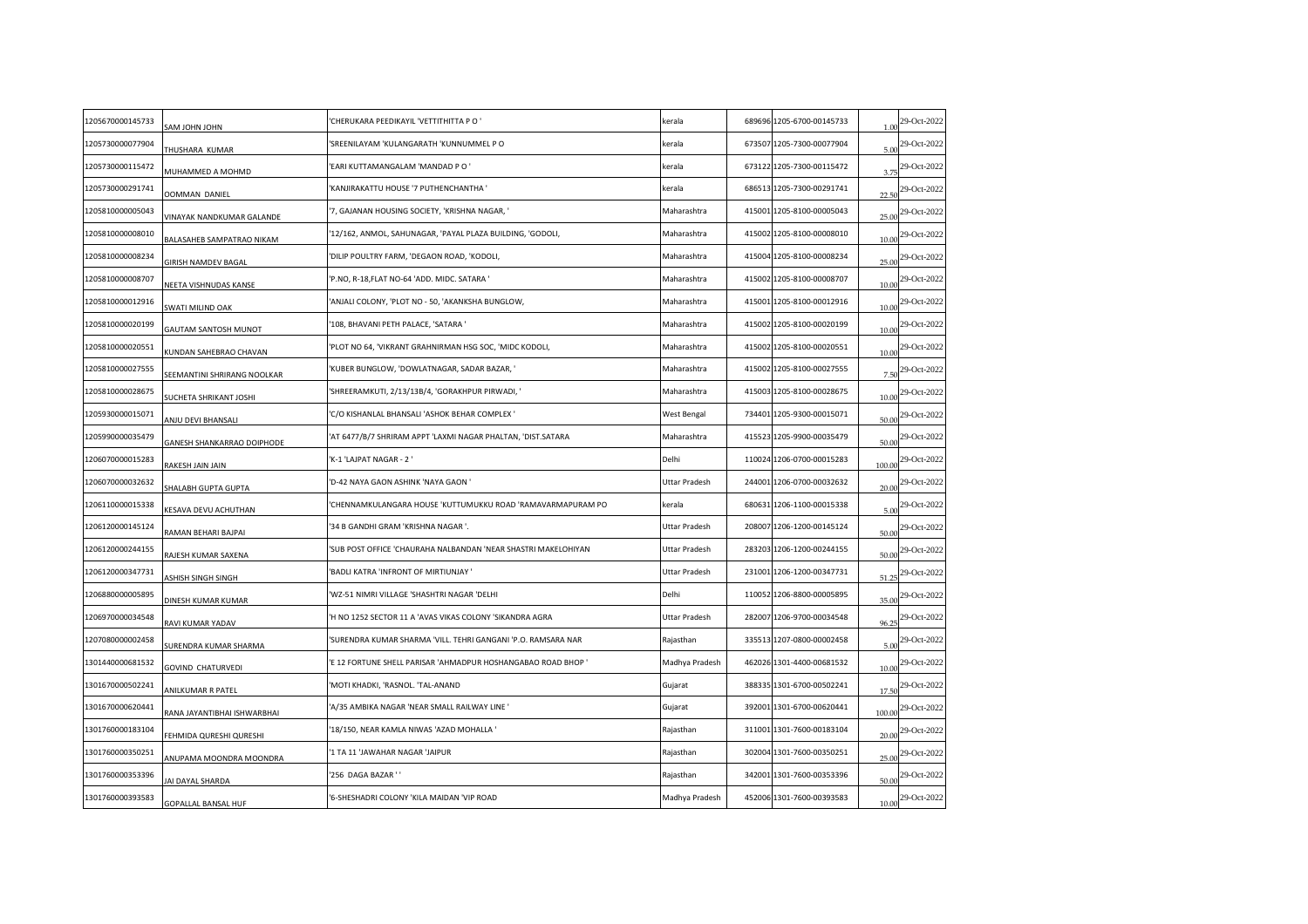| 1301760000684915 | DEEPTI JAIN JAIN                  | GOPAL GANJ 'INFRONT OF GORJI LANE'                                      | Rajasthan      | 312605 1301-7600-00684915 | 2.50   | 29-Oct-2022                   |
|------------------|-----------------------------------|-------------------------------------------------------------------------|----------------|---------------------------|--------|-------------------------------|
| 1301870000208476 | <b>JURYAKANT MADHUKAR KAMBALE</b> | H.N.577,JUNI PETH, 'KOLI GALLI,PANDHARPUR, 'DIST.SOLAPUR                | Maharashtra    | 413304 1301-8700-00208476 | 15.00  | 29-Oct-2022                   |
| 1301930000454179 | BHAGYA LAKSHMI KATAM              | QTR NO D 17 'AIRPORT RESIDENTIAL COMPLEX 'JAGDALPUR BASTAR DISTRICT     | Chhattisgarh   | 494001 1301-9300-00454179 | 15.00  | 29-Oct-2022                   |
| 1301930001000240 | CHANDRA KUMAR BHAMBHANI           | 'G 1 CHANDNI PLAZA '198 2 BAIRATHI COLONY '                             | Madhya Pradesh | 452001 1301-9300-01000240 | 3.90   | 29-Oct-2022                   |
| 1301930001199240 | <b>WADHESH KUMAR MISHRA</b>       | Q NO 8 III 322 'OBRA COLONY 'OBRA SONEBHADRA                            | Uttar Pradesh  | 231219 1301-9300-01199240 | 1.50   | 29-Oct-2022                   |
| 1301930001716367 | SURYA NARAYANA NARAYANA           | QTR NO.468, TYPE-II 'GC CRPF, DODDABALLAPUR ROAD 'YELAHANKA             | Karnataka      | 560064 1301-9300-01716367 | 10.00  | 29-Oct-2022                   |
| 1301930001722252 | MADHAV BAJAJ                      | E 8/56 'BASANT KUNJ 'ARERA COLONY                                       | Madhya Pradesh | 462016 1301-9300-01722252 | 5.00   | 29-Oct-2022                   |
| 1302190000117010 | UNIL DAYALDAS VACHHATANI          | '2342 RAJ TRADERS 'ADAT BAZAR 'OPP OLD VIDEOCON SHOWROOM                | Maharashtra    | 414001 1302-1900-00117010 | 15.00  | 29-Oct-2022                   |
| 1302310000013406 | <b>CHETAN KISANDAS MEHTA</b>      | MEHTA AUTO CENTRE 'NAGPURI GIN ROAD 'AKOLA                              | Maharashtra    | 444001 1302-3100-00013406 | 25.00  | 29-Oct-2022                   |
| 1302310000070940 | AFAR AHMED KHAN                   | BEHIND TAJ SAW MILL 'DESHPANDE PLOTS 'OLD CTIY                          | Maharashtra    | 444002 1302-3100-00070940 | 10.00  | 29-Oct-2022                   |
| 1302310000072325 | HANTIDEVI RADHAKISAN RATHI        | SHREEJI SADAN 'AJSI PLOT 'OPP NCC OFFICE                                | Maharashtra    | 444004 1302-3100-00072325 | 85.00  | 29-Oct-2022                   |
| 1302310000097593 | HIRALAL KISHANCHAND JETHANI       | SINDHI CAMP 'KACCHI KHOLI'                                              | Maharashtra    | 444001 1302-3100-00097593 |        | 29-Oct-2022                   |
| 1302340000082816 | RANGANATH LAKSHMINARAYAN BOOB     | RANGANATH BOOB & CO 'KALA TALAB '                                       | Karnataka      | 584102 1302-3400-00082816 | 50.00  | 29-Oct-2022                   |
| 1302340000268820 | URESHCHANDRA GUPTA GUPTA          | '4 L.I.G ' '                                                            | Madhya Pradesh | 452006 1302-3400-00268820 | 50.00  | 29-Oct-2022                   |
| 1302340000298368 | EENA BOOB                         | C/O. RANGANATH BOOB & CO, 'M. NO. 12-10-144, 'KALA TALAB,               | Karnataka      | 584101 1302-3400-00298368 | 25.00  | 29-Oct-2022                   |
| 1302340000317170 | <b>NIYATIBEN DEVANGBHAI SHAH</b>  | HEM-KUNJ, 'KALUBHA ROAD, '                                              | Gujarat        | 364001 1302-3400-00317170 | 12.50  | 29-Oct-2022                   |
| 1302860000080668 | AMIT JAIN                         | ENG SAHAB KI GALI 'MADANGANJ 'KISHANGARH                                | Rajasthan      | 305801 1302-8600-00080668 | 135.00 | 29-Oct-2022                   |
| 1304140000602223 | GUNJANKUMAR MANOJKUMAR DOSHI      | AT VADALI 'DIS SK '                                                     | Gujarat        | 383235 1304-1400-00602223 | 5.00   | 29-Oct-2022                   |
| 1304140000677072 | URESH CHANDRA GOEL                | 'STATION ROAD ' '                                                       | Uttar Pradesh  | 210001 1304-1400-00677072 | 50.00  | 29-Oct-2022                   |
| 1304140001538303 | TARUNA SHARMA                     | A 11 SHYAM SHRADDHA SOCIETY 'NEAR MUKESH PARK SATELLITE 'AHMADABAD CITY | Gujarat        | 380015 1304-1400-01538303 | 7.50   | 29-Oct-2022                   |
| 1304140002265334 | CHAIN SINGH KHAMESRA              | 20 GAYATRI NAGAR E ' '                                                  | Rajasthan      | 313001 1304-1400-02265334 | 44.50  | 29-Oct-2022                   |
| 1304140003522321 | MANOJ AGARWAL AGARWAL             | 139 GANGAPUR ' '                                                        | Uttar Pradesh  | 243001 1304-1400-03522321 | 2.50   | 29-Oct-2022                   |
| 1304140003806697 | MANOJ KUMAR PANDEY                | AMRAPALI INSTITUTE 'LAMACHAUR HALDWANI '                                | Uttarakhand    | 263139 1304-1400-03806697 | 27.25  | 29-Oct-2022                   |
| 1304140004154586 | SANJEETKUMAR SARAN SINGH          | INS VALSORA '2M DET '                                                   | Gujarat        | 361150 1304-1400-04154586 | 25.00  | 29-Oct-2022                   |
| 1304140005894566 | HEELENDRA PAL PAL                 | INS GOMANTAK 'LWTR NO 130064 A '                                        | goa            | 403802 1304-1400-05894566 | 2.50   | 29-Oct-2022                   |
| 1304140006769295 | MUKESH ASHOKRAO KAWALE            | TRIVENI APT 'SANGMESHWAR '                                              | Maharashtra    | 423203 1304-1400-06769295 | 87.50  | 29-Oct-2022                   |
| 1601010000249112 | <b><i>ASHOK KUMAR BAJAJ</i></b>   | HNO 306 'WARD NO 23 'RAGHUNATH GANJ                                     | Madhya Pradesh | 483501 1601-0100-00249112 | 15.00  | 29-Oct-2022                   |
| 1601480000293107 | M RAVI KUMAR                      | 10, ESUREDDY 'SUGAPPA STREET 'BODIPET                                   | Tamil Nadu     | 632602 1601-4800-00293107 | 25.00  | 29-Oct-2022                   |
| 1601480000510309 | <b><i>CAKALI PALIT</i></b>        | A P C SARANI 'DESHBANDHUPARA 'SILIGURI                                  | West Bengal    | 734004 1601-4800-00510309 | 12.50  | 29-Oct-2022                   |
| N30001110295085  | <b>SHISH AGARWAL AGARWAL</b>      | FLAT NO 802 BLOCK O 'YOG TOWER APPARTMENT '14/60 CIVIL LINES            | Uttar Pradesh  | 208001 IN300-011-10295085 | 25.00  | 29-Oct-2022                   |
| N30007910677623  | ALAKA SINGH SINGH                 | NEW COLONY 'KRISHAN BIHARI NAGAR 'FATEHPUR                              | Uttar Pradesh  | 212601 IN300-079-0677623  |        | $0.25$ <sup>29-Oct-2022</sup> |
|                  |                                   |                                                                         |                |                           |        |                               |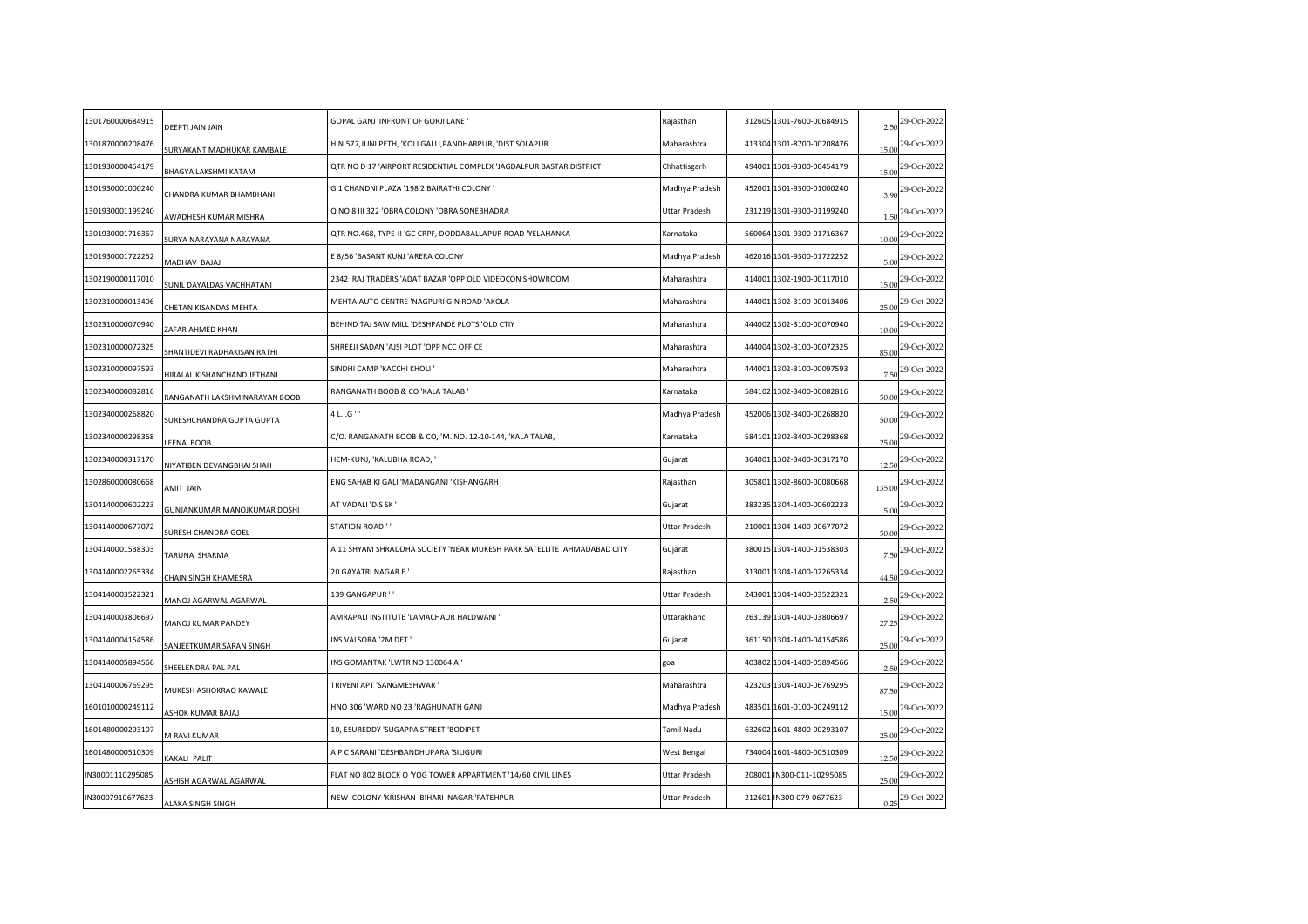| IN30009510042234 | <b>Bhargav R Puranik</b>          | '18/22, SURABHI, 2nd Main '3rd Cross, Income Tax Layout 'Vijayanagar                             | Karnataka      | 560040 IN300-095-0042234  | 50.00  | 29-Oct-2022       |
|------------------|-----------------------------------|--------------------------------------------------------------------------------------------------|----------------|---------------------------|--------|-------------------|
| IN30011810030321 | <b>JJAY MAHESHWARI MAHESHWARI</b> | '4 'GANESH NAGAR EXTN II 'SHAKARPUR                                                              | delhi          | 110092 IN300-118-10030321 | 5.00   | 29-Oct-2022       |
| IN30011810519264 | <b>JUDHA GUPTA GUPTA</b>          | 'A 33 'SAINIK NAGAR NAWADA '                                                                     | Delhi          | 110059 IN300-118-10519264 | 10.00  | 29-Oct-2022       |
| IN30011810522580 | VINOD KUMAR AGARWALA              | FLAT NO 307 MANHATTAN STREET 'MAHAGUN MODERNE SECTOR 78 GH02 'UTTAR PRADESH'                     | Uttar Pradesh  | 201301 IN300-118-10522580 | 25.00  | 29-Oct-2022       |
| IN30011811554954 | DAYA SINGLA SINGLA                | 'H.NO. D50 'PANCHSHEEL ENCLAVE 'BISHANPURA ZIRAKPUR PUNJAB                                       | punjab         | 140603 IN300-118-11554954 | 5.00   | 29-Oct-2022       |
| IN30017510169853 | SURESH R R                        | '1 A, KANAGARAJA GANAPATHY STREET ' '                                                            | Tamil Nadu     | 636001 IN300-175-10169853 | 1.30   | 29-Oct-2022       |
| IN30017510470450 | EEVAREKHA J J                     | 'OLD NO 161, NEW NO 289 'GANDHI NAGAR 'ATTUR POST AND ATTUR TALUK                                | Tamil Nadu     | 636102 IN300-175-10470450 | 5.00   | 29-Oct-2022       |
| IN30017510524826 | <b>LLAYHTIV</b>                   | 'OLD NO 1A/1, NEW NO 4 'ANNA STREET'                                                             | Tamil Nadu     | 636001 IN300-175-10524826 | 0.10   | 29-Oct-2022       |
| IN30018311587933 | TASLEEM AHMAD AHMAD               | 'M S AHMAD BRASS CORPORATION 'GALSHAHEED 'MORADABAD                                              | Uttar Pradesh  | 244001 IN300-183-11587933 | 55.00  | 29-Oct-2022       |
| IN30018312484048 | ATISH MOHINI MOHINI               | 'B 171 'SARASWATI VIHAR '                                                                        | delhi          | 110034 IN300-183-12484048 | 22.50  | 29-Oct-2022       |
| IN30021410540195 | ANITA NAYAK NAYAK                 | '35, SUBHASH CHOWK 'OPP WATER TANK '                                                             | Madhya Pradesh | 452004 IN300-214-10540195 | 50.00  | 29-Oct-2022       |
| IN30021411066588 | <b>MANISH SHAH SHAH</b>           | 901,9TH FLOOR, SHREE SAMARTH BLD, 'KHARE GHAT ROAD DADAR (E) 'PARSI COLONY - 607-C  Maharashtra' |                | 400014 IN300-214-11066588 | 5.00   | 29-Oct-2022       |
| IN30021411311243 | ROHIT NARAYAN KADNI               | '204 JYOTHI CLIQUE '4TH CROSS ABHAYA REDDY LAYOUT 'KAGGADASPURA MAIN ROAD                        | Karnataka      | 560093 IN300-214-11311243 | 5.00   | 29-Oct-2022       |
| IN30021411370876 | A DHAKSHNA MOORTHY                | '50 METTU STREET 'KARUR DISTRICT '                                                               | Tamil Nadu     | 639001 IN300-214-11370876 | 25.00  | 29-Oct-2022       |
| IN30021411481316 | CHAITANYA NARAYAN NARAYAN         | 37 SUKRITI VIHAR INFRONT OF NATHANI 'HOSPITAL DRUMMOND ROAD '                                    | Uttar Pradesh  | 211001 IN300-214-11481316 | 5.00   | 29-Oct-2022       |
| IN30021411971973 | NIKET RAMESHBHAI THACKER          | 'PLOT NO 252 WARD 4 B RAMBAUG ROAD ' '                                                           | Gujarat        | 370205 IN300-214-11971973 | 10.00  | 29-Oct-2022       |
| IN30021412564206 | <b>B THOMPSON</b>                 | 22 EAST STREET 'THALATHERU 'KARAIKAL                                                             | Pondicherry    | 609602 IN300-214-12564206 | 3.50   | 29-Oct-2022       |
| IN30021412784441 | YUGA ALOK KUMAR                   | 'NO 9-11-137 F1 ASWINI APTS 'GANDHINAGAR '                                                       | Andhra Pradesh | 533004 IN300-214-12784441 | 10.00  | 29-Oct-2022       |
| IN30021413102729 | MANOJ SHARMA SHARMA               | '83/4 JAINA NAGAR BASTI SHEIKH ' '                                                               | punjab         | 144001 IN300-214-13102729 | 20.00  | 29-Oct-2022       |
| IN30021413393621 | HARJEET MEENA MEENA               | E 47, 'MAHAVEER NAGAR EXT'                                                                       | Rajasthan      | 324005 IN300-214-13393621 | 10.00  | 29-Oct-2022       |
| IN30021414016605 | CHANDRA SHEKHAR BARMAN            | CHANDRA SHEKHAR BARMAN 'RETD SR AO SWAMIJI ROAD 'IDGHA ROAD ITKHOLA                              | assam          | 788001 IN300-214-14016605 | 10.00  | 29-Oct-2022       |
| IN30021414934100 | MANJULA SINGH SINGH               | GULZAR POKHAR SURENDRA KR SINGH ' '                                                              | bihar          | 811201 IN300-214-14934100 | 50.00  | 29-Oct-2022       |
| IN30021415327051 | UMSI RANGAPPA MANJUNATH           | '1936 2ND MAIN ROAD RPC LAYOUT ''                                                                | Karnataka      | 560040 IN300-214-15327051 | 25.00  | 29-Oct-2022       |
| IN30021415417651 | VANDANA VINOD CHHEDA              | 'BONNY COLLECTION 2 MADHAV APARTMENTS 'CIVIL LINE '                                              | Maharashtra    | 445001 IN300-214-15417651 |        | 25.00 29-Oct-2022 |
| IN30021415689458 | <b><i>ASHA TIWARI TIWARI</i></b>  | HOUSE NO 103 'KASHI 'ENCLAVE                                                                     | Uttar Pradesh  | 221007 IN300-214-15689458 | 15.00  | 29-Oct-2022       |
| IN30021416485965 | ANGOORI DEVI DEVI                 | '6/1071 BUTHESWAR MANDIR ROAD 'SWATANTRE NAGRI'                                                  | Uttar Pradesh  | 247001 IN300-214-16485965 | 150.00 | 29-Oct-2022       |
| IN30021417017789 | BESTHARAPALLI SIVARAJ SIVARAJ     | 'D. NO. 12-4-141, OBULADEV NAGAR, 'ANANTPUR'                                                     | Andhra Pradesh | 515005 IN300-214-17017789 | 2.50   | 29-Oct-2022       |
| IN30021417596854 | VIVEK BHAMBRI BHAMBRI             | 'H.NO 75 SEC-17, SEC 17 MARKET ' '                                                               | Haryana        | 121002 IN300-214-17596854 | 50.00  | 29-Oct-2022       |
| IN30021417603487 | NAGARAJA KINI R                   | 'S/O RAMESH KINI KARNATAKA BANK LTD 'DON COMPLEX, MAIN ROAD, TRASI '                             | Karnataka      | 576235 IN300-214-17603487 | 300.00 | 29-Oct-2022       |
| IN30023910293151 | PAVITHRAN V C                     | SARALA BHAVAN 'MATHUKKOTU 'VARAM P.O                                                             | KERALA         | 670007 IN300-239-10293151 | 50.00  | 29-Oct-2022       |
| IN30023910304196 | <b>IOSE P K</b>                   | PUTHUSSERY HOUSE 'KUDAMALOOR P O 'KOTTAYAM                                                       | KERALA         | 686017 IN300-239-10304196 | 15.50  | 29-Oct-2022       |
|                  |                                   |                                                                                                  |                |                           |        |                   |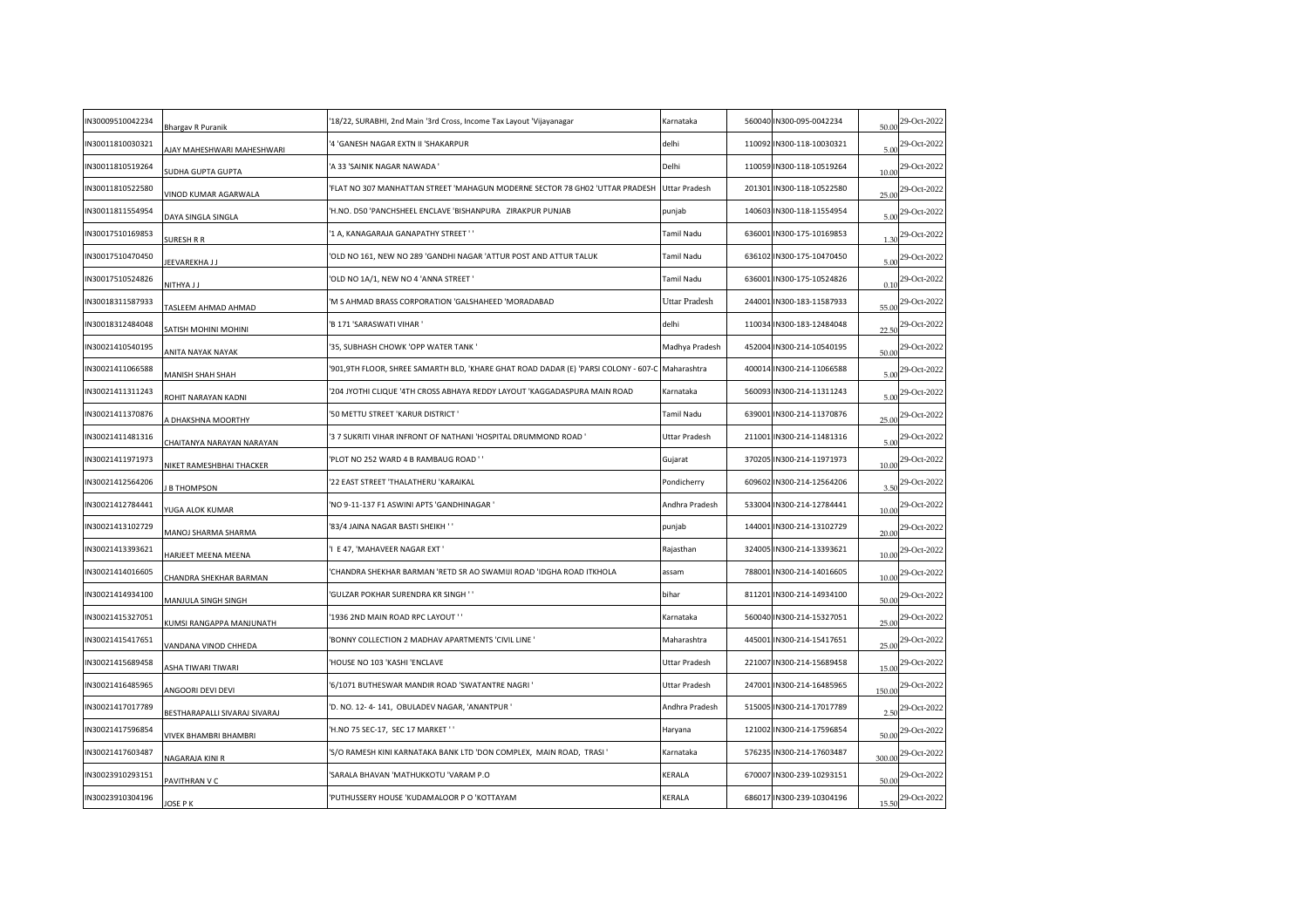| IN30023910689053 | VIJAYALAXMI SHANMUKHAPPA MAGANAHALI | 'SRI SHIVANANDA STORES 'NO.731/1 'MANDIPET                            | Karnataka      | 577001 IN300-239-10689053 | 10.00  | 29-Oct-2022 |
|------------------|-------------------------------------|-----------------------------------------------------------------------|----------------|---------------------------|--------|-------------|
| IN30023910876279 | PRASAD T R                          | 'NO.387, 5TH MAIN 'V BLOCK 'HBR LAYOUT                                | Karnataka      | 560043 IN300-239-10876279 | 10.00  | 29-Oct-2022 |
| IN30023911370287 | SREESHAILA K K                      | 'E 3/6, 'OLD GATE VIJAYA VITTALA NAGAR 'BELLARY(DT)                   | Karnataka      | 583123 IN300-239-11370287 | 25.00  | 29-Oct-2022 |
| IN30023911721013 | OSEPH VASANTH JOSE                  | 'HOUSE NO. 36/1728 A 'KATTAKARA WEST 'KALOOR                          | Kerala         | 682017 IN300-239-11721013 | 25.00  | 29-Oct-2022 |
| IN30023911788216 | <b>RAMANITY</b>                     | MATHRADAN HOUSE 'ELAYAD 'THIMIRI                                      | Kerala         | 670581 IN300-239-11788216 | 15.00  | 29-Oct-2022 |
| IN30023912207372 | PREM CHAND JAIN                     | GHANDI CHOWK, 'PANDHANA 'PANDHANA                                     | Madhya Pradesh | 450661 IN300-239-12207372 | 10.00  | 29-Oct-2022 |
| IN30023912332096 | MANOJ P P                           | PALANICKAL HOUSE 'KANJIRAMATTOM 'THODUPUZHA EAST P O                  | kerala         | 685585 IN300-239-12332096 | 2.00   | 29-Oct-2022 |
| IN30023912497099 | AYANTHI RAMACHANDRAN RAMACHANDRAI   | 'NO.516, 2ND CROSS, '3RD BLOCK, 3RD STAGE 'BASAVESHWARANAGAR          | Karnataka      | 560079 IN300-239-12497099 | 5.00   | 29-Oct-2022 |
| IN30023912685005 | <b>CP SREEJA</b>                    | 'NALANDA 'PALLIAMOOLA 'P.O ALAVIL                                     | KERALA         | 670008 IN300-239-12685005 | 20.00  | 29-Oct-2022 |
| IN30023913029634 | <b>/ENKAT RAO GUNDAMARAJU</b>       | 'H NO 1-6-5/5A/1 'PALSAB GUTTA(DEO OFFICE) 'MAHABUB NAGAR             | Telangana      | 509001 IN300-2391-302934  | 5.00   | 29-Oct-2022 |
| IN30023913181862 | RAJENDHAR BALERAO BALERAO           | 6 22 825 'RAJIV NAGAR COLONY 'NIZAMABAD'                              | Telangana      | 503001 IN300-239-13181862 | 37.50  | 29-Oct-2022 |
| IN30023913257598 | SREEJITH T R                        | 502 SBI OFFICERS QUARTERS 'PARASHURAM APARTMENTS LADYHILL 'MANGALORE' | Karnataka      | 575006 IN300-239-13257598 | 102.20 | 29-Oct-2022 |
| IN30023913498484 | RAJESH ANANDRAO BARAPTE             | 'KAMAL HIGHT A 10 'SR NO 34 4 P K NAGAR 'DHANKWADI                    | Maharashtra    | 411043 IN300-239-13498484 | 15.15  | 29-Oct-2022 |
| IN30023913658747 | SAMMAIAH TADAKA TADAKA              | '2-23/1 'GOPALAPURAM 'HANAMKONDA                                      | Telangana      | 506001 IN300-239-13658747 | 40.00  | 29-Oct-2022 |
| IN30023914316558 | C SADAK VALI                        | 'H NO 11/228 'BADWEL ROAD 'MYDUKUR                                    | Andhra Pradesh | 518002 IN300-239-14316558 | 5.00   | 29-Oct-2022 |
| IN30023914414824 | POONAM KHOWALA KHOWALA              | 'NARSINGH BANDH 'SHAW ROAD 'BURNPUR                                   | West Bengal    | 713325 IN300-239-14414824 | 37.50  | 29-Oct-2022 |
| IN30023914550298 | ABDUL RAZZAQ RAZZAQ                 | '6-3-38/2/A 'HABEEB NAGAR 'MAHABUBNAGAR                               | Telangana      | 509001 IN300-239-14550298 | 0.90   | 29-Oct-2022 |
| IN30023914602297 | <b>M RAVIKANTH REDDY</b>            | 7-5-105/102 'LAKSHMI NAGAR COLONY 'MAHABUBNAGAR'                      | Telangana      | 509001 IN300-239-14602297 | 5.00   | 29-Oct-2022 |
| IN30023914774125 | <b>SANGEETA JAIN JAIN</b>           | '13, 'RAMKRISHAN GANJ, 'GHASIRAM KOTWALI                              | Madhya Pradesh | 450001 IN300-239-14774125 | 54.25  | 29-Oct-2022 |
| IN30023950060914 | ROHIT SHAH SHAH                     | 'B/3, GOVIND NIVAS 'SAROJINI ROAD 'VILE PARLE WEST                    | Maharashtra    | 400056 IN300-239-50060914 | 50.00  | 29-Oct-2022 |
| IN30026310083739 | SHARMISTHA GHOSH GHOSH              | AMBAGAN 'TIKARHAT 'PO - LAKURDI                                       | West Bengal    | 713102 IN300-263-10083739 | 25.00  | 29-Oct-2022 |
| IN30026310119284 | DEBASISH PATHAK PATHAK              | VILL + PO - SHYAMPUR ' '                                              | West Bengal    | 711314 IN300-263-10119284 | 150.00 | 29-Oct-2022 |
| IN30026310202921 | RITA GUHA GUHA                      | 'PALTA NAGAR ' 'P O BENGAL ENAMEL                                     | West Bengal    | 743122 IN300-263-10202921 | 5.00   | 29-Oct-2022 |
| IN30034311122033 | (ISHORSINH JATUBHA RANA             | '246, SAMRATH NAGAR, 'SARDARNAGAR, '                                  | Gujarat        | 382475 IN300-343-11122033 | 20.00  | 29-Oct-2022 |
| IN30037810011615 | <b>BANERJEE BANERJEE</b>            | '879, 7TH CROSS, 3RD BLOCK, 'KORAMANGALA 'BANGALORE                   | Karnataka      | 560034 IN300-378-10011615 | 25.00  | 29-Oct-2022 |
| IN30039411496907 | KONDIREDDY SIVARAMA PRASAD          | '28-1-83/A, 5TH LINE '1ST FLOOR SANTHI NAGAR '                        | Andhra Pradesh | 534007 IN300-394-11496907 | 2.50   | 29-Oct-2022 |
| IN30039411501295 | MANJULABEN SHIVENDRABHAI PATEL      | '1 AMBICA NAGAR SOCIETY NO 2 'BEHIND H W P COLONY 'CHANNI SAKAT NAKA  | Gujarat        | 390002 IN300-394-11501295 | 32.50  | 29-Oct-2022 |
| IN30039411940159 | <b>/ARINDAR KUMAR GAUTAM</b>        | 'B-64 'SECTOR-27 'NOIDA                                               | Uttar Pradesh  | 201301 IN300-394-11940159 | 2.50   | 29-Oct-2022 |
| IN30039412171224 | SELVI SELVI                         | 'S-3 IIND FLOOR 'DAFFODIL APARTMENTS 'AIRPORT ROAD LAWS PET           | Pondicherry    | 605008 IN300-394-12171224 | 6.25   | 29-Oct-2022 |
| IN30039412576233 | SREENIVASA MANI                     | PLOT NO 204 'AMARAVATHI ARCADE 'AMARAVATHI ROAD                       | Andhra Pradesh | 522007 IN300-394-12576233 | 100.00 | 29-Oct-2022 |
| IN30039412683884 | DHANSUKHBHAI V PATEL                | ROOM NO A/16 'YOGI NAGAR, NR BADHIR VIDYALAYA 'OP DABHAN'             | Gujarat        | 387320 IN300-394-12683884 | 100.00 | 29-Oct-2022 |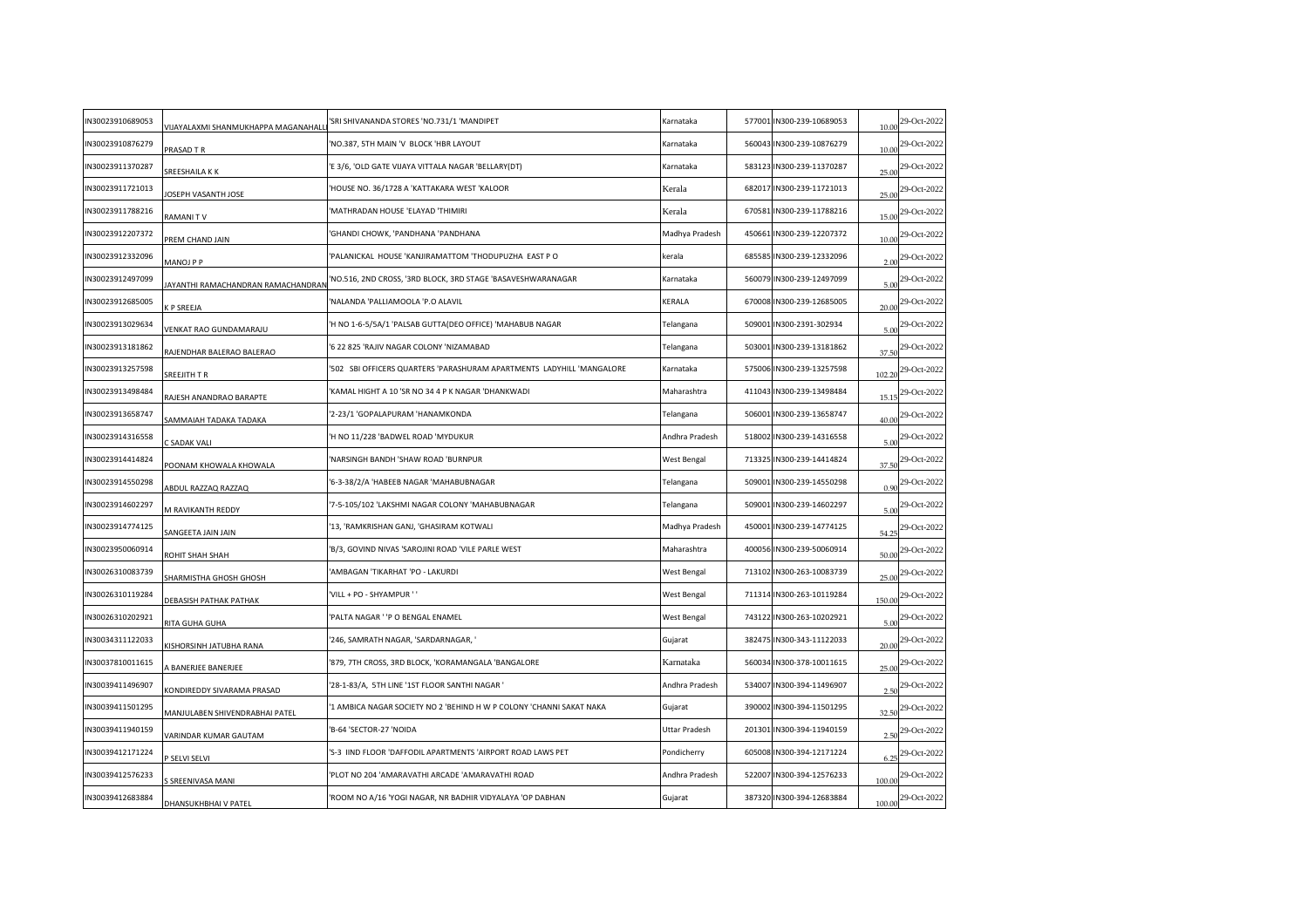| N30039412928205 | DIPAK J MEDSING                 | PLOT NO 23 SARANG HSG SOCIETY 'NEAR GARIAON MARAJ 'MANDIR                          | Maharashtra    | 431001 IN300-394-12928205 | 5.00   | 29-Oct-2022 |
|-----------------|---------------------------------|------------------------------------------------------------------------------------|----------------|---------------------------|--------|-------------|
| N30039413173223 | THIYAGARAJAN K K                | 28 BABA STREET 'VENKATAPURAM 'S B COLONY                                           | Tamil Nadu     | 641025 IN300-394-13173223 | 10.00  | 29-Oct-2022 |
| N30039413753512 | <b>VEELA BANKIM CHOKSI</b>      | '258-A 'MAHATMA NAGAR 'OFF TRIMBAK ROAD                                            | Maharashtra    | 422007 IN300-394-13753512 | 5.00   | 29-Oct-2022 |
| N30039414974844 | SHIMLA DHABARIA DHABARIA        | NEW KESARI COLONY 'BALUPURA ROAD 'ADRASH NAGAR                                     | Rajasthan      | 305001 IN300-394-14974844 | 25.00  | 29-Oct-2022 |
| N30039415798033 | M RAJAVEL SUBRAMANIAN           | G4 'CHIDAMBARA VILAS APARTMENTS '34/A VOC STREET                                   | Tamil Nadu     | 608001 IN300-394-15798033 | 22.50  | 29-Oct-2022 |
| N30040910091253 | <b>SAMIR DHIRAJLAL PAREKH</b>   | 32 SINGH IND ESTATE NO.3 'RAM MANDIR ROAD 'GOREGAON (W)                            | Maharashtra    | 400104 IN300-409-10091253 | 25.00  | 29-Oct-2022 |
| N30045010632349 | <b>NYAZ MOHEMMAD KHAN</b>       | C-27 KUMBHA NAGAR 'CHITTORGARH'                                                    | Rajasthan      | 312001 IN300-450-10632349 | 10.00  | 29-Oct-2022 |
| N30045011112645 | <b>UIAL ANRU AHBOH</b>          | '17 NEW PANCHSHEEL NAGAR 'RAIPUR'                                                  | Chhattisgarh   | 492001 IN300-450-11112645 | 50.00  | 29-Oct-2022 |
| N30045011464342 | PRAKASH KANIYA LAL              | 11TH C ROAD 'SARDARPURA RAMDEV TEMPLE 'JODHPUR'                                    | Rajasthan      | 342001 IN300-450-11464342 | 10.00  | 29-Oct-2022 |
| N30045013470903 | JMESH SRIVASTAVA SRIVASTAVA     | H N 231 JHUNSI HAVELIYA 'POLICE STATION JHUNSI 'TAHSHIL PHULPUR                    | Uttar Pradesh  | 211019 IN300-450-13470903 | 15.00  | 29-Oct-2022 |
| N30045013890141 | DEEPAK JANKIRAM PATIL           | YANJOLA ROAD 'CHAMELI NAGAR 'BHUSAWAL JALGAON                                      | Maharashtra    | 425201 IN300-450-13890141 | 2.50   | 29-Oct-2022 |
| N30045014145090 | <b>MAL DAS DAS</b>              | 17/E/1A PADMAPUKUR ROAD 'NR BONKAR DOKAN 'KOLKATA                                  | West Bengal    | 700092 IN300-450-14145090 | 25.00  | 29-Oct-2022 |
| N30045014162505 | RANAVIR PRASAD YADAV            | 101 MAHADYIPUR HASANGANG 'TOWN/VILL MUNGER ANCHAL SADAR 'DIST MUNGER INFRON bihar' |                | 811214 IN300-450-14162505 | 47.50  | 29-Oct-2022 |
| N30045014184738 | PRIYANKA KUMARI KUMARI          | 'B4/F2/D MOON CITY RAJIV PATH 'DIMNA ROAD MANGO PO MANGO 'PURBI SINGHBHUM          | Jharkhand      | 831012 IN300-450-14184738 | 400.00 | 29-Oct-2022 |
| N30045014310421 | BHAVESH KUMAR KUMAR             | 8 2 253 AMINAPUR 'WARD NO 8 BLOCK NO 2 'KOPPAL                                     | Karnataka      | 583231 IN300-450-14310421 | 25.00  | 29-Oct-2022 |
| N30045014349244 | /IKAS KUMAR DWIVEDI             | D/1 SIGNAL BN 'AT GC CRPF 'LUCKNOW                                                 | Uttar Pradesh  | 226008 IN300-450-14349244 | 1.75   | 29-Oct-2022 |
| N30045014380441 | SUSANTA MISHRA MISHRA           | DAKSHIN KALAPUNJA 'DAKSHIN KALAPUNJA 'PINGLA PACHIM MEDINIPUR                      | West Bengal    | 721140 IN300-450-14380441 | 57.00  | 29-Oct-2022 |
| N30045014395963 | <b>TULASIDEVI TULASIDEVI</b>    | 7/40 A BHAGYA NAGAR 'WARD 7 'GUNTAKAL                                              | Andhra Pradesh | 515801 IN300-450-14395963 | 22.50  | 29-Oct-2022 |
| N30045014396642 | CHANDAN CHANDRAMANI CHANDRAMANI | AT DHEPURA PO NAWANI 'PS JHANJARPUR 'MADHUBANI                                     | bihar          | 847410 IN300-450-14396642 | 106.00 | 29-Oct-2022 |
| N30045014425345 | <b>BINAY KUMAR JHA</b>          | DELHI ROAD 'BHUSHAN MALLICKPARA 'HOOGHLY BANGIHATI'                                | West Bengal    | 712203 IN300-450-14425345 | 12.50  | 29-Oct-2022 |
| N30047640123628 | RAJESWARI DANI                  | NO 18 1ST CROSS 7TH MAIN 'SYNDICATE BANK COLONY 'BSK III STAGE                     | Karnataka      | 560085 IN300-476-40123628 | 10.00  | 29-Oct-2022 |
| N30047641158302 | <b>SHASHIKANT KANADE KANADE</b> | 48/10 SNEHAL 'TARUN BHARAT CO OP SOC 'CHAKALA ANDHERI EAST                         | Maharashtra    | 400099 IN300-476-41158302 | 35.00  | 29-Oct-2022 |
| N30047641309084 | <b>JJAY SAXENA SAXENA</b>       | ASHADEEP '99 ANUPAM NAGAR 'UNIVERSITY ROAD                                         | Madhya Pradesh | 474011 IN300-476-41309084 | 165.00 | 29-Oct-2022 |
| N30047641338016 | MANISH SATPAL WAHI              | SAM TRADERS 'GOKUL CHAMBERS 'BEHIND HOTEL SUPREME                                  | Gujarat        | 396191 IN300-476-41338016 | 310.00 | 29-Oct-2022 |
| N30047641840400 | VINASH KARWA KARWA              | ELIN ELECTRONICS LTD 'L 84 VERNA INDL ESTATE '                                     | Goa            | 403722 IN300-476-41840400 | 150.00 | 29-Oct-2022 |
| N30047641908209 | ANAND ELLANTI ELLANTI           | A 27 HUDA COLONY 'SAROORNAGAR'                                                     | Telangana      | 500035 IN300-476-41908209 | 5.00   | 29-Oct-2022 |
| N30047642852892 | P VASUDEVAN                     | QUARTER NO 5011 'SECTOR 4 D '                                                      | Jharkhand      | 827004 IN300-476-42852892 | 15.00  | 29-Oct-2022 |
| N30048410127247 | HASHI PRABHA GOYAL              | '202 PAVILLION HEIGHTS-2 'SECTOR 128 'JAYPEE GREENS                                | Uttar Pradesh  | 201304 IN300-484-10127247 | 20.00  | 29-Oct-2022 |
| N30048413763570 | PRAJAPATI CHAMANLAL BHIKHABHAI  | AT VEDANCHA 'PRAJAPATIVAS 'DI B K                                                  | Gujarat        | 385001 IN300-484-13763570 | 5.00   | 29-Oct-2022 |
| N30051310957099 | RATHORE RASIKLAL RASIKLAL       | H NO A/51/6 'RAJPURA DARIBA MINES 'DARIBA                                          | Rajasthan      | 313211 IN300-513-10957099 |        | 29-Oct-2022 |
| N30051311138267 | NEMI CHAND BHAWSAR              | R/O TO STATION ROAD 'AYAD'                                                         | Rajasthan      | 313001 IN300-513-11138267 | 17.50  | 29-Oct-2022 |
|                 |                                 |                                                                                    |                |                           |        |             |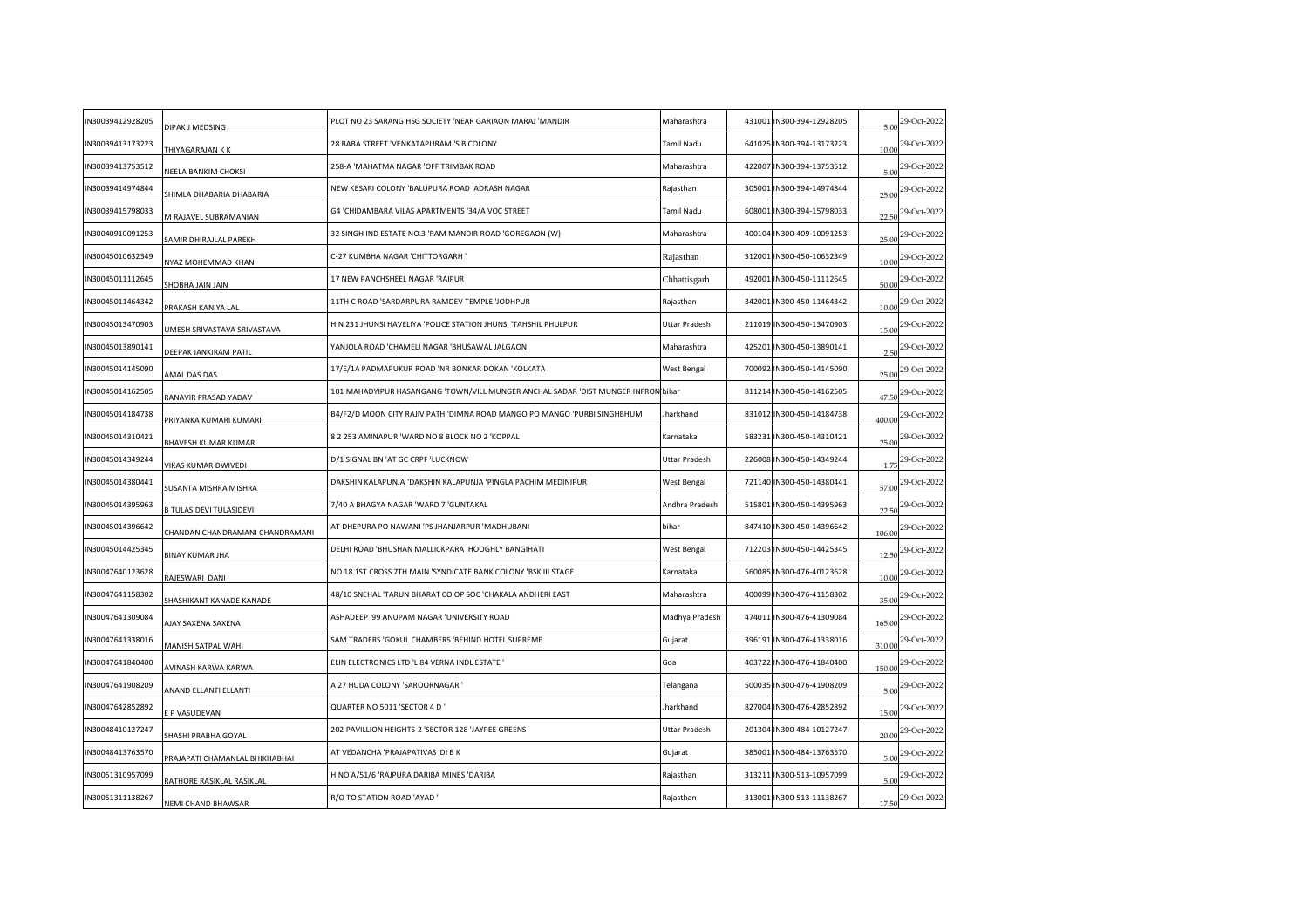| IN30051311429486 | PRAKASH G G                       | 'H NO 4/4/14 NEAR SBH 'SIRCILLA 'DIST KARIM NAGAR                                            | Telangana      | 505301 IN300-513-11429486 | 15.00  | 29-Oct-2022                 |
|------------------|-----------------------------------|----------------------------------------------------------------------------------------------|----------------|---------------------------|--------|-----------------------------|
| IN30051311455447 | DATTATRAY S KHOSE                 | '245 ULKANAGRI 'GARKHEDA AREA '                                                              | Maharashtra    | 431005 IN300-513-11455447 | 4.50   | 29-Oct-2022                 |
| IN30051311971405 | AZA VIJAYAKUMARI VIJAYAKUMARI     | 'D FLAT NO A1 VIJAYA APTS 'OPP NIRMALA CONVENT 'PATAMATA VIJAYAWADA                          | Andhra Pradesh | 520010 IN300-513-11971405 | 25.00  | 29-Oct-2022                 |
| IN30051312210927 | <b>BHASKAR KALYAN B</b>           | 37/10/196/2 'MASJID UP ROAD 'AYYAPPANAGAR MURALI NAGAR                                       | Andhra Pradesh | 530007 IN300-513-12210927 |        | 5.90 <sup>29-Oct-2022</sup> |
| IN30051312325367 | PRASAD V KELUSKAR                 | A/502 ABHAY APTS 'OPP DON BOSCO SCHOOL LINK ROAD 'BORIVALI WEST                              | Maharashtra    | 400091 IN300-513-12325367 | 75.00  | 29-Oct-2022                 |
| IN30051312655775 | ASIYA SALAM SALAM                 | C/o M A SALAM RETD DGM B/148 'ALINAGAR PO ANISABAD 'PATNA                                    | bihar          | 800002 IN300-513-12655775 | 12.50  | 29-Oct-2022                 |
| IN30051312685068 | SRINIVASA REDDY T                 | 'NO 80 10TH STREET PRAKRUTHI TOWNSHIP 'BABUSAPALYA 'NEAR MARUTHI VIDYALAYA                   | Karnataka      | 560043 IN300-513-12685068 | 289.00 | 29-Oct-2022                 |
| IN30051312817925 | MANISH KUMAR DESHMUKH             | 'VISHAL PARK WING B HIGANE KHURD 'FLAT NO 4 NEAR VITTHALWADI 'SINNAGAR ROAD PUNE Maharashtra |                | 411051 IN300-513-12817925 | 10.00  | 29-Oct-2022                 |
| IN30051313453146 | ASHA HIRALAL SINGHAVI             | 'MUMBAI GALLI ' '                                                                            | Maharashtra    | 425401 IN300-513-13453146 | 25.00  | 29-Oct-2022                 |
| IN30051313678220 | <b>MANIBEN S PRAJAPATI</b>        | 12 SWAMI SIMANDHAR CO OP HOUSING SOC 'HIGHWAY ROAD 'MEHSANA                                  | Gujarat        | 384002 IN300-513-13678220 | 0.10   | 29-Oct-2022                 |
| IN30051314124545 | RAMESH REGONDA REGONDA            | 'H NO 103 PRAGATHI RESIDENCY 'NEAR GANESH TEMPLE MIYPUR 'HYDERABAD                           | Telangana      | 500050 IN300-513-14124545 | 5.00   | 29-Oct-2022                 |
| IN30051314251140 | GOVIND PRASAD GOYAL               | 'L H S F 'PILIBHIT '                                                                         | Uttar Pradesh  | 262001 IN300-513-14251140 | 5.00   | 29-Oct-2022                 |
| IN30051314309729 | (ABRA KRISHNAKUMAR N              | 'B NO 3 MAHESH NAGAR 'NEAR R T O OFFICE 'AHMEDNAGAR                                          | Maharashtra    | 414001 IN300-513-14309729 | 0.10   | 29-Oct-2022                 |
| IN30051314390728 | ANKIT KANSAL KANSAL               | '11/433 DEEWANE KHASS UPPERBAZAPUR 'MODINAGAR IN 'MODINAGAR                                  | Uttar Pradesh  | 201204 IN300-513-14390728 | 50.00  | 29-Oct-2022                 |
| IN30051314485573 | <b>MAHAVIR PREMCHAND BHANDARI</b> | H NO 210 WARD NO 16 GANDHI WARD 'GOL BAJAR PS DONGARGARH 'VILL DONGARGARH TEH Chhattisgarh'  |                | 491445 IN300-513-14485573 | 25.05  | 29-Oct-2022                 |
| IN30051315063028 | NAMITA SRIVASTAVA SRIVASTAVA      | 7F ROYAL PUSHPA PARK 80 FT ROAD 'KHODIYAR COLONY 'JAMNAGAR                                   | Gujarat        | 361005 IN300-513-15063028 | 10.00  | 29-Oct-2022                 |
| IN30051315265382 | KALPANA RAMDAS MAHANT             | '96 NARMADAWAS 'V V NAGAR '                                                                  | Gujarat        | 388120 IN300-513-15265382 | 25.00  | 29-Oct-2022                 |
| IN30051315894050 | PRIYABRATA KAR KAR                | '1 K VALUE BLDG 3 FLR MUNNEKOLALA 'MARTHAHALLI 6 CRS 6 MN 'LAXMINARAYAN L/O BANG Karnataka   |                | 560037 IN300-513-15894050 | 3.00   | 29-Oct-2022                 |
| IN30051316426793 | VIKAS SIDHDANATH MANE             | 'SR NO 82 2 SAWANI VIHAR PHASE II 'FLAT NO 8 PUNE SATARA ROAD PUNE 'KATRAJ PUNE              | Maharashtra    | 411046 IN300-513-16426793 | 50.00  | 29-Oct-2022                 |
| IN30051316443272 | VAIBHAV PANDURANG PATHAK          | SUBHASH NAGAR 'BARSHI 'BARSHI                                                                | Maharashtra    | 413401 IN300-513-16443272 | 13.75  | 29-Oct-2022                 |
| IN30051316643239 | ANJANA MISHRA MISHRA              | W/O S.K.MISHRA FLAT NO 109 'RAJUL FLATS ADARSH NAGAR 'JABALPUR'                              | Madhya Pradesh | 482002 IN300-513-16643239 | 300.00 | 29-Oct-2022                 |
| IN30051316965988 | ASHUTOSH VARSHNEY                 | 'B 217 ASHIANA ORCHIDS 'SECTOR GAMMA 2 'GREATER NOIDA                                        | Uttar Pradesh  | 201308 IN300-513-16965988 | 80.00  | 29-Oct-2022                 |
| IN30051317040857 | BHUMIK KATYAL                     | 100 PUNJABI BAGH B D FLOOR 'MILL KARDHAN 'AMBALA CANTT                                       | Haryana        | 133001 IN300-513-17040857 | 10.00  | 29-Oct-2022                 |
| IN30051317519242 | SARVESH U JAIN                    | '1/10 RAJDULARI BLDG 'SHIVAJI NAGAR WAGLE ESTATE 'NR DSOUZA WADI THANE WEST                  | Maharashtra    | 400604 IN300-513-17519242 | 25.00  | 29-Oct-2022                 |
| IN30051317541269 | <b>SOHAN KUMAR GARG</b>           | 'H NO 243KH GRAM ASEEKHEDA 'SEEKHEDA VEERAPUR 'TEH BIJEYPUR                                  | Madhya Pradesh | 476337 IN300-513-17541269 | 0.05   | 29-Oct-2022                 |
| IN30051317809625 | PRAFULL PANDEY PANDEY             | C/O SUNIL CHANDRA JOSHI 'NEAR SARASWATI SHISHU MANDIR 'CHANTIDIH                             | Chhattisgarh   | 495001 IN300-513-17809625 | 25.00  | 29-Oct-2022                 |
| IN30051317977518 | GARIMA GUPTA GUPTA                | 'WARD NO 7 'PIPRAICH '                                                                       | Uttar Pradesh  | 273152 IN300-513-17977518 | 15.00  | 29-Oct-2022                 |
| IN30051318351303 | RASHMI RANJAN PADHI               | 'PRATT AND WHITNEY CANADA BRIGADE 'MANAE LEVEL 3 KORAMANGALA 'BEHIND MONDAY T                | Karnataka      | 560095 IN300-513-18351303 | 20.00  | 29-Oct-2022                 |
| IN30051318443382 | BABITA BISHT BISHT                | 'KHOLI COLONY 'KUSUMKHERA NR BHAGWATI MANDIR '                                               | Uttarakhand    | 263139 IN300-513-18443382 | 5.00   | 29-Oct-2022                 |
| IN30051318460255 | HANDRAKANT S BUDHBHATTI           | PIPLA FALIYA 'NR KALKA MAA TEMPLE 'KANSARA BAZAR                                             | Gujarat        | 370001 IN300-513-18460255 | 60.00  | 29-Oct-2022                 |
| IN30051318652725 | TRIDIB PALIT PALIT                | 'C2 B S MANSION VIVEKANANDA ROAD 'GOVINDNAGAR KADMA 'NEAR KISHORE SANGH                      | Jharkhand      | 831005 IN300-513-18652725 |        | 40.00 29-Oct-2022           |
|                  |                                   |                                                                                              |                |                           |        |                             |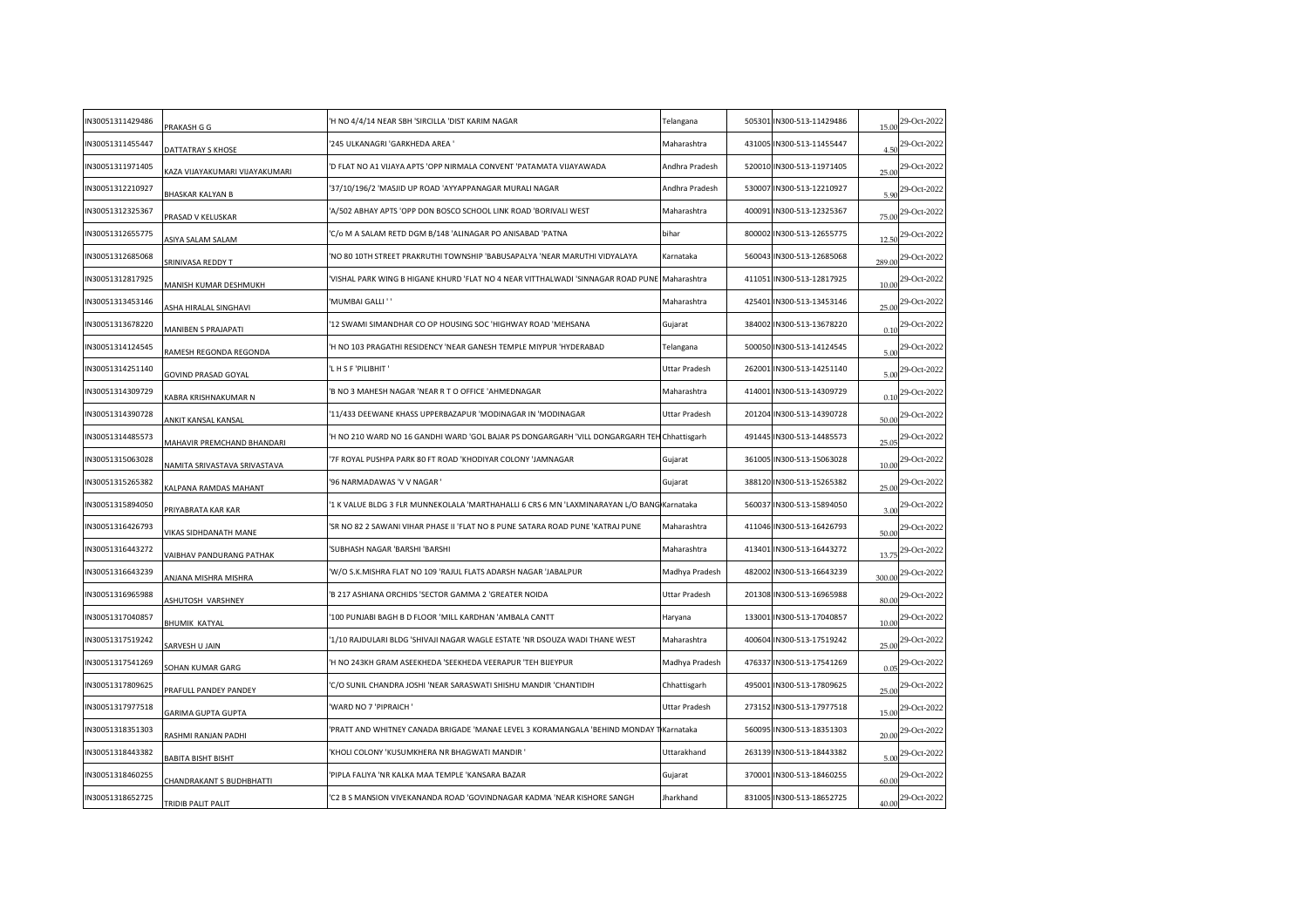| N30051318667240 | /INOD KUMAR SINGH                | AT BACHARI 'PO DALIPPUR 'DIST BHOJPUR ARA PS DHANGAIN                                     | bihar            | 802158 IN300-513-18667240 | 2.30   | 29-Oct-2022 |
|-----------------|----------------------------------|-------------------------------------------------------------------------------------------|------------------|---------------------------|--------|-------------|
| N30051319004768 | PANKAJ MAGOO MAGOO               | H NO 248/1 'INDIRA COLONY 'NEAR PARK                                                      | Haryana          | 124001 IN300-513-19004768 | 10.00  | 29-Oct-2022 |
| N30051319079620 | <b>IJESH K K</b>                 | KALAPURAYIL HOUSE P O THRITHALLOR VA 'DANAPALLY NEAR THRITHALLOOR GOVT SCH 'OOL KERALA    |                  | 680619 IN300-513-19079620 | 50.00  | 29-Oct-2022 |
| N30051319683257 | <b>ETAN PRADIP PAVANI</b>        | KERA BHUJ KUTCH ' '                                                                       | Gujarat          | 370430 IN300-513-19683257 | 1.50   | 29-Oct-2022 |
| N30051319710115 | <b>NILA HARISH VIKAMSY</b>       | PLOT NO C 31 MUNDRA 'RELOCATION BHUJ 'KUTCH                                               | Gujarat          | 370001 IN300-513-19710115 | 7.05   | 29-Oct-2022 |
| N30051319936904 | HOLLA SHAKUNTHALA SHAKUNTHALA    | W/O VASUDEVA HOLLA SUBRAYA SADANA '4 334A HAYAGREEVA NAGAR INDRALI 'UDUPI'                | Karnataka        | 576105 IN300-513-19936904 | 4.00   | 29-Oct-2022 |
| N30051320386748 | ANIKET AMBADASJI MUNDHADA        | C/O VIJAY B MUNDADA 'MAYUR JANARDAN PETH 'NEAR HVPM                                       | Maharashtra      | 444601 IN300-513-20386748 | 25.00  | 29-Oct-2022 |
| N30051320565886 | (ESHAV MATHURIA MATHURIA         | R/O S R 23 CIVIL LINE SAWAI MADHOPUR 'LMRK RATHM PRADISE 'SAWAI MADHAPUP RATHM Rajasthan' |                  | 322001 IN300-513-20565886 | 5.00   | 29-Oct-2022 |
| N30051320604273 | ANITA ZARBADE ZARBADE            | CHANDRA SHEKHAR WARD 'ITARSI ROAD 'OPP GRAMPANCHYAT                                       | Madhya Pradesh   | 460001 IN300-513-20604273 | 10.00  | 29-Oct-2022 |
| N30051320765371 | <b>BIMLA CHOPRA CHOPRA</b>       | H N 604 35 C YADAV COLONY 'JABALPUR 'NR LIC COLONY                                        | Madhya Pradesh   | 482002 IN300-513-20765371 |        | 29-Oct-2022 |
| N30051320888422 | KHOJA IRFAN AMIRALI              | BALADIYATAL 'BHUJ KUTCH'                                                                  | Gujarat          | 370427 IN300-513-20888422 | 8.75   | 29-Oct-2022 |
| N30051321125978 | RITESH YADAV YADAV               | 10/4 GOLDEN GREEN PARK''                                                                  | Uttar Pradesh    | 243006 IN300-513-21125978 | 10.00  | 29-Oct-2022 |
| N30051321259355 | USHPAK SANTOSH RAUT              | A/104 NITYANAND APT 'KACHERI ROAD 'NEAR SAPANA TALKIES VASAI WEST                         | Maharashtra      | 401201 IN300-513-21259355 | 0.50   | 29-Oct-2022 |
| N30051321376774 | MOMIN ABRAR ABDUL                | NAVI PETH 'SANJA VES GALLI '                                                              | Maharashtra      | 413501 IN300-513-21376774 | 1.25   | 29-Oct-2022 |
| N30051321501282 | MANJUNATH BHAT BHAT              | C/O KAANAM BHAT HOUSE 'HEGDE '                                                            | Karnataka        | 581330 IN300-513-21501282 | 0.15   | 29-Oct-2022 |
| N30051321567432 | RAHUL SANJAY SHINDE              | A/P RATNA APPT 'GULMOHAR RD 'SAVEDI                                                       | Maharashtra      | 414003 IN300-513-21567432 | 0.75   | 29-Oct-2022 |
| N30051321695567 | PRIYANKA GOGOI GOGOI             | VILLAGE RUDRASAGAR 'PO RUD RASAGAR 'NAMGHAR NEAR NAMGHAR                                  | assam            | 785665 IN300-513-21695567 | 0.25   | 29-Oct-2022 |
| N30051321983197 | AJNISH KUMAR TRIVEDI             | VPO BHAMIAN KALAN LUDHIANA JAWANDSON 'S TAJPUR ROAD NEAR JAWANDSONS TAJPUR 'FPUNJAB       |                  | 141112 IN300-513-21983197 | 0.25   | 29-Oct-2022 |
| N30051322039520 | <b>/OGENDRA YADAV YADAV</b>      | NC 100 ' 'MPEB COLONY NC PAHADI KE PASS                                                   | Madhya Pradesh   | 484220 IN300-513-22039520 | 2.50   | 29-Oct-2022 |
| N30051322306513 | <b>NIYAZUDEEN V V</b>            | NO 4A FIRST FLOOR 5TH CROSS 'ELANGO STREET 'KUMARAN NAGAR                                 | Tamil Nadu       | 620017 IN300-513-22306513 | 200.00 | 29-Oct-2022 |
| N30058910086930 | <b>SHAMBHU SHARAN TARWEY</b>     | KHATIK MAHALLA KUTTI CHINE 'P.O. JHUMRI TILAIYA '                                         | <b>Jharkhand</b> | 825409 IN300-589-10086930 | 50.00  | 29-Oct-2022 |
| N30058910110294 | ATYENDRA PRASAD PRASAD           | '96 VALIYA VUJARG TOLA RAHIMAPUR 'THANA NO 257 TOWN/VILL AKABARAPUR 'ANCHAL AKA bihar     |                  | 805126 IN300-589-10110294 | 25.00  | 29-Oct-2022 |
| N30058910114105 | ANJAY KUMAR KUMAR                | VILL - AKBARPUR 'PO - RAJHAT 'DIST - NAWADA                                               | bihar            | 805126 IN300-589-10114105 | 25.00  | 29-Oct-2022 |
| N30058910116442 | AMRENDRA KUMAR KUMAR             | VILL - GONDAPUR 'PO - BUDHAUL '                                                           | bihar            | 805110 IN300-589-10116442 | 21.25  | 29-Oct-2022 |
| N30058910230043 | <b><i>ASHOK KUMAR KUMAR</i></b>  | H NO.144 MOHALLA GUMO 'POST JHUMARI TELAIYA 'THANA NO.12 DISTT.KODERMA                    | Jharkhand        | 825409 IN300-589-10230043 | 50.00  | 29-Oct-2022 |
| N30063610258553 | MAHESHBHAI HIRALAL PANCHAL       | ODE BAZAR ' '                                                                             | Gujarat          | 388220 IN300-636-10258553 | 2.50   | 29-Oct-2022 |
| N30063610262308 | <b>SUDHABEN MUKESHBHAI PATEL</b> | TYPE-III, 23/2 'GEB COLONY 'WTPS, WANAKBORI                                               | Gujarat          | 388239 IN300-636-10262308 | 5.00   | 29-Oct-2022 |
| N30063610291394 | PRAGNESH ANILBHAI SHAH           | 'DHOLIKUI 'UNDI SHERI 'DIST- ANAND                                                        | Gujarat          | 388450 IN300-636-10291394 | 5.00   | 29-Oct-2022 |
| N30066910060722 | UPPALA SHANKARAIAH SHANKARAIAH   | QUATER NO AN 4 'POSTR C C I TOWN SHIP 'DIST ADILABAD                                      | Telangana        | 504001 IN300-669-10060722 | 25.00  | 29-Oct-2022 |
| N30072410104895 | HASHI BALA NIGAM                 | 12/304 'VASUNDHARA 'GHAZIABAD                                                             | Uttar Pradesh    | 201012 IN300-724-10104895 | 10.00  | 29-Oct-2022 |
| N30076510137823 | ROHAN JAIN JAIN                  | FLATE 101 'ARCHANA APPARTMENT '8 B RATLAM KOTHI                                           | Madhya Pradesh   | 452001 IN300-765-10137823 | 158.75 | 29-Oct-2022 |
|                 |                                  |                                                                                           |                  |                           |        |             |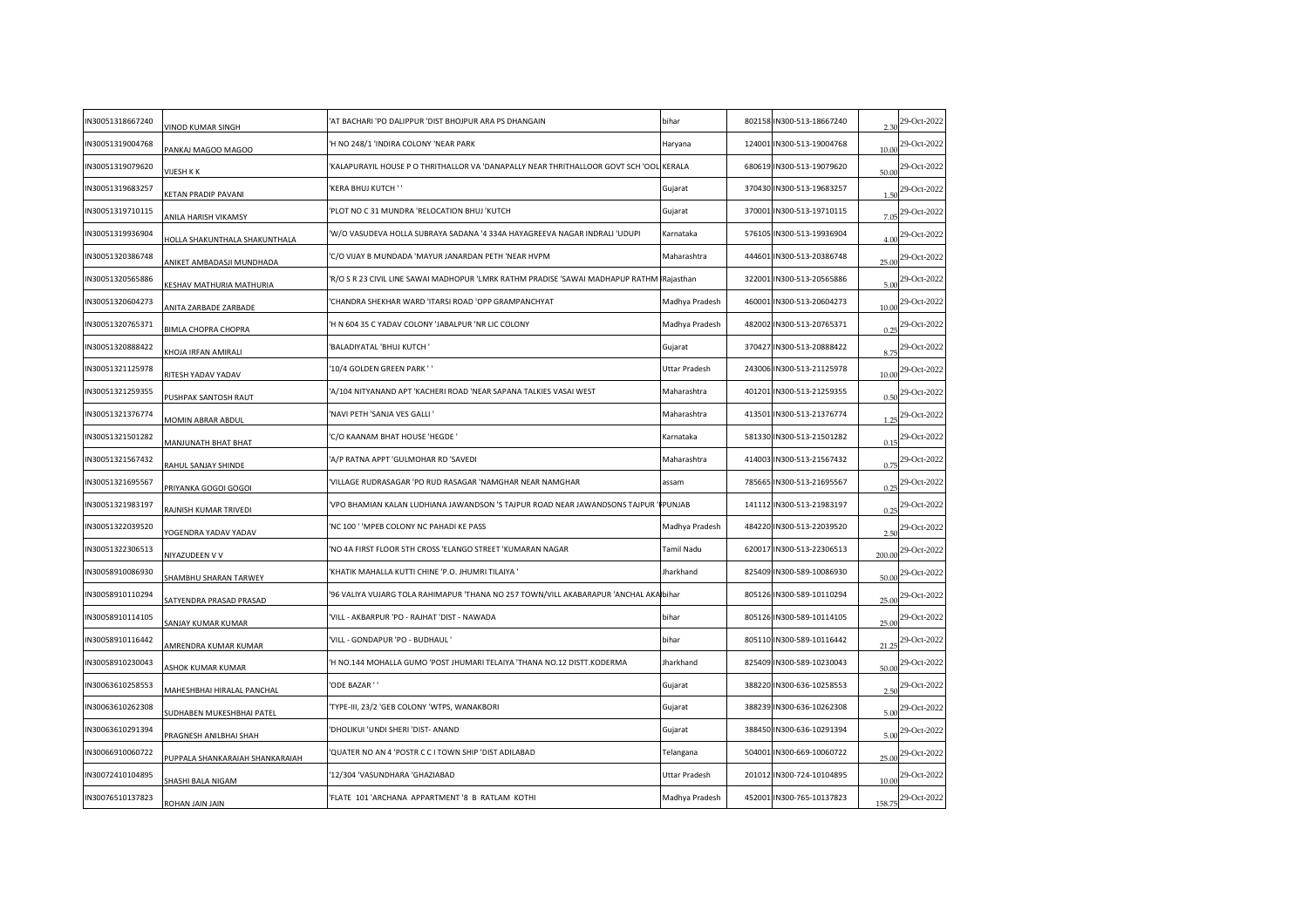| IN30077310176602 | KALPANA ROY                              | 'BIJOLI PARK 'MADHYAMGRAM '                                                                | <b>WEST BENGal</b> | 700129 IN300-773-10176602 | 10.00  | 29-Oct-2022                  |
|------------------|------------------------------------------|--------------------------------------------------------------------------------------------|--------------------|---------------------------|--------|------------------------------|
| IN30077310298317 | RABINDRA KUMAR CHABRI                    | 'BALLAVPUR ' '                                                                             | <b>WEST BENGal</b> | 721101 IN300-773-10298317 | 5.00   | 29-Oct-2022                  |
| IN30082911860385 | GADEKAR KAMALAKANT DATTATRAY             | 'AT POST MANIK CHOWK 'TAL VENGURLA 'DIST SINDHUDURG                                        | Maharashtra        | 416516 IN300-829-11860385 | 250.00 | 29-Oct-2022                  |
| IN30088813085800 | SHASHI BALA NIGAM                        | '12/304 'VASUNDHARA '.                                                                     | Uttar Pradesh      | 201012 IN300-888-13085800 | 10.00  | 29-Oct-2022                  |
| IN30088813609888 | <b>ADITI KHER KHER</b>                   | STATE BANK COLONY 'SHIVAJI NAGAR WARD TILLY '                                              | Madhya Pradesh     | 470002 IN300-888-13609888 | 10.00  | 29-Oct-2022                  |
| IN30088814178689 | HARISH M PATEL                           | '901, SUN FLOWER APT 'ASHAPURI ROAD 'NAVSARI                                               | Gujarat            | 396445 IN300-888-14178689 | 25.00  | 29-Oct-2022                  |
| IN30089610387307 | <b>IEEVANLAL M JOTHISWARAN</b>           | 'NO. 234, NAMO VILLA 'DR SUBBARAYAN STREET 'TATABAD                                        | Tamil Nadu         | 641012 IN300-896-10387307 | 0.05   | 29-Oct-2022                  |
| IN30094010302534 | <b>AKSHAY KUMAR BHAGAT</b>               | 'IBP COMPANY LTD 'P.O - KUSMUNDA '                                                         | Chhattisgarh       | 495454 IN300-940-10302534 | 17.50  | 29-Oct-2022                  |
| IN30095810058982 | VINOD MISHRA MISHRA                      | 38, BATTALA BYE LANE 'HIND MOTOR 'HOOGHLY                                                  | <b>WEST BENGal</b> | 712233 IN300-958-10058982 | 8.00   | 29-Oct-2022                  |
| IN30095810088896 | <b>JUBRATA MUKHOPADHYAY MUKHOPADHYAY</b> | VILL. PAWNAN 'P.O. PAWNAN 'P.S. POLBA                                                      | <b>WEST BENGal</b> | 712305 IN300-958-10088896 | 6.50   | 29-Oct-2022                  |
| IN30095810218782 | SHRI KUMAR DAMANI                        | 'H NO - 180 'P.O - NIMPURA '                                                               | <b>WEST BENGal</b> | 721304 IN300-958-10218782 | 2.50   | 29-Oct-2022                  |
| IN30095810228892 | SAKTI PADA GHOSH                         | 'AT - SOUTH INDA 'NEAR KALI MANDIR '                                                       | <b>WEST BENGal</b> | 721305 IN300-958-10228892 | 0.50   | 29-Oct-2022                  |
| IN30096610236247 | TEK CHAND CHAND                          | 'H NO-181/7 'AMIN ROAD 'KURUKSHETRA                                                        | Haryana            | 136118 IN300-966-10236247 | 10.00  | 29-Oct-2022                  |
| IN30096610302387 | <b>KAVITA AGARWAL AGARWAL</b>            | '139 'GANGAPUR 'BAREILLY                                                                   | Uttar Pradesh      | 243005 IN300-966-10302387 | 2.50   | 29-Oct-2022                  |
| IN30097410035026 | SMITA KIRTI SANGHVI                      | COSMO COMPUTERS, '235, JAY KHODIYAR COMMERCIAL CENTRE, 'RAJPUTPARA MAIN ROAD,              | Gujarat            | 360001 IN300-974-10035026 | 0.05   | 29-Oct-2022                  |
| IN30097410390922 | VIJAYKUMAR VRAJLAL DAVE                  | '65, DURGA PARK, 'DALMILL ROAD, BLOCK NO. 1, 'NEAR ARVIND SOCIETY,                         | Gujarat            | 360001 IN300-974-10390922 | 5.00   | 29-Oct-2022                  |
| IN30097410532580 | IITENDRA RAICHAND MADHANI                | 'RAYON HOUSING SOCIETY NO. A-1-8, 'OPP. ASHIRWAD HOSPITAL, '                               | Gujarat            | 362265 IN300-974-10532580 | 37.50  | 29-Oct-2022                  |
| IN30097410703027 | MAHESH C DOBARIYA                        | AT PASAYA, 'VIA. ALIABADA, 'POST OFFICE BERAJA, DIST. JAMNAGAR,                            | Gujarat            | 361110 IN300-974-10703027 | 10.00  | 29-Oct-2022                  |
| IN30097410789796 | AYSHREE JITENDRA MADHANI                 | '1, RAYON HOUSING SOCIETY, 'A/8, 'OPP. ASHIRWAD HOSPITAL,                                  | Gujarat            | 362265 IN300-974-10789796 | 25.00  | 29-Oct-2022                  |
| IN30097410820629 | MTIYAZAHAMED A TURIYA                    | 'OPP. SONAWALA NAKA, ' '                                                                   | Gujarat            | 370465 IN300-974-10820629 | 20.00  | 29-Oct-2022                  |
| IN30097410862506 | PARMAR VELJI LAKHABHAI                   | 'SHREE SOMNATH KARMACHARI SOCIETY, 'OPP. VENESHAWAR MANDIR, 'PRABHAS PATAN                 | Gujarat            | 362267 IN300-974-10862506 | 5.00   | 29-Oct-2022                  |
| IN30097410862557 | BHAIRAV RAMBHAI ODEDRA                   | 'DWARIKA APPARTMENT, FLAT NO. 102, 'FIRST FLOOR, WADI PLOT, 'SATYANARAYAN TEMPLE R Gujarat |                    | 360575 IN300-974-10862557 | 5.00   | 29-Oct-2022                  |
| IN30097411086952 | DINESH DEVSANGBHAI KATARA                | '2-B, GUNJANPARK, 'B/H. ALAP CENTURY, '                                                    | Gujarat            | 360005 IN300-974-11086952 | 5.00   | 29-Oct-2022                  |
| IN30097411363772 | BHARGAVI D                               | '305/B, SHREE RAMESHWAR COMPLEX, 'HALLAR ROAD, '                                           | Gujarat            | 396001 IN300-974-11363772 | 5.00   | 29-Oct-2022                  |
| IN30097411440067 | VANDLAL KANTIBHAI KALENA                 | JESINGPARA, 'RAMPARA, 'STREET NO. 1,                                                       | Gujarat            | 365601 IN300-974-11440067 | 15.50  | 29-Oct-2022                  |
| IN30097411616938 | MANGALDAS L GAJRA                        | 'BHID CHOWK, 'NIBHADA STREET, '                                                            | Gujarat            | 370465 IN300-974-11616938 | 5.00   | 29-Oct-2022                  |
| IN30105510043046 | ASHOK KUMAR SINGH                        | FLAT NO.F-4, PLOT NO. 4/18 'ABHI APARTMENT, SECTOR 5 'RAJENDER NAGAR, SAHIBABAD'           | Uttar Pradesh      | 201010 IN301-055-10043046 | 50.00  | 29-Oct-2022                  |
| IN30105510317304 | SUNIL KUMAR SRIVASTAVA                   | '143/1 SHASTRI NAGAR ' '                                                                   | Uttar Pradesh      | 208005 IN301-055-10317304 | 10.00  | 29-Oct-2022                  |
| IN30105510519780 | <b>NITIN SINGLA SINGLA</b>               | 'H.NO. 57/19 'NEW SHANTI NAGAR 'NEAR BERI WALA BAGH                                        | haryana            | 122001 IN301-055-10519780 | 100.00 | 29-Oct-2022                  |
| IN30105510747942 | ALIT MOHAN MOHAN                         | <b>COURT ROAD 'TARI KHANA'</b>                                                             | Uttar Pradesh      | 244001 IN301-055-10747942 | 2.50   | 29-Oct-2022                  |
| IN30105510810016 | RAKESH AGARWAL AGARWAL                   | 'H NO 21 'PATAPAT SARAY '                                                                  | Uttar Pradesh      | 244001 IN301-055-10810016 |        | 37.50 <sup>29-Oct-2022</sup> |
|                  |                                          |                                                                                            |                    |                           |        |                              |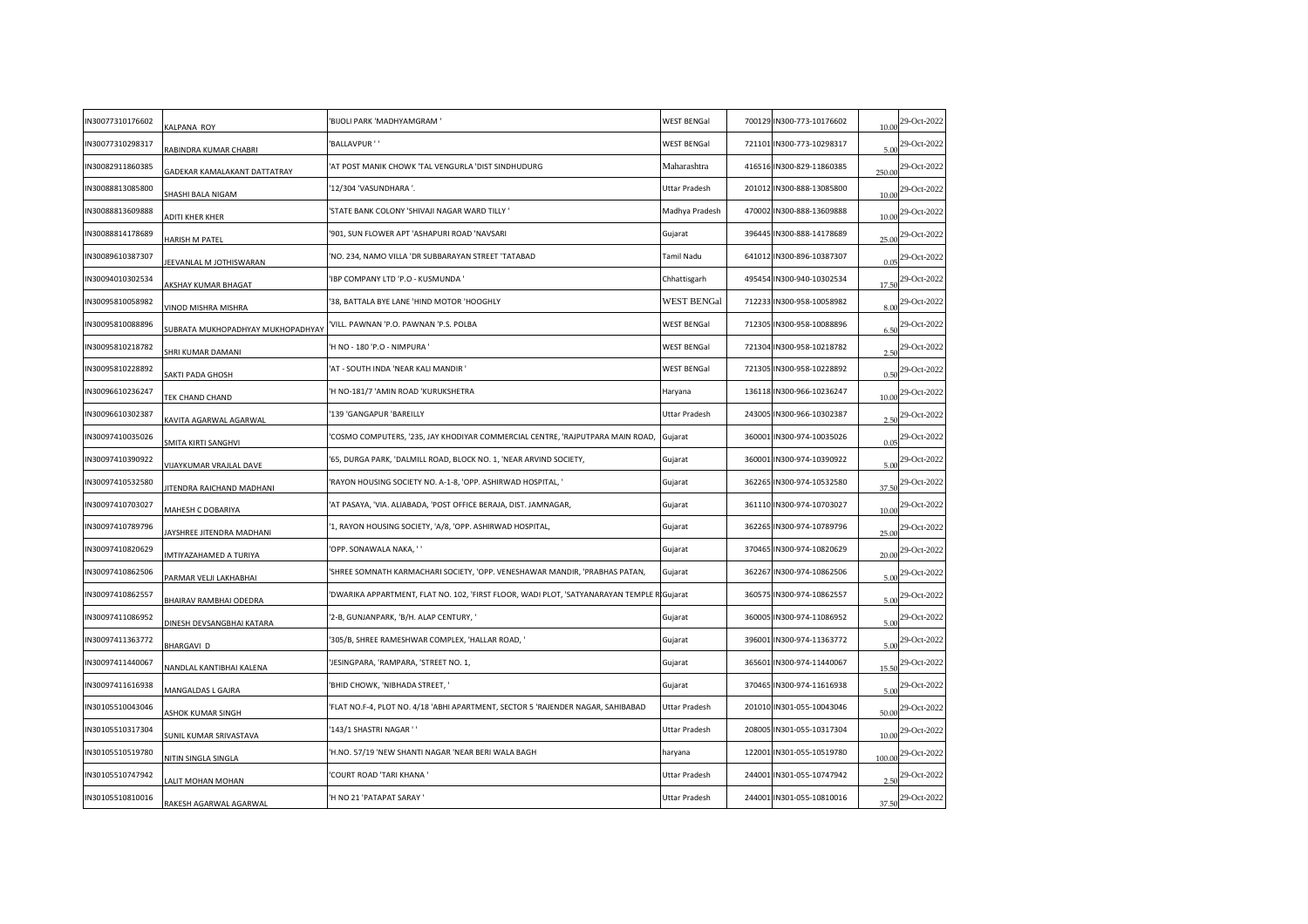| N30108022630976 | T VENKATESAN VENKATESAN            | DOOR NO 124 49 KARUNGALPATTY MAIN ROAD 'GUGAI                                                  | Tamil Nadu         | 636006 IN301-080-22630976 | 25.00  | 29-Oct-2022      |
|-----------------|------------------------------------|------------------------------------------------------------------------------------------------|--------------------|---------------------------|--------|------------------|
| N30112715139732 | HYAM CHANDRA KESHRI                | C/O KRISHNA TENT HOUSE 'LATH NO. 1 '                                                           | Uttar Pradesh      | 232101 IN301-127-15139732 | 12.50  | 29-Oct-2022      |
| N30112715465284 | <b>VARESH KUMAR GUPTA</b>          | 166 A B ANAND PURI 'RAILWAY ROAD 'MEERUT CITY                                                  | Uttar Pradesh      | 250002 IN301-127-15465284 | 10.00  | 29-Oct-2022      |
| N30112715595855 | ASHA DEEPAK BHAGWAGAR              | 1/756 BHATIA STREET 'NANPURA 'SURAT                                                            | Gujarat            | 395001 IN301-127-15595855 | 20.00  | 29-Oct-2022      |
| N30112715602422 | DHARMENDRA JAIN CHOPRA             | ATISHAYA, 19 20 'MUNI PUSHKAR COLONY '                                                         | Rajasthan          | 305801 IN301-127-15602422 | 25.00  | 29-Oct-2022      |
| N30112715768545 | DINESH CHAND CHAND                 | RAMSWAROOP RAMESH CHAND 'ANAND NAGAR COLONY 'KHAIRTHAL                                         | Rajasthan          | 301404 IN301-127-15768545 | 175.00 | 29-Oct-2022      |
| N30112715843727 | <b>AMLESH GUPTA GUPTA</b>          | C/O MUKESH KUMAR GUPTA '128/135 K BLOCK 'KIDWAI NAGAR                                          | Uttar Pradesh      | 208011 IN301-127-15843727 | 10.00  | 29-Oct-2022      |
| N30112715888729 | RAJENDRA GALADAGEKAR GALADAGEKAR   | 4/101 SHRI SWAMIKRIPA 'KOLSHET ROAD 'DHOKALI NAKA THANE WEST                                   | Maharashtra        | 400607 IN301-127-15888729 | 25.00  | 29-Oct-2022      |
| N30112716830802 | MAYA GHIYA GHIYA                   | 17/326, 'KEDAL GANJ 'NEAR AKHAND ROADWAYS                                                      | Rajasthan          | 301001 IN301-127-16830802 | 55.00  | 29-Oct-2022      |
| N30113526902862 | MURALIDHAR KAMATH                  | S/O UPENDRA KAMATH '4/116 MISSION SCHOOL ROAD 'KARKALA                                         | Karnataka          | 574104 IN301-135-26902862 | 5.00   | 29-Oct-2022      |
| N30114310427436 | TARUN AGGARWAL AGGARWAL            | 178 URBAN ESTATE 'SECTOR 7 '                                                                   | Haryana            | 134003 IN301-143-10427436 | 1.25   | 29-Oct-2022      |
| N30114310638399 | MANINDER KAUR KAUR                 | H NO 283 'URBAN ESTATE 'PHASE 1 DUGRI ROAD LUDHIANA                                            | PUNJAB             | 141013 IN301-143-10638399 | 15.00  | 29-Oct-2022      |
| N30114310935803 | HASHI BALA BALA                    | HNO 21612 GALI NO 7 'POWER HOUSE ROAD 'BATHINDA                                                | PUNJAB             | 151001 IN301-143-10935803 | 25.00  | 29-Oct-2022      |
| N30114311310375 | PUJA BANSAL BANSAL                 | DURGA NIWAS PRANAMI MANDIR RD 'ABOVE RAJESH AUTO STORES PUJABI PARA 'SILIGURI'                 | <b>WEST BENGal</b> | 734001 IN301-143-11310375 | 4.75   | 29-Oct-2022      |
| N30115113527602 | JAIMINI G BROKER                   | E - 701, ASHAVARI TOWER 'B/H FUN REPUBLIC OFF SATELLITE 'ROAD, NR ISCON CIRCLE, SATELLIGujarat |                    | 380015 IN301-151-13527602 | 50.00  | 29-Oct-2022      |
| N30115122481276 | PRADEEP KUMAR MOHANTY              | AT BANSPANI BASTI 'PO BANSPANI 'PS JODA                                                        | Orissa             | 758034 IN301-151-22481276 | 50.00  | 29-Oct-2022      |
| N30115123349668 | (ANTAMANI DHANALAKSHMI DHANALAKSHM | 504 49 6 1 RAMKISHORE COLONY 'OPP NAVABHARAT HOUSE 'SINDHANUR                                  | Karnataka          | 584128 IN301-151-23349668 | 25.00  | 29-Oct-2022      |
| N30115123583836 | <b>COMMANA SATISH KUMAR</b>        | FLAT NO 503 SAINADHA RESIDENCY 'SAI NAGAR 3RD CROSS 'D NO 12-3-54 ANANTAPUR                    | Andhra Pradesh     | 515001 IN301-151-23583836 | 125.00 | 29-Oct-2022      |
| N30115124499363 | PRADEEPKUMAR M M                   | NO 24 PERIYAALIPURAN STREET ''                                                                 | Tamil Nadu         | 632004 IN301-151-24499363 | 50.00  | 29-Oct-2022      |
| N30115124781212 | AHTESHAMUDDIN AHMED AHMED          | NEAR UNION BANK 'PELAWAL'                                                                      | Jharkhand          | 825301 IN301-151-24781212 | 7.50   | 29-Oct-2022      |
| N30118620127403 | PAWAN KUMAR AGARWAL                | 12- B 'CIVIL LINES SOUTH'                                                                      | Uttar Pradesh      | 262001 IN301-186-20127403 | 5.00   | 29-Oct-2022      |
| N30120910106718 | NEHA GUPTA GUPTA                   | 'V-11/41, 1st FLOOR 'DLF CITY 'PHASE - III                                                     | Haryana            | 122002 IN301-209-10106718 | 100.00 | 29-Oct-2022      |
| N30127630144265 | RAJAPATI HASMUKHBHAI AMRUTLAL      | '2/B UMIYA NAGAR RO HOUSE 'BEHIND MARKET YARD 'AT AND PO MEHSANA                               | Gujarat            | 384002 IN301-276-30144265 | 7.50   | 29-Oct-2022      |
| N30127630403810 | SANJAY SANCHIHAR SANCHIHAR         | VITTHAL NATH JI KI GALI 'NATHDWARA 'DIST RAJSAMAND                                             | Rajasthan          | 313301 IN301-276-30403810 |        | 5.00 29-Oct-2022 |
| N30131321628237 | <b>GOPINATH P P</b>                | 10/23 'PILLAIYAR KOIL STREET 'GIDANGAL FORT                                                    | Tamil Nadu         | 604001 IN301-313-21628237 | 0.05   | 29-Oct-2022      |
| N30132110208602 | ANJALIBEN GUPTA GUPTA              | ALPAHAR, 'DELHI GATE, 'PALANPUR,                                                               | Gujarat            | 385001 IN301-321-10208602 | 100.00 | 29-Oct-2022      |
| N30132110638566 | RAJULABEN SAMIRBHAI SHAH           | 301, AMIT ENCLVE 'B-64, SWASTIK SOCIETY 'NAVRANGPURA                                           | Gujarat            | 385535 IN301-321-10638566 | 20.00  | 29-Oct-2022      |
| N30133017010596 | REKHA GUPTA GUPTA                  | '353 I 'RAILWAY ELECTRIFICATION COLONY 'NEAR OLD LOCOSHED                                      | Uttar Pradesh      | 211001 IN301-330-17010596 | 35.60  | 29-Oct-2022      |
| N30133017648457 | ALITA BAI SHAKLE                   | '33 GOPOOR 'PRIKANKO COLONY 'INDORE                                                            | Madhya Pradesh     | 452009 IN301-330-17648457 | 2.50   | 29-Oct-2022      |
| N30133017684007 | DEEPAK GUPTA GUPTA                 | HNO 106 'AJIT NAGAR 'PATIALA                                                                   | punjab             | 147001 IN301-330-17684007 | 25.00  | 29-Oct-2022      |
| N30133018223442 | TEJAS MADHUSUDAN KOTHARI           | 1 VRAJRAJ A 19 RASHMI SOCIETY 'AMBALAL PARK CHAR RASTA 'KARELIBAUG                             | Gujarat            | 390018 IN301-330-18223442 | 0.20   | 29-Oct-2022      |
|                 |                                    |                                                                                                |                    |                           |        |                  |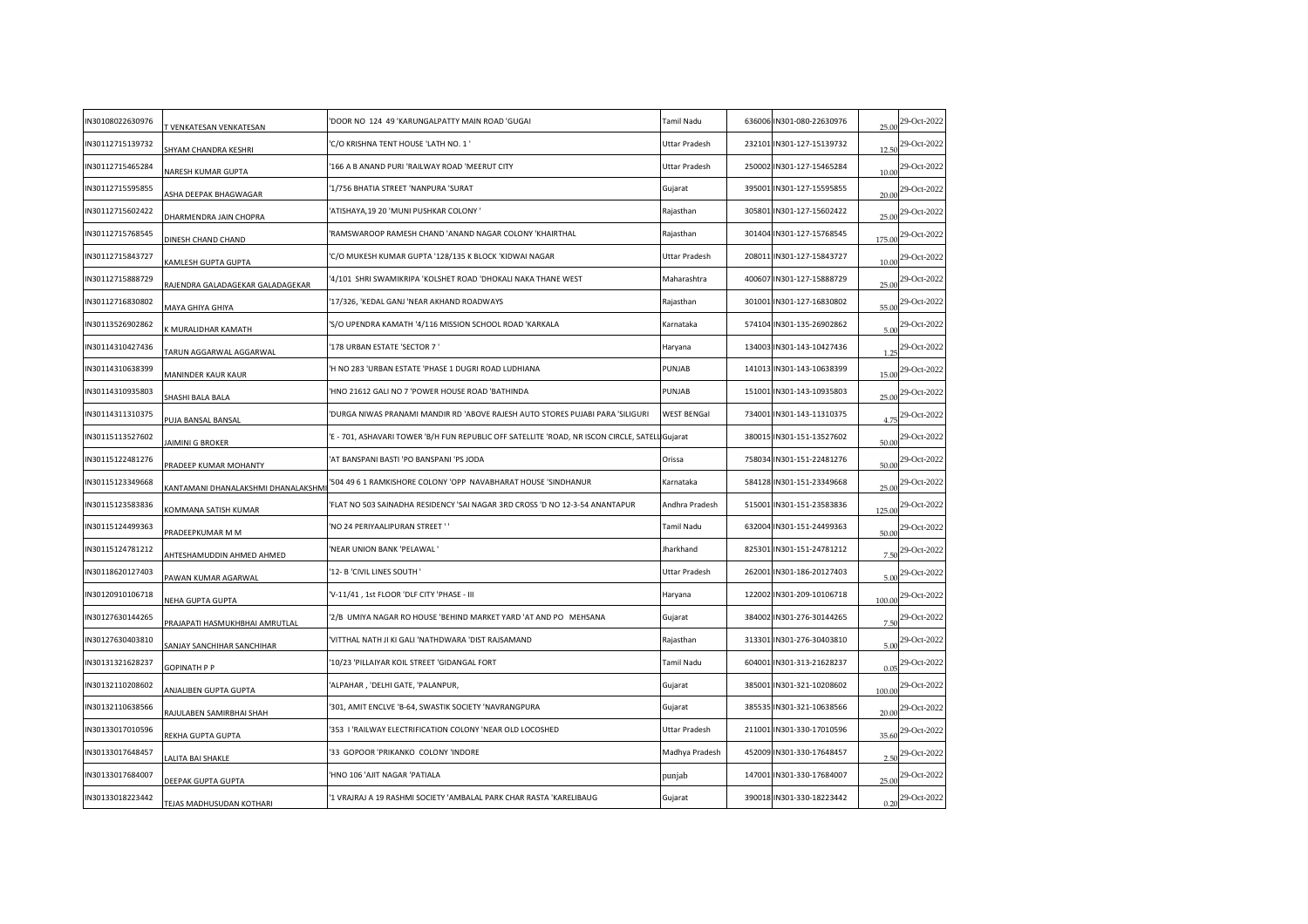| IN30133018699219 | ANKUR JAIN JAIN               | 'M/S PANCHRATNA JEWELLERS 'CK 21/36 'THATHERI BAZAR                   | Uttar Pradesh  | 221001 IN301-330-18699219 | 5.05     | 29-Oct-2022                |
|------------------|-------------------------------|-----------------------------------------------------------------------|----------------|---------------------------|----------|----------------------------|
| IN30133018757930 | DEEPA AGARWAL AGARWAL         | '112/212 'SUSHILA SADAN 'SWAROOP NAGAR                                | Uttar Pradesh  | 208002 IN301-330-18757930 | 120.00   | 29-Oct-2022                |
| IN30133018811102 | HAKUN BHATTAD BHATTAD         | '33 'RACHNA NAGAR 'GOVINDPURA                                         | Madhya Pradesh | 462023 IN301-330-18811102 | 2.50     | 29-Oct-2022                |
| IN30133019928090 | MOHD RASHID NOOR              | 'SHAHEED ABDULLAH ANSARI ROAD ' 'ILAHI BAGH                           | Uttar Pradesh  | 273001 IN301-330-19928090 | 50.00    | 29-Oct-2022                |
| IN30133020057698 | NARENDRA SINGH BASKANDI       | 'NHPC '250/II VASANT VIHAR '                                          | Uttarakhand    | 248006 IN301-330-20057698 | 5.00     | 29-Oct-2022                |
| IN30133020077352 | PATEL BIMALKUMAR H            | TULSI 7 FRIENDS COLONY 'BH. KRISHNAKUNJ SOCIETY 'NEAR GRID            | Gujarat        | 388001 IN301-330-20077352 | 10.00    | 29-Oct-2022                |
| IN30133020246943 | ALOK KUMAR AGRAWAL            | C/O ALCAST '12 SIRDO INDUSTRIAL ESTATE 'MESRA                         | Jharkhand      | 835215 IN301-330-20246943 | 55.00    | 29-Oct-2022                |
| IN30133021152406 | ARCHANA ANIL DAROKAR          | '15/32 SANMATI COLONY 'SHEGAON ROAD 'VMV POST                         | Maharashtra    | 444604 IN301-330-21152406 | 50.00    | 29-Oct-2022                |
| IN30133021336902 | <b>NADIRSHAH SHAH</b>         | 'H NO 37/3350 '2 C VIEW POINT APARTMENTS 'PALLIPARAMBU ROAD           | KERALA         | 682017 IN301-330-21336902 | 25.00    | 29-Oct-2022                |
| IN30133021458735 | INKESH JAIKUMAR GYANCHANDANI  | PLOT NO 50 'BEHIND NAVJIVAN CONVENT 'PUSAD YAVATMAL'                  | Maharashtra    | 445204 IN301-330-21458735 | 15.00    | 29-Oct-2022                |
| IN30135620068927 | D H KESHAVAN                  | '13 A STREET 2ND CROSS 'GOPALAPURA 'MAGADI ROAD                       | Karnataka      | 560023 IN301-356-20068927 | 25.00    | 29-Oct-2022                |
| IN30135630000419 | CANARA BANK NEW               | 'NSE BRANCH 'N-1, BMC HOUSE 'CONNAUGHT CIRCUS, NEW DELHI              | delhi          | 110001 IN301-356-30000419 | 1.132.00 | 29-Oct-2022                |
| IN30148510518391 | PATEL PINTUKUMAR HARIBHAI     | '2,GANDHI GUNJ SOC 'AT-PO-TA- BORSAD 'DIST-ANAND                      | Gujarat        | 388540 IN301-485-10518391 | 100.00   | 29-Oct-2022                |
| IN30154916170503 | DIPAK CHOWDHURY CHOWDHURY     | '60 BALLYGUNJ GARDENS''                                               | West Bengal    | 700019 IN301-549-16170503 | 50.00    | 29-Oct-2022                |
| IN30154917497313 | HUMARAM UDHARAMJI CHOUDHARY   | PAWAN SUPER MARKET '678/1 UNITY HIGHT SANGAMNAGAR 'BIBEWADI           | Maharashtra    | 411037 IN301-549-17497313 | 5.00     | 29-Oct-2022                |
| IN30154918448797 | VALLALA PRABHAKAR RAO         | 'H NO 1/8/607 'BESIDES ANDHRA BANK 'NAKKALGUTTA BRANCH                | Telangana      | 506001 IN301-549-18448797 | 5.00     | 29-Oct-2022                |
| IN30154918452029 | VANI CHINCHANI CHINCHANI      | 'P O BOX 17948 'JEBEL ALI '                                           | NA             | IN301-549-18452029        | 65.00    | 29-Oct-2022                |
| IN30154918897387 | ANURAG SHARMA SHARMA          | 2/12 CASSIA ROAD , SHIPRA SUN CITY 'NEAR SHIPRA SUN CITY 'INDIRAPURAM | Uttar Pradesh  | 201010 IN301-549-18897387 | 5.00     | 29-Oct-2022                |
| IN30154918955664 | AKHIL DHANUKA DHANUKA         | 'P 223 CIT ROAD 'SCHEME VIM PHOOL BAGAN '                             | West Bengal    | 700054 IN301-549-18955664 | 5.00     | 29-Oct-2022                |
| IN30155710782677 | SHASHI DIKSHIT DIKSHIT        | A 202 INDIRA NAGAR ' '                                                | Uttar Pradesh  | 226016 IN301-557-10782677 | 10.00    | 29-Oct-2022                |
| IN30155720088383 | HEM CHANDRA CHANDRA           | CHITTU PANDEY MARG 'CHOUK '                                           | Uttar Pradesh  | 277001 IN301-557-20088383 | 0.10     | 29-Oct-2022                |
| IN30155720991991 | NEELAM MISHRA MISHRA          | 'SOUTH WEST BISHAHRI ASTHAN 'ISHAQUECHAK '                            | bihar          | 812001 IN301-557-20991991 | 10.00    | 29-Oct-2022                |
| IN30160410068220 | SURESH CHUDAMAN PACHPANDE     | '53 MUNDADA NAGAR 'B/H BHUSHAN COLONY '                               | Maharashtra    | 425001 IN301-604-10068220 | 54.50    | 29-Oct-2022                |
| IN30160410178623 | <b>MEENAKSHI NELSON LOPES</b> | 'KATARWADI 'AGASHI. P. O. 'VIRAR, TAL- VASAI                          | Maharashtra    | 401301 IN301-604-10178623 | 7.50     | 29-Oct-2022                |
| IN30160410471573 | GANASHAYAM ASWINKUMAR SHAH    | 8/33 SHIVANANJAPPA LAYOUT 'HANSA SMRUTI K R EXTN 'TIPTUR 572202'      | Karnataka      | 572202 IN301-604-10471573 | 500.00   | 29-Oct-2022                |
| IN30160411163016 | RAJESH KUMAR DAGA             | 121 JETAJI SUBHAS ROAD '6TH FLOOR 'ROOM NO 65                         | West Bengal    | 700001 IN301-604-11163016 | 5.00     | 29-Oct-2022                |
| IN30160411527668 | DIPAK KUMAR PANDA             | 'VILL PASANG, 'P O PASANG, 'P S DEBRA, PASCHIM MEDINIPUR              | West Bengal    | 721124 IN301-604-11527668 | 25.00    | 29-Oct-2022                |
| IN30160411531079 | VISWANATHAN VISWANATHAN       | 'NO 19 SASTRI STREET 'VELEMPALAYAM 'TIRUPUR                           | Tamil Nadu     | 641652 IN301-604-11531079 | 7.50     | 29-Oct-2022                |
| IN30163740087065 | FRANSON M J                   | '1ST APPUSWAMY LAY OUT 'RED FIELDS 'COIMBATORE                        | Tamil Nadu     | 641045 IN301-637-40087065 | 0.75     | 29-Oct-2022                |
| IN30163740306502 | MUJEEBURRAHMAN C C            | PALATHUM VEEDU 'THEYYANGAD PONNANI 'MALAPPURAM                        | KERALA         | 679577 IN301-637-40306502 | 5.00     | 29-Oct-2022                |
| IN30163740546049 | G V S                         | '2.6A.50, FF 501 'SEC 10 'M V P COLONY                                | Andhra Pradesh | 530017 IN301-637-40546049 |          | $rac{12.50}{29}$ -Oct-2022 |
|                  |                               |                                                                       |                |                           |          |                            |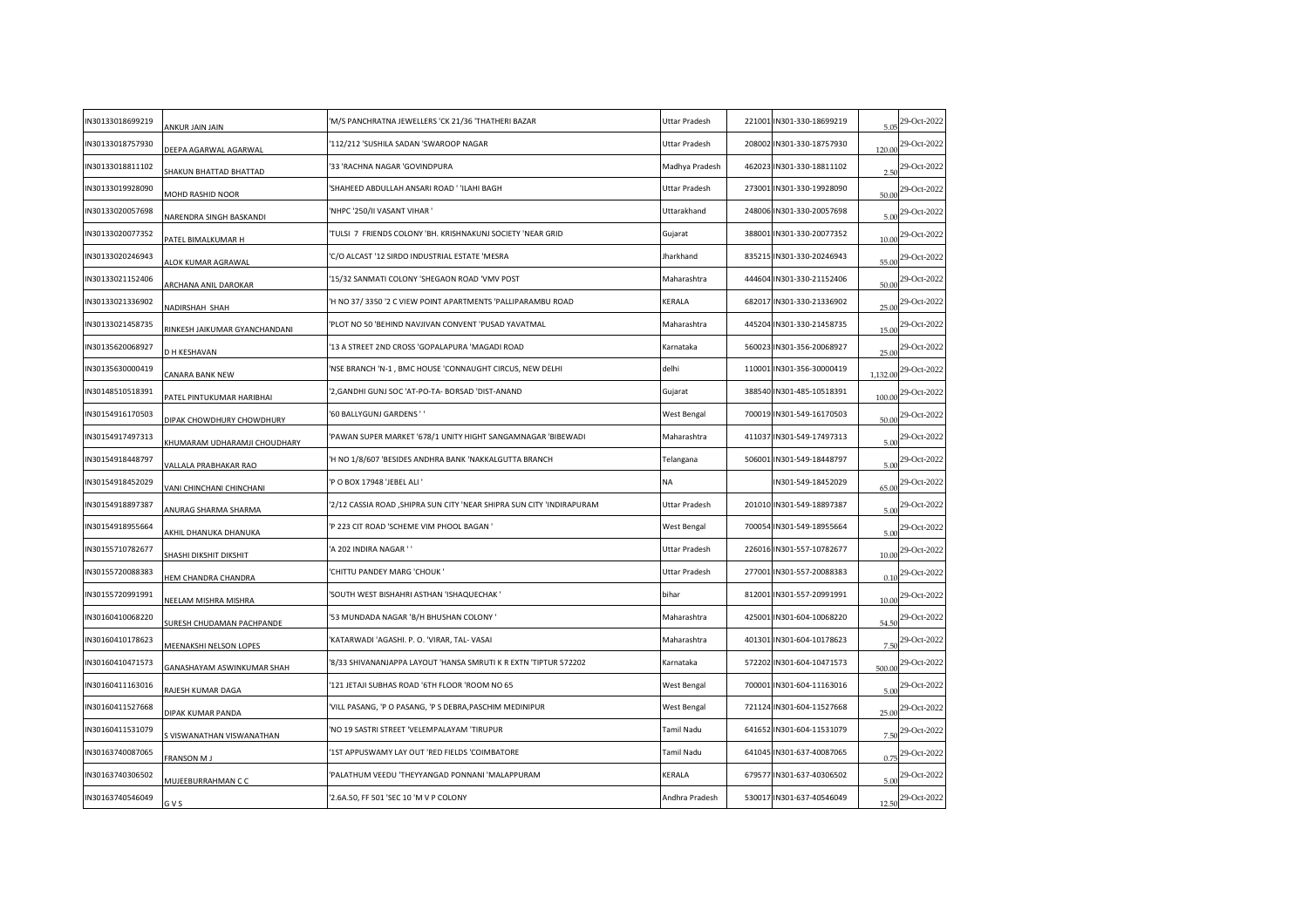| IN30163740836262 | ASMATH UNNISA UNNISA            | '12-2-364 SAYED ALI GUDA 'MURAD NAGAR 'HYDERABAD                   | Telangana       | 500028 IN301-637-40836262 | 1,225.00 | 29-Oct-2022                   |
|------------------|---------------------------------|--------------------------------------------------------------------|-----------------|---------------------------|----------|-------------------------------|
| IN30163740917802 | SIHABUDHEEN SIDHEEQUE SIDHEEQUE | KANNATHAYIL 'ANDATHOD P O 'THRISSUR DIST                           | KERALA          | 679564 IN301-637-40917802 | 1.75     | 29-Oct-2022                   |
| IN30163741387016 | ABITHA N C                      | KAVERYSADANAM 'NELLIKKODE 'VANDAZHY PO                             | KERALA          | 678706 IN301-637-41387016 | 225.00   | 29-Oct-2022                   |
| IN30163741431521 | DILIP MOHAN MOHAN               | 'ELEMPILASSERIL HOUSE 'PULIYANAM P O 'ANGAMALY                     | KERALA          | 683572 IN301-637-41431521 |          | $\frac{5.00}{29}$ -Oct-2022   |
| IN30163741504820 | JDAYA KUMAR P                   | NO 76/61 'POLICE LINE FOURTH STREET 'PANRUTI'                      | Tamil Nadu      | 607106 IN301-637-41504820 | 5.00     | 29-Oct-2022                   |
| IN30164510153687 | SOYANTAR SANJAY MOHANBHAI       | '10, VIRAT SOCIETY 'NEW SHARDA MANDIR ROAD 'PALDI                  | Gujarat         | 380007 IN301-645-10153687 | 10.00    | 29-Oct-2022                   |
| IN30164510472533 | <b>IIGNABEN V SHAH</b>          | SUBHASH BHUVAN 'SARVODAY SOC 'COLLEGE ROAD                         | Gujarat         | 383215 IN301-645-10472533 | 50.00    | 29-Oct-2022                   |
| IN30164510519229 | PATEL JALPA HIRENKUMAR          | '48 VENUGOPAL SOCIETY 'NR SANIDHYA PARK 'NIKOL NARODA ROAD         | Gujarat         | 382350 IN301-645-10519229 | 25.00    | 29-Oct-2022                   |
| IN30167010310607 | VANDANA SINGHVI SINGHVI         | '77 - VIR DURGA DAS NAGAR 'WARD NO - 34 'PALI MARWAR               | Rajasthan       | 306401 IN301-670-10310607 | 50.00    | 29-Oct-2022                   |
| IN30169610895523 | <b>CEERTHIMEENA V MEENA</b>     | 2/ E2 E2 1ST STREET 'NEW COLONY '                                  | Tamil Nadu      | 625002 IN301-696-10895523 | 0.50     | 29-Oct-2022                   |
| IN30169611043035 | AKSHMI NA                       | 'NO 49 'ELITHORAI 'YEDAPPALLI PO                                   | Tamil Nadu      | 643104 IN301-696-11043035 | 5.00     | 29-Oct-2022                   |
| IN30169611230934 | DOLLY CHATTERJEE CHATTERJEE     | 481 'ULIYAN WORKERS FLAT 'KADMA                                    | Jharkhand       | 831005 IN301-696-11230934 | 50.00    | 29-Oct-2022                   |
| IN30169612360844 | DILIP GOBAJI PATIL              | 'H NO 206K PUJARI NAGAR 'GRAM PACHORA TEHSIL PACHORA 'DIST JALGAON | Maharashtra     | 424201 IN301-696-12360844 | 12.50    | 29-Oct-2022                   |
| IN30169612430496 | BALAKRISHNAN C NA               | 'NO 66 B KANNAN NAGAR 'GANDHIPURAM CROSS STREET 'DHARAPURAM        | Tamil Nadu      | 638656 IN301-696-12430496 | 20.00    | 29-Oct-2022                   |
| IN30177410041693 | Sushama KUMAR                   | C/O ADESH KUMAR '61 'KABIR GANJ                                    | Uttar Pradesh   | 206001 IN301-774-10041693 | 5.00     | 29-Oct-2022                   |
| IN30177410128242 | Rakesh Kumar Jain               | 'Harnam Building 'Galla Mandi Road '                               | Madhya Pradesh  | 485001 IN301-774-10128242 | 3.00     | 29-Oct-2022                   |
| IN30177410444522 | RAJESH KUMAR SINGH              | 'BHILAI J P CEMENT LTD 'BABUPUR '                                  | Madhya Pradesh  | 485001 IN301-774-10444522 | 10.00    | 29-Oct-2022                   |
| IN30177410460821 | MADHUP JOHRI JOHRI              | 'OH-203 'PALLAV PURAM 'PHASE II                                    | Uttar Pradesh   | 250001 IN301-774-10460821 | 25.00    | 29-Oct-2022                   |
| IN30177410635951 | BHARATI HANAMANTARAO KULKARNI   | NEAR SAJJI HANUMAN TEMPLE 'GIRISH NAGAR 'JAMKHANDI'                | Karnataka       | 587302 IN301-774-10635951 | 10.00    | 29-Oct-2022                   |
| IN30177410660283 | VISHWANATH GOPAL SHASTRI        | HO NO 668/5 'AT PO HERVATTA 'TQ KUMTA                              | Karnataka       | 581332 IN301-774-10660283 | 2.50     | 29-Oct-2022                   |
| IN30177410755562 | RAMESH KUMAR SINGLA             | '1173 'SECTOR 10"                                                  | Haryana         | 134109 IN301-774-10755562 | 7.50     | 29-Oct-2022                   |
| IN30177410849174 | SUNIL KUMAR SINGHAL             | '73/1 'COTTON STREET '                                             | West Bengal     | 700007 IN301-774-10849174 | 100.00   | 29-Oct-2022                   |
| IN30177410919654 | PRUTHVIRAJ DILIPSINH MANDORA    | 'DOTIAWAD 'NR MAHALAXMI TEMPLE 'IN VANTAMA                         | Gujarat         | 387411 IN301-774-10919654 | 8.00     | 29-Oct-2022                   |
| IN30177411336634 | SANJEEV KHAJURIA KHAJURIA       | 'C/O HOUSE NO 119 'WARD NO 5 'NEAR HANUMAN MANDIR                  | Jammu and Kashn | 182311 IN301-774-11336634 | 8.80     | 29-Oct-2022                   |
| IN30177411794439 | SAMEER MEDIWALA MEDIWALA        | 'MEDIWALA 'MACHINERY CO 'NEAR CENTRAL LODGE 1035 WRIGHT TOWN       | Madhya Pradesh  | 482002 IN301-774-11794439 | 2.50     | 29-Oct-2022                   |
| IN30177412289437 | YOGESH UMDEKAR UMDEKAR          | '12 K 'SEC A SCHEME NO 71 'NEAR POWER HOUSE GUMASTA NAGAR          | Madhya Pradesh  | 452009 IN301-774-12289437 | 10.00    | 29-Oct-2022                   |
| IN30177413369405 | ALIT DAYALAL CHOUDHARY          | 301 KRISHAN KUNJ 'HANUMAN CROSS ROAD NO 1 'VILE PARLE EAST         | Maharashtra     | 400057 IN301-774-13369405 | 10.00    | 29-Oct-2022                   |
| IN30177413413994 | SRIDEVI INNANI INNANI           | 'H NO 5-2-2 'NETAJI NAGAR '                                        | Karnataka       | 584101 IN301-774-13413994 | 415.85   | 29-Oct-2022                   |
| IN30177413793414 | OOGEKODY VEERAPPA GANESH        | 'ADVOCATE CLUB ROAD ' '                                            | Karnataka       | 571236 IN301-774-13793414 | 5.00     | 29-Oct-2022                   |
| IN30177414463787 | RASHMIBEN DINESHBHAI CHUDASAMA  | '14 'NAVRANG SOCIETY 'OPP CHURCH                                   | Gujarat         | 389001 IN301-774-14463787 | 25.00    | 29-Oct-2022                   |
| IN30177414507619 | ANJALI YESHVANT KULKARNI        | C 171 PRASAD EKTA COLONY 'BASMATH ROAD '                           | Maharashtra     | 431401 IN301-774-14507619 |          | $2.50$ <sup>29-Oct-2022</sup> |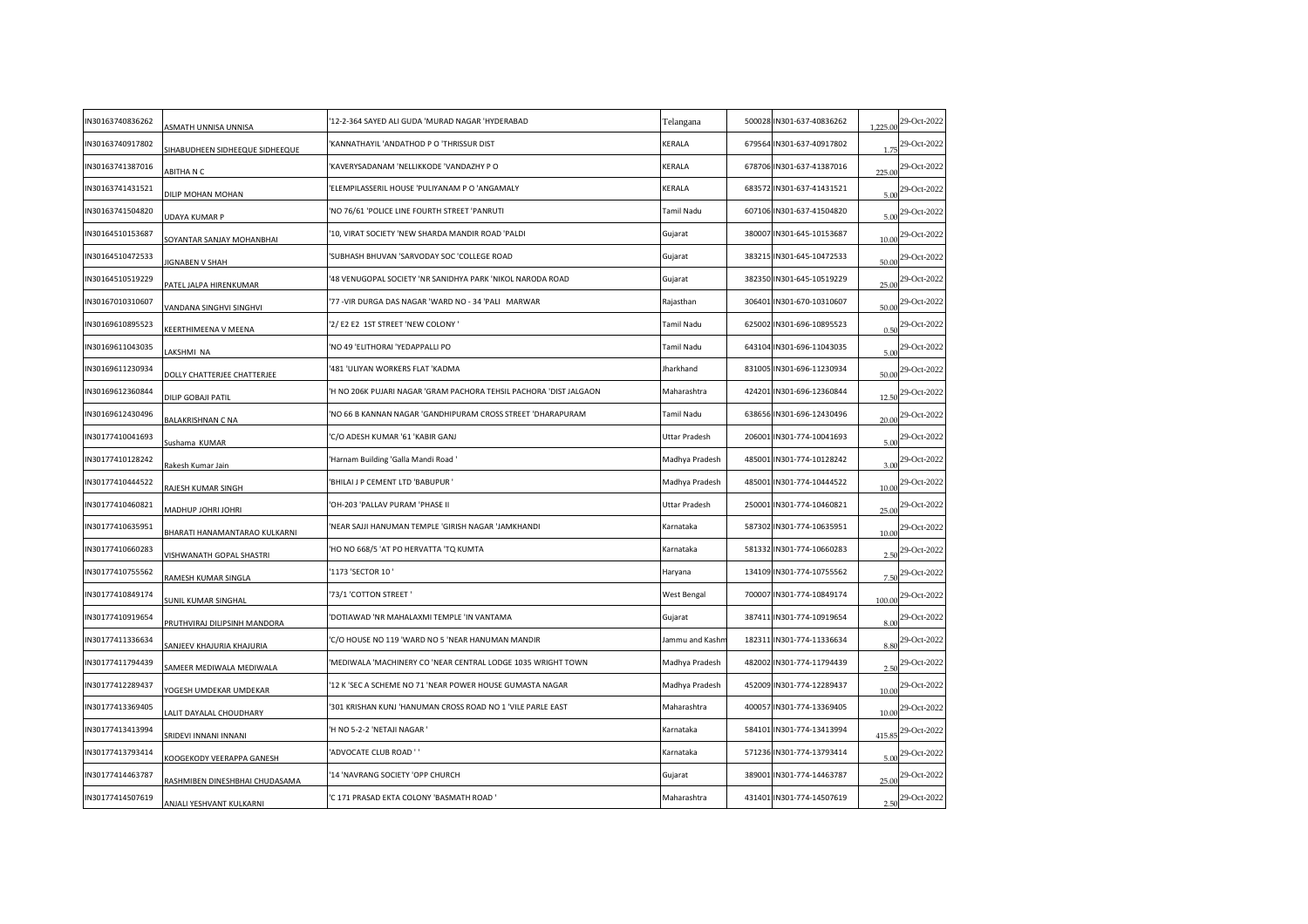| IN30177414547295 | RISHI MUNI PRASAD                 | 2236 'SECTOR 8B POST OFF SECTOR 9 'PS HARLA'                                                   | Jharkhand        | 827009 IN301-774-14547295 | 4.40   | 29-Oct-2022                    |
|------------------|-----------------------------------|------------------------------------------------------------------------------------------------|------------------|---------------------------|--------|--------------------------------|
| IN30177414640309 | VED PARKASH PARKASH               | 'W N 33 'PURANI ABADI '                                                                        | Rajasthan        | 335001 IN301-774-14640309 | 25.00  | 29-Oct-2022                    |
| IN30177414700945 | <b>ASHOK NIRWANI NIRWANI</b>      | '189 'SEC 20 'HUDA                                                                             | Haryana          | 136027 IN301-774-14700945 | 10.00  | 29-Oct-2022                    |
| IN30177414746077 | MOHANIDEVI LAXMINARAYAN CHANDAK   | 'DNYANESHWAR NAGAR 'DABKI ROAD '                                                               | Maharashtra      | 444001 IN301-774-14746077 | 10.00  | 29-Oct-2022                    |
| IN30177414985876 | (UMUD ARUN WALIMBE                | 31 VISHAL SAHYADRI HSG SOC 'SHAHUN GODOLI'                                                     | Maharashtra      | 415001 IN301-774-14985876 | 500.00 | 29-Oct-2022                    |
| IN30177415069489 | AMITAVA MUKHOPADHYAY MUKHOPADHYAY | AVISHEK APPARTMENT 'FLAT NO C/4 3RD FLOOR 'UTTARAYAN GOPALPUR                                  | West Bengal      | 713304 IN301-774-15069489 | 5.00   | 29-Oct-2022                    |
| IN30177415234154 | <b>IAYANTILAL HITESH KUMAR</b>    | 'SHA KANTILAL MOOLCHAND 12/24 'OLD POST OFFICE ROAD '                                          | Andhra Pradesh   | 518301 IN301-774-15234154 | 25.00  | 29-Oct-2022                    |
| IN30177415254191 | PARAMJIT KAUR KAUR                | 'H NO 235 'VIJAY NAGAR MOHON ROAD 'NEAR BILLAW WALI CHAPRI                                     | punjab           | 141401 IN301-774-15254191 | 15.00  | 29-Oct-2022                    |
| IN30177415473716 | MOHAMMEDRAFIK USMAN DOSTI         | '505 MADHILWADA 'TAL RAJAPUR '                                                                 | Maharashtra      | 416702 IN301-774-15473716 | 15.00  | 29-Oct-2022                    |
| IN30177415564622 | AILASH A KUMAR                    | 'H NO 3 11 12 'KAJGARWADI 'GULBARGA                                                            | Karnataka        | 585201 IN301-774-15564622 | 47.00  | 29-Oct-2022                    |
| IN30177415645244 | 0 UINA                            | 'H NO 103 'MOTIMAHAL BAM '                                                                     | Uttarakhand      | 244715 IN301-774-15645244 | 25.00  | 29-Oct-2022                    |
| IN30177415671676 | <b>BHOJ RAJ SAPKOTA</b>           | '860/9/C 'UP MUHAL CHHOLTU COLONY 'TEHSIL NICHHAR                                              | Himachal Pradesh | 172104 IN301-774-15671676 | 39.00  | 29-Oct-2022                    |
| IN30177415824689 | HANZLABHAI HATIMBHAI SHAMSHI      | 'AT POST & TAL SHINDKHEDA ' '                                                                  | Maharashtra      | 425406 IN301-774-15824689 | 20.00  | 29-Oct-2022                    |
| IN30177416015537 | <b>CAILAS VASANTRAO NALE</b>      | 'A/P KOLKI 'TAL PHALTAN '                                                                      | Maharashtra      | 415523 IN3017-7416-015537 | 50.00  | 29-Oct-2022                    |
| IN30177416240575 | <b>MAHADEO SHRIPATI GAIKWAD</b>   | 'PL NO 5 'SARVODAY SOC GADKAR ALI 'NEAR PEDHYA BHAIROBA PA                                     | Maharashtra      | 415002 IN301-774-16240575 | 3.00   | 29-Oct-2022                    |
| IN30177416377070 | <b>GAJA NAND GUPTA</b>            | CAMPUS QUATER 'CHC SALUMBER '                                                                  | Rajasthan        | 313027 IN301-774-16377070 | 5.00   | 29-Oct-2022                    |
| IN30177416501302 | <b>SUNITA JAIN JAIN</b>           | 'BEHIND JAWAHAR CHOWK 'HARNAM BUILDING '                                                       | Madhya Pradesh   | 485001 IN3017-7416-501302 | 33.00  | 29-Oct-2022                    |
| IN30177416579644 | YOTI ASHOK HEGU                   | 'NEAR RADHAKRISHNA TALKIES 'AGRAWAL LAYOUT 'KAVAR NAGAR                                        | Maharashtra      | 444001 IN301-774-16579644 | 15.00  | 29-Oct-2022                    |
| IN30177417272969 | PRADIP KUMAR ADHIKARI             | 227 JHOPADI WARD NO 12 'FAIRE STATION PIPARI 'HINDALCO RENUKOOT'                               | Uttar Pradesh    | 231217 IN301-774-17272969 | 10.00  | 29-Oct-2022                    |
| IN30177417422619 | DHRUV GOEL GOEL                   | MOHALLA VIJAY NAGAR COLONY 'NEAR PROFESSOR COLONY '                                            | Uttar Pradesh    | 243601 IN301-774-17422619 | 50.00  | 29-Oct-2022                    |
| IN30177417474837 | SURESH G BHAT                     | 'H NO 203 'SUNKOLI KERI 'KADATOKA                                                              | Karnataka        | 581338 IN301-774-17474837 | 10.00  | 29-Oct-2022                    |
| IN30177417717487 | MOHD USMAN USMAN                  | 'H NO 287 'PURE SHIVA BAKHTAWAR 'THANA KOTWALI NAGAR                                           | Uttar Pradesh    | 271001 IN301-774-17717487 | 15.00  | 29-Oct-2022                    |
| IN30177417795906 | DONGARE RAKESH RAMESH             | 'AT POST SADAVALI 'TALUKA-SANGAMESHWAR 'DIST AND TAL RATNAGIRI                                 | Maharashtra      | 415804 IN301-774-17795906 | 99.00  | 29-Oct-2022                    |
| IN30177417832553 | PRIYANKA KAUSHIK KAUSHIK          | 41 A GANDHI NAGAR 'NA NI MEERUT TEHSIL MEERUT 'DIST MEERUT                                     | Uttar Pradesh    | 250001 IN301-774-17832553 | 16.75  | 29-Oct-2022                    |
| IN30177417836766 | VILESH HARISHCHANDRA SONAR        | JUNI BHOI 'GALLI 870 'NANDURBAR                                                                | Maharashtra      | 425412 IN301-774-17836766 | 1.75   | 29-Oct-2022                    |
| IN30177417953671 | YASHIKA RASTOGI RASTOGI           | H NO-1445 MOH-KABLIGATE 'CHORAKUA MAWANA '                                                     | Uttar Pradesh    | 250401 IN301-774-17953671 | 5.00   | 29-Oct-2022                    |
| IN30177418003419 | NEERAJ A A                        | 'H NO 2-390/1 'MAIN ROAD ANDHRA BANK 'NEHRU NAGAR MADIKONDA                                    | Telangana        | 506142 IN301-774-18003419 | 5.00   | 29-Oct-2022                    |
| IN30177418011015 | VEERAPPAN RAMANATHAN              | 'D NO 89 JAWAKAR STREET 'ADIVARAM 'PALANI                                                      | Tamil Nadu       | 624601 IN301-774-18011015 | 5.00   | 29-Oct-2022                    |
| IN30177418048400 | <b>JUBRATA MANDAL MANDAL</b>      | COURT MORE BURNPUR ROAD 'NEAR KALI MANDIR 'PO ASANSOL BURDWAN'                                 | West Bengal      | 713304 IN301-774-18048400 | 25.00  | 29-Oct-2022                    |
| IN30177418072901 | G C H                             | H NO 28 1 9 MAIN RD OPP PADMASRI 'THEATRE PADMAVATI DEPARTMENTAL 'STORE PARVAT Andhra Pradesh' |                  | 535501 IN301-774-18072901 | 25.05  | 29-Oct-2022                    |
| IN30177418117200 | DHARMENDRA KUMAR PANDEY           | 'S/O-SRI VEENA NATH PANDEY 'BUDH NAGAR ROAD NO -1 'POSTAL PARK                                 | bihar            | 800001 IN301-774-18117200 |        | $15.00$ <sup>29-Oct-2022</sup> |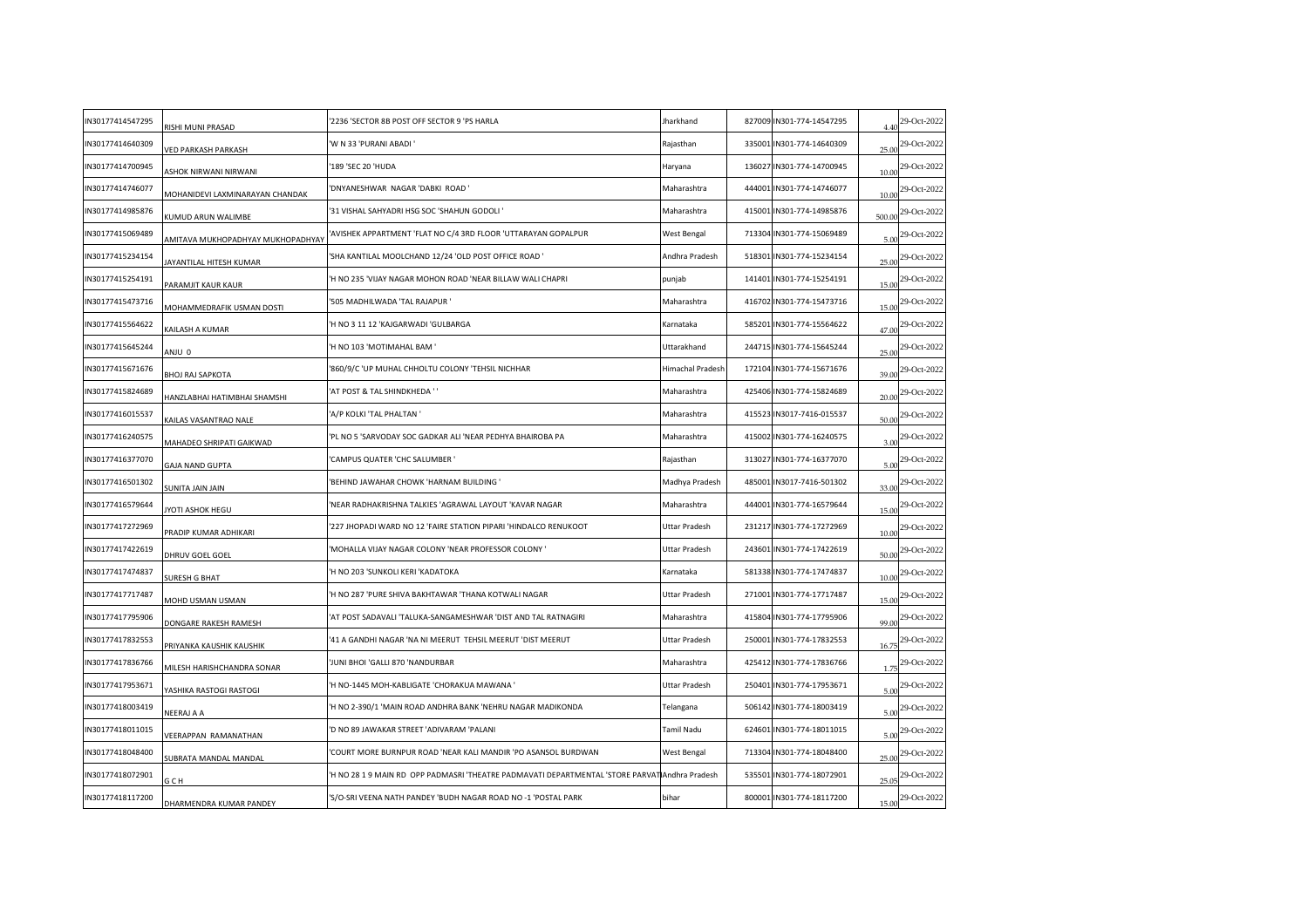| IN30177418166509 | PRASHANT OMPRAKASH MODANI        | '81 RA BAJIRAVANAGAR 'DIGRAS '                                                             | Maharashtra    | 445203 IN301-774-18166509 | 25.00  | 29-Oct-2022 |
|------------------|----------------------------------|--------------------------------------------------------------------------------------------|----------------|---------------------------|--------|-------------|
| IN30177418187619 | CHARUL GARG GARG                 | '224 STATE BANK COLONY ' '                                                                 | Uttarakhand    | 247667 IN301-774-18187619 | 75.00  | 29-Oct-2022 |
| IN30177418227764 | AIPRAKASH TIWARI TIWARI          | 'H NO 103 'KASHI ENCLAVE 'PAHADIYA                                                         | Uttar Pradesh  | 221007 IN301-774-18227764 | 15.00  | 29-Oct-2022 |
| IN30181110203756 | VINCENT TK                       | THURAKKAL HOUSE 'NILAMBUR P.O.'                                                            | kerala         | 679329 IN301-811-10203756 | 175.20 | 29-Oct-2022 |
| IN30189510255278 | <b>YETRISELVAN</b>               | 'NO 3, E2- E2 'NEW COLONY '                                                                | Tamil Nadu     | 625002 IN301-895-10255278 | 0.50   | 29-Oct-2022 |
| IN30189510406198 | P G SWARNA                       | 'NO 2673 'OLD POST OFFICE ROAD 'NELAMANGALA                                                | Karnataka      | 562123 IN301-895-10406198 | 5.00   | 29-Oct-2022 |
| IN30189510452702 | <b>SHRAF A A</b>                 | 'PARAYIL HOUSE 'KOPPAM 'VALICODE, NEDUMANGAD                                               | kerala         | 695541 IN301-895-10452702 | 70.00  | 29-Oct-2022 |
| IN30189510572199 | MISIHADAS A A                    | 'FASTER PURAM 'POOZHANADU PO'                                                              | kerala         | 695125 IN301-895-10572199 | 50.00  | 29-Oct-2022 |
| IN30189510669637 | SUNITHA P P                      | 'REVATHY, EZHUKANDATHIL 'EROOR NORTH 'THRIPUNITHURA                                        | kerala         | 682301 IN301-895-10669637 | 10.00  | 29-Oct-2022 |
| IN30195910077384 | OM PARKASH GUPTA                 | 16/A7, 'ANAND VIHAR COMPLEX,16 SHAMNATH MARG 'ALIPUR ROAD CIVIL LINES                      | delhi          | 110054 IN301-959-10077384 | 7.50   | 29-Oct-2022 |
| IN30198310052088 | ANISH NEEMA NEEMA                | '76, CHANDNI CHOWK, ''                                                                     | Madhya Pradesh | 457001 IN301-983-10052088 | 125.00 | 29-Oct-2022 |
| IN30198310080726 | PRAMESH NEEMA NEEMA              | '76 CHANDNI CHOWK, ' '                                                                     | Madhya Pradesh | 457001 IN301-983-10080726 | 106.75 | 29-Oct-2022 |
| IN30198310180416 | RABI DAS NATH                    | '24/1, DASARATH GHOSH LANE, 'BAMUNGACHI, 'HOWRAH,                                          | West Bengal    | 711106 IN301-983-10180416 | 25.00  | 29-Oct-2022 |
| IN30198310278793 | SHYAM MITTAL MITTAL              | '36/4, VINAY BUILDING, 'OPP. GSITS COLLEGE, '                                              | Madhya Pradesh | 452003 IN301-983-10278793 | 5.00   | 29-Oct-2022 |
| IN30198310334192 | NARESH RAMJIBHAI BHANUSALI       | '604, RAVI BLDG., 'JANGID ESTATE, 'NR. V. MIRA ROAD (E.),                                  | Maharashtra    | 401107 IN301-983-10334192 | 25.00  | 29-Oct-2022 |
| IN30198310411112 | NARAYAN PRASAD SHARMA            | GOL PAHADIA TIGARA ROAD, ''                                                                | Madhya Pradesh | 474001 IN301-983-10411112 | 10.00  | 29-Oct-2022 |
| IN30198310501456 | <b>JSHA JAIN JAIN</b>            | 'RAJMATI NIWAS, 'VISHNUPURI, '                                                             | Madhya Pradesh | 451001 IN301-983-10501456 | 1.50   | 29-Oct-2022 |
| IN30198310532089 | <b>VICKY NIKESH NEEMA</b>        | 304, MAHESHWARI COMPLEX, 'POWER HOUSE ROAD, '                                              | Madhya Pradesh | 457001 IN301-983-10532089 | 5.00   | 29-Oct-2022 |
| IN30198310600817 | VINOD PATEL PATEL                | 'GRAM - SILOTIYA, 'TEH - SANWER, 'POST - DAKCAHYA,                                         | Madhya Pradesh | 453771 IN301-983-10600817 | 0.10   | 29-Oct-2022 |
| IN30198310604329 | <b>KAILASH CHANDRA CHOUDHARY</b> | GRAM - DAKACHYA, ''                                                                        | Madhya Pradesh | 453771 IN301-983-10604329 | 5.00   | 29-Oct-2022 |
| IN30198310618763 | RAVI VAIDYA VAIDYA               | 405, KONARK APPARTMENT, '16/2, MANORAMAGANJ, '                                             | Madhya Pradesh | 452001 IN301-983-10618763 | 2.50   | 29-Oct-2022 |
| IN30198310623926 | HEMLATA SETHIA SETHIA            | '18, RAM MOHALLA, 'OPP. RANGEELA PARK SADI, '                                              | Madhya Pradesh | 457001 IN301-983-10623926 | 50.00  | 29-Oct-2022 |
| IN30198310665926 | KAILASH VAISHAV VAISHAV          | ABHINAV COLONY, 'NEAR JODHPURKAR SIR, 'ABHINAV COLONY,                                     | Madhya Pradesh | 451666 IN301-983-10665926 | 5.00   | 29-Oct-2022 |
| IN30198310765627 | PRATISH NEEMA NEEMA              | '76, CHANDANI CHOWK, ' '                                                                   | Madhya Pradesh | 457001 IN301-983-10765627 | 63.75  | 29-Oct-2022 |
| IN30199110053073 | ATEL VINODBHAI MAGANBHAI         | '131, PRABHA KUNJ SOCIETY ' '                                                              | Gujarat        | 389001 IN301-991-10053073 | 10.00  | 29-Oct-2022 |
| IN30199110246121 | <b>IETALBEN AJAYKUMAR GANDHI</b> | 'B-201, SAKAR ONXY 'OPP. MAI TEMPLE 'VIJAYNAGAR, HARNI ROAD                                | Gujarat        | 390022 IN301-991-10246121 | 0.50   | 29-Oct-2022 |
| IN30199110338031 | BABUBHAI TRIBHOVANDAS PATEL      | TYPE - III, 70/5 'GEB COLONY 'WANAKBORI TPS                                                | Gujarat        | 388239 IN301-991-10338031 | 5.00   | 29-Oct-2022 |
| IN30201710015074 | SHIV KUMAR SHARMA                | '5, MADAN CHATTERJEE LANE '( OLD BUILDING , 2ND FLOOR) 'SINGHI BAGAN                       | West Bengal    | 700007 IN302-017-10015074 | 2.50   | 29-Oct-2022 |
| IN30201710027835 | PUSHPA PANDEY PANDEY             | 'R4/20, JAI SHREE COLONY, 'DHOOLKOT, 'UDAIPUR,                                             | Rajasthan      | 313002 IN302-017-10027835 | 50.00  | 29-Oct-2022 |
| IN30201710128664 | PAPPU SHARMA SHARMA              | NEAR PNB MALANCHA ROAD 'PO - NIMPURA 'KHARAGPUR, W.B.                                      | West Bengal    | 721301 IN302-017-10128664 | 5.00   | 29-Oct-2022 |
| IN30202534000890 | SUBHWANTI DEVI                   | W/O RABINDRA KUMAR MISHRA 'HOUSE NO 416 JANGAL MATADIN URF 'SARASWATIPURAM PUttar Pradesh' |                | 273014 IN302-025-34000890 | 100.00 | 29-Oct-2022 |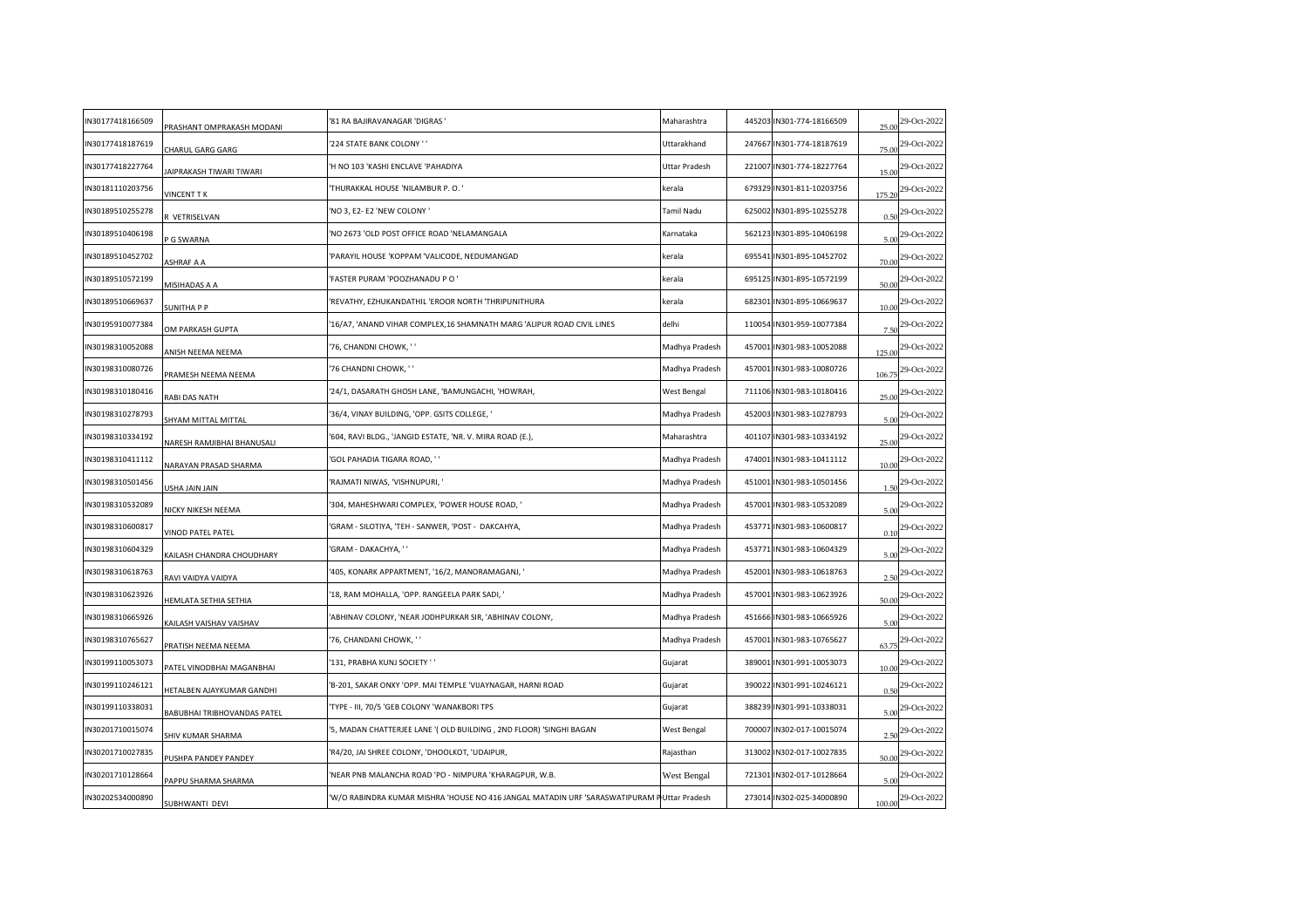| N30209210158487 | VINOD KUMAR GUPTA              | MR NANNO MAL GUPTA 'CIVIL LINE Q.NO-R-6 'TIKAMGARH                        | Madhya Pradesh | 472001 IN302-092-10158487 | 20.00  | 29-Oct-2022                  |
|-----------------|--------------------------------|---------------------------------------------------------------------------|----------------|---------------------------|--------|------------------------------|
| N30209210183666 | RENU GUPTA GUPTA               | ASPATAL MARG 'TIKAMGARH 'DISTT-TIKAMGARH                                  | Madhya Pradesh | 472001 IN302-092-10183666 | 20.00  | 29-Oct-2022                  |
| N30210510015226 | <b>INAND KAKRANIA KAKRANIA</b> | '20/1W/1 MOTILAL BASAK LANE, 'VINAYAK APPARTMENT, '                       | West Bengal    | 700054 IN302-105-10015226 | 5.00   | 29-Oct-2022                  |
| N30210510038232 | PAWAN KUMAR NAHATA             | '16, TARA CHAND DUTTA STREET, '2ND FLOOR '                                | West Bengal    | 700073 IN302-105-10038232 | 10.00  | 29-Oct-2022                  |
| N30210510088756 | UBHAS CHANDRA SANTORIA         | C/O- JHABAR MULL SANTORIA, 'MUNSHI BAZAR, 'P.O- ASANSOL,                  | West Bengal    | 713301 IN302-105-10088756 | 25.00  | 29-Oct-2022                  |
| N30210510195697 | JDAY NARAYAN DUBEY             | 10, HAT LANE, '2nd FLOOR, 'MULLICK FATAK,                                 | West Bengal    | 711101 IN302-105-10195697 | 5.00   | 29-Oct-2022                  |
| N30210510257010 | ALIPADA SAMANTA SAMANTA        | 2/4, GANGA DHAR BHATTACHARJEE LANE, 'P.O. - SALKIA, '                     | West Bengal    | 711106 IN302-105-10257010 | 5.00   | 29-Oct-2022                  |
| N30210510605209 | <b>BHANWAR LAL MANTRI</b>      | RAMA NIWAS, 'AYODHYAPURI, 'CIVIL LINES,                                   | Rajasthan      | 313326 IN302-105-10605209 | 7.50   | 29-Oct-2022                  |
| N30211310087133 | HARVINDER SINGH SINGH          | 'B-16 'VISHNU GARDEN'                                                     | delhi          | 110018 IN302-113-10087133 | 162.50 | 29-Oct-2022                  |
| N30214810586153 | RAVIPRAKASH C B                | NO 01 MODEL HOUSE 'NEAR OLD TOLGATE 'MAHADEVAPURA 1ST STAGE               | Karnataka      | 570019 IN302-148-10586153 | 62.50  | 29-Oct-2022                  |
| N30214810654610 | CHIGARAPATI VASU RAJESH        | 'NO 95/C 9TH MAIN 'SHIVANAGARA RAJAJINAGAR '                              | Karnataka      | 560010 IN302-148-10654610 | 2.50   | 29-Oct-2022                  |
| N30214810707555 | ATHA ASHOK ASHOK               | BANASHANKARI NILAYA 'SHANKARAPPA LAYOUT'                                  | Karnataka      | 572202 IN302-148-10707555 | 20.00  | 29-Oct-2022                  |
| N30214810742268 | <b>CDAYANAND</b>               | NO 187 1ST CROSS 'DATTREYA EXTENSION 'K G NAGAR GUTTALLI                  | Karnataka      | 560019 IN302-148-10742268 | 10.00  | 29-Oct-2022                  |
| N30216410120187 | HANSA RAMESH CHAUHAN           | PUSHPAK SOC, R NO 2 'SAMTA NAGAR 'KANDIVALI EAST                          | Maharashtra    | 400101 IN302-164-10120187 | 50.00  | 29-Oct-2022                  |
| N30220110433415 | ATISH RIKHABCHAND MEHATA       | 109, WARD NO 30 'TQ DIGRAS '                                              | Maharashtra    | 445203 IN302-201-10433415 | 30.00  | 29-Oct-2022                  |
| N30220110932223 | AYED BARKAT ALI                | WARD NO - 26 'MOHALLA BISAYATIYAN '                                       | Rajasthan      | 332001 IN302-201-10932223 | 25.00  | 29-Oct-2022                  |
| N30220110942547 | MANISH HURKAT HURKAT           | WARD NO - 10 'PATHAK WARD 'BINA'                                          | Madhya Pradesh | 470113 IN302-201-10942547 | 7.50   | 29-Oct-2022                  |
| N30220111206629 | <b>NITA HARIT HARIT</b>        | GAYATRI NAGAR 'NR JEET MALKI CHAKKI 'WARD NO 01 CHURU                     | Rajasthan      | 331001 IN302-201-11206629 | 10.00  | 29-Oct-2022                  |
| N30220111231655 | <b>MUHAMMAD NASEEM ANSARY</b>  | 'G - 10, P AND T COLONY 'CHUKHUWALA '                                     | Uttarakhand    | 248001 IN302-201-11231655 | 2.60   | 29-Oct-2022                  |
| N30220111393366 | PUSHPA RAY RAY                 | KHANPUKUR KALNA ROAD 'NR KHANPUKUR '                                      | West Bengal    | 713101 IN302-201-11393366 | 5.00   | 29-Oct-2022                  |
| N30220111503608 | <b>BAL KISHAN LADDA</b>        | ECL FINANCE LTD 'EDELWEISS HOUSE, 5TH FLOOR 'OFF C S T ROAD, KALINA       | Maharashtra    | 400098 IN302-201-11503608 | 50.00  | 29-Oct-2022                  |
| N30220111504545 | GAURANG BANSAL BANSAL          | '271, RAYA GULI 'VRINDAVAN'                                               | Uttar Pradesh  | 281121 IN302-201-11504545 | 32.50  | 29-Oct-2022                  |
| N30220111598354 | RAMCHANDRA BHASKAR BAHUTULE    | SHREE SWAMI SMARTH CO OP HSG 'SOC BLDG NO 5 ROOM NO 22 'GOREGAONKAR LANE' | Maharashtra    | 400004 IN302-201-11598354 | 55.50  | 29-Oct-2022                  |
| N30220111608793 | (ARMENDRA KANTILAL GANDHI      | 'NR KARMAVEER APARTMENT 'PADMA KUNJ PAVANCHAKKI ROAD '                    | Gujarat        | 387001 IN302-201-11608793 | 10.00  | 29-Oct-2022                  |
| N30223610213177 | <b>PRAVEEN SINGH CHAUHAN</b>   | D-273 A 'GUPTA FARM 'KRISHNA PARK, KHANPUR                                | delhi          | 110062 IN302-236-10213177 | 0.50   | 29-Oct-2022                  |
| N30223611694657 | <b>GURSHARAN SINGH CHAWLA</b>  | H.No. A -395 'Ranjit Avenue '-                                            | punjab         | 143001 IN302-236-11694657 | 5.00   | 29-Oct-2022                  |
| N30226910226478 | / R PRASAD                     | 6-143, POTLURI RESIDENCY NO-6, 'F.NO.-505, VASANTH NAGAR, 'KANURU,        | Andhra Pradesh | 520007 IN302-269-10226478 | 7.50   | 29-Oct-2022                  |
| N30226910450895 | <b>USHP LATA TYAGI</b>         | 128, CHANKYA PURI, OPP ANSAL COLONY, 'NEAR SHASTRI NAGAR, 'MEERUT,        | Uttar Pradesh  | 250004 IN302-269-10450895 | 100.00 | 29-Oct-2022                  |
| N30226910669539 | ILA WATI WATI                  | '16/230 H, 'BAPA NAGAR, 'ARYA SAMAJ ROAD,                                 | delhi          | 110005 IN302-269-10669539 | 15.00  | 29-Oct-2022                  |
| N30226910801129 | RAJANI BHARDWAJ BHARDWAJ       | 12/3, AHMAD MANZIL 'FLAT NO-2, NR FITNESS GURU JIM ROAD 'OLD PALASIA      | Madhya Pradesh | 452001 IN302-269-10801129 | 5.00   | 29-Oct-2022                  |
| N30226911092629 | ABHINAY AROON WAGHULE          | KRISHNAI 20, 'DHARWADKAR PLOT, 'DAMANI RD,                                | Maharashtra    | 416416 IN302-269-11092629 |        | $\frac{10.00}{29}$ -Oct-2022 |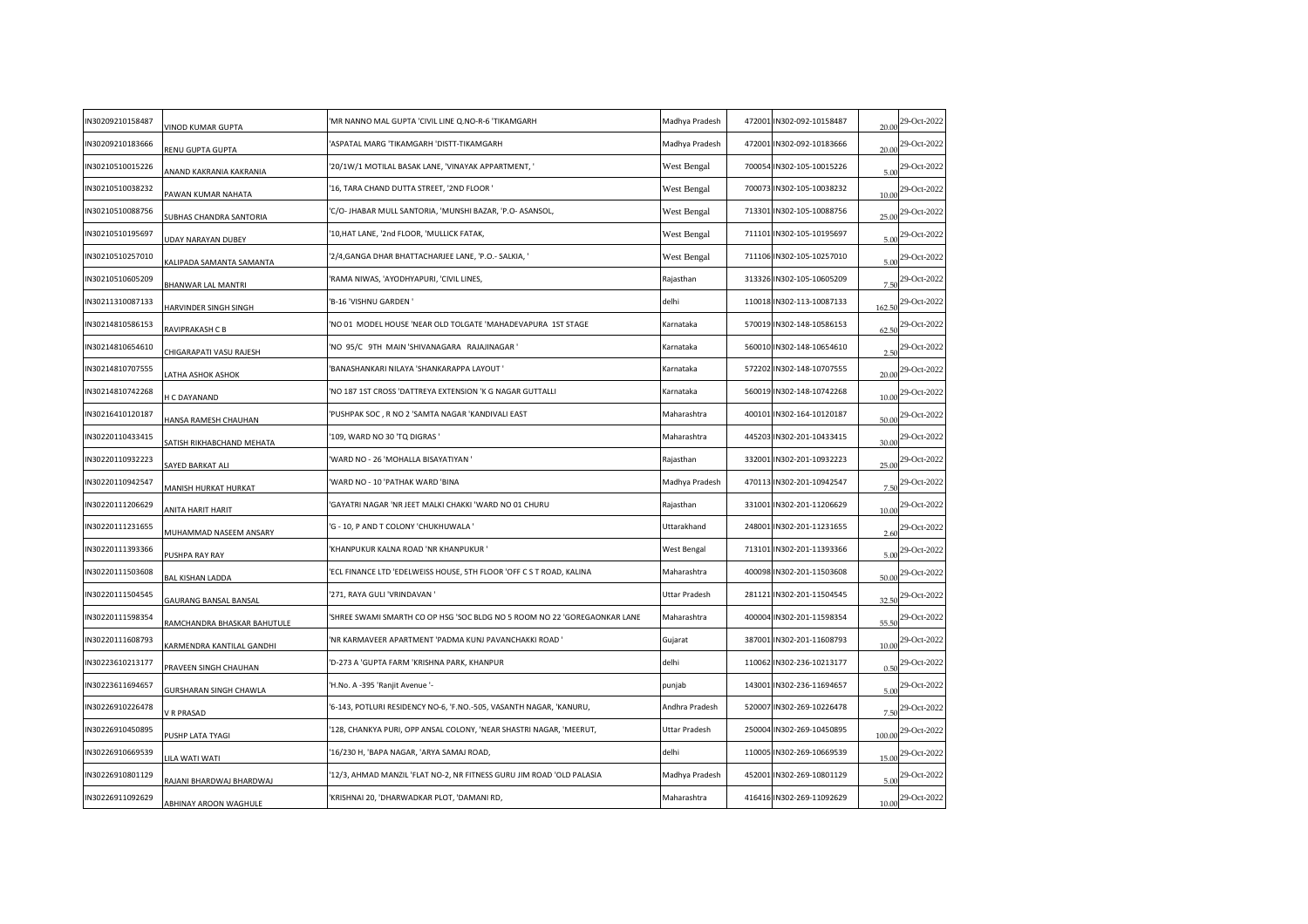| N30226911150472 | VANITHA DEVI DEVI             | 'MAHESH MAHAL, 'M K K ROAD, 'SHIMOGA,                                      | Karnataka      | 577201 IN302-269-11150472 | 300.00 | 29-Oct-2022                 |
|-----------------|-------------------------------|----------------------------------------------------------------------------|----------------|---------------------------|--------|-----------------------------|
|                 |                               |                                                                            |                |                           |        |                             |
| N30226911367936 | SHAH NARENDRAKUMAR RATILAL    | JAWAHAR ROAD, 'SHEREE NO 1, 'SURENDRANAGAR,                                | Gujarat        | 363001 IN302-269-11367936 | 9.00   | 29-Oct-2022                 |
| N30226911918401 | CHERLA CHAYADEVI CHAYADEVI    | 78-2-11, 'SYAMALANAGAR, S B I, 'RAJAHMUNDRY,                               | Andhra Pradesh | 533101 IN302-269-11918401 | 2.50   | 29-Oct-2022                 |
| N30226912022722 | RAKESH NATHMAL JAIN           | '2 /8, RAJENDRA PARK 'STATION ROAD 'GOREGAON WEST                          | Maharashtra    | 400062 IN302-2691-2022722 | 7.50   | 29-Oct-2022                 |
| N30226912145385 | ANJIT MAZUMDAR MAZUMDAR       | STREET NO-20/B 'QTR NO-9/B, 'POST-CHITTARANJAN                             | West Bengal    | 713331 IN302-269-12145385 | 5.00   | 29-Oct-2022                 |
| N30226912375357 | DEEPAK GUPTA GUPTA            | RAILWAY ROAD BABRALA BADAUN 'BABRALA 'UTTAR PRADESH                        | Uttar Pradesh  | 202521 IN302-269-12375357 | 47.50  | 29-Oct-2022                 |
| N30226913226738 | <b>GAURAV BOSE BOSE</b>       | H44 BLOCK DEW 'ARIHANT ESC APADE OKKIYAM 'THORAIPAKKAM OMR CHENNAI         | Tamil Nadu     | 600096 IN302-269-13226738 | 1.00   | 29-Oct-2022                 |
| N30226913387005 | <b>IIJAYA SACHIN JADHAV</b>   | A/P PHALTAN TAL PHALTAN 'DIST SATARA 'PHALTAN MAHARASHTRA                  | Maharashtra    | 415523 IN302-269-13387005 | 5.00   | 29-Oct-2022                 |
| N30226913807260 | PUSHPENDRA PRATAP SINGH       | VILL MADRAK MDK PO MADRAK THANA 'ALIGARH 'UTTAR PRADESH                    | Uttar Pradesh  | 202001 IN302-269-13807260 | 2.50   | 29-Oct-2022                 |
| N30226914306974 | ENKATESHWARLU GATTU GATTU     | GURRAYPET TEH MULUGUMANDAL 'VENKATAPUR VIG 'CHELPUR DIST WARANGAL          | Telangana      | 506168 IN302-269-14306974 | 60.00  | 29-Oct-2022                 |
| N30226914329051 | PRAKASH KRISHNARAO PATIL      | A P PATAN, 'TAL PATAN, 'CHAVAN GALLI DIST SATARA,                          | Maharashtra    | 415206 IN302-269-14329051 | 0.50   | 29-Oct-2022                 |
| N30226914352914 | UMESH NATH GOSWAMI            | HOUSE NO.-741 'AZAD NAGAR BLOCK-H KHORA 'GHAZIABAD                         | Uttar Pradesh  | 201014 IN302-269-14352914 | 2.80   | 29-Oct-2022                 |
| N30226914511166 | DIPESH KUMAR GUPTA            | PHOOBSERING T E, 'VILL NO-3'                                               | West Bengal    | 734101 IN302-269-14511166 | 5.25   | 29-Oct-2022                 |
| N30231610032275 | <b>SHOK JAIN JAIN</b>         | 'M - 13/19 'DLF - II'                                                      | Haryana        | 122002 IN302-316-10032275 | 50.00  | 29-Oct-2022                 |
| N30231610298569 | ADHNA CHADHA CHADHA           | CIRCULAR ROAD 'WARD NO-13 'GIDDER BAHA                                     | punjab         | 152101 IN302-316-10298569 | 10.00  | 29-Oct-2022                 |
| N30232410167686 | MANITA HIRAWAT HIRAWAT        | POPULAR AUTOMOBILES ACCESSORIES 'OPP. DEEPA MAHAL 'G.T ROAD                | Andhra Pradesh | 532001 IN302-324-10167686 | 5.00   | 29-Oct-2022                 |
| N30232410364525 | <b>RAMESH BABU</b>            | 'D NO 4/30 'CAR STREET 'SRIKALAHASTI                                       | Andhra Pradesh | 517644 IN302-324-10364525 | 5.00   | 29-Oct-2022                 |
| N30232410759833 | MALLADI ADILAKSHMI ADILAKSHMI | 'D NO 9-1-1/4 'OPP Z BRIDGE 'SAMALKOT ROAD                                 | Andhra Pradesh | 533006 IN302-324-10759833 | 50.00  | 29-Oct-2022                 |
| N30232410797873 | ARUN KUMAR JHUNJHUNWALA       | HOUSE NO 11-3-73/3 'CHINNA BARATAM STREET'                                 | Andhra Pradesh | 532001 IN302-324-10797873 | 6.00   | 29-Oct-2022                 |
| N30232411052272 | DIPA MUNDRA MUNDRA            | C/O KHUSBOO 'RAMBHA '                                                      | orissa         | 761028 IN302-324-11052272 | 3.75   | 29-Oct-2022                 |
| N30232411117609 | GAYATRI MUNDRA MUNDRA         | MAIN ROAD 'RAMBHA 'GANJAM DIST                                             | orissa         | 761028 IN302-324-11117609 | 2.50   | 29-Oct-2022                 |
| N30245310131639 | DEEPAK KUMAR NIGAM            | 445/15, BEHIND SETHI MEDICAL HALL 'NR. HOSPITAL CHOWK '                    | Madhya Pradesh | 486001 IN302-453-10131639 | 20.00  | 29-Oct-2022                 |
| N30246110073684 | /AGHAJIBHAI VORA VORA         | 401- VASUNDHARA FLAT, '12- JAIN SOCIETY, NEAR PRITAM NAGAR, 'ELLIS BRIDGE, | Gujarat        | 380006 IN302-461-10073684 | 50.00  | 29-Oct-2022                 |
| N30249610045902 | <b>VIRMALENDU KHAN KHAN</b>   | BALARAMPUR 'P.O- RANGADIH '                                                | West Bengal    | 723143 IN302-496-10045902 | 25.00  | 29-Oct-2022                 |
| N30258210101524 | <b>JITIN MANILAL THACKER</b>  | 853, KAILASH NAGAR, ' 'NEAR S.T. WORK SHOP,                                | Gujarat        | 370001 IN302-582-10101524 | 17.50  | 29-Oct-2022                 |
| N30258210107322 | MAHESHKUMAR RATILAL PATEL     | MOTA FALIA, 'ERU, 'TAL- JALALPORE,                                         | Gujarat        | 396450 IN302-582-10107322 | 5.00   | 29-Oct-2022                 |
| N30258210120655 | APURVA BIPINCHANDRA MORBIA    | 'BHOOMI, KAYASTH SHERI, 'VAGAD 2, CHOVISI, 'RING ROAD,                     | Gujarat        | 370001 IN302-582-10120655 | 215.00 | 29-Oct-2022                 |
| N30262010131166 | PRACHI BANSAL BANSAL          | C- 6 'BLOCK - C 'PRASHANT VIHAR                                            | delhi          | 110085 IN302-620-10131166 | 165.00 | 29-Oct-2022                 |
| N30265410003475 | Chittaranjan Handa Handa      | 'C\o Paresh Chandra Sadhukhan 'Vill + PO + PS - Uluberia, 'Dist - Howrah   | West Bengal    | 711315 IN302-654-10003475 | 70.00  | 29-Oct-2022                 |
| N30267936903190 | AYANT SADASHIV DHALE          | 301 A KALAPATA SURYAVANSHI VASTI A/P 'MHASVAD TAL MAN DIST SATARA 'SATARA  | Maharashtra    | 415509 IN302-679-36903190 | 50.00  | 29-Oct-2022                 |
| N30281410251347 | Neelam Jindal Jindal          | H No 37B Dashmesh colony 'Ward No18 Rajpura Town'                          | punjab         | 140401 IN302-814-10251347 |        | $\frac{5.00}{29}$ -Oct-2022 |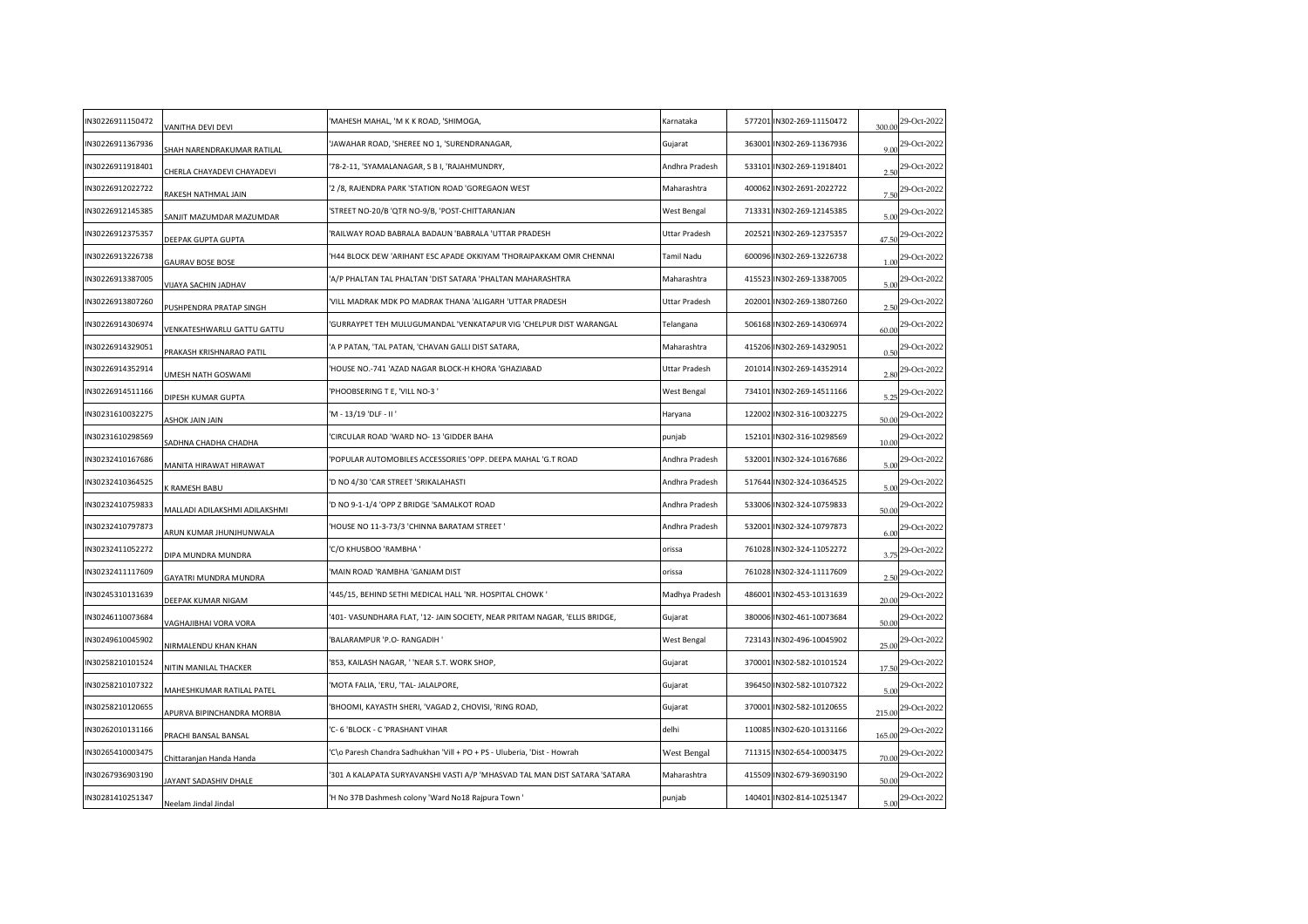| IN30281410643746 | Girraj Singh Singh               | 'Gopal Pura ' '                                                                                | Madhya Pradesh | 476001 IN302-814-10643746 | 1.00   | 29-Oct-2022                                  |
|------------------|----------------------------------|------------------------------------------------------------------------------------------------|----------------|---------------------------|--------|----------------------------------------------|
| IN30286310010156 | SRINIVAS                         | 'PADIGELA RAJESWAR RICE MILL 'EEDGOAN 'NIRMAL                                                  | Telangana      | 504106 IN302-863-10010156 | 25.00  | 29-Oct-2022                                  |
| IN30286310034024 | MIRAPU VENKATA PRABHAKARA        | 'DOOR NO.1-30-7 'RAJUGARI BEEDU 'PAYAKARAOPETA                                                 | Andhra Pradesh | 531126 IN302-863-10034024 | 5.00   | 29-Oct-2022                                  |
| IN30286310154086 | GAJULA RAMACHANDRAM RAMACHANDRAM | OLD 6-4-40 NEW 9-3-7 'GOPAL NAGAR 'SIRICILLA                                                   | Telangana      | 505301 IN302-863-10154086 | 30.00  | 29-Oct-2022                                  |
| IN30286310192748 | ANJANI KUMAR KUMAR               | FLAT NO 103 'TIRUMALA RESIDENCY 'GOKUL NAGAR KOTHAPET'                                         | Telangana      | 500035 IN302-863-10192748 | 10.00  | 29-Oct-2022                                  |
| IN30289810272459 | SUBHENDU SINHA ROY               | 'MAJHERATI 'P.O - JADURBERIA 'P.S - ULUBERIA                                                   | West Bengal    | 711316 IN302-898-10272459 | 50.00  | 29-Oct-2022                                  |
| IN30292710067829 | Manisha Chirag Shah              | 20 ANANDNAGAR SOCIETY NEAR URMI 'SOCIETY ALKAPURI '                                            | Gujarat        | 390007 IN302-927-10067829 | 5.00   | 29-Oct-2022                                  |
| IN30296010007252 | MUKESH JAIN JAIN                 | '17/25 'RANG MAHAL 'JAIGANJ                                                                    | Uttar Pradesh  | 202001 IN302-960-10007252 | 6.25   | 29-Oct-2022                                  |
| IN30297810005892 | Chetu Singhi Singhi              | '625 'O' Block, 'New Alipore, '                                                                | West Bengal    | 700053 IN302-978-10005892 | 250.00 | 29-Oct-2022                                  |
| IN30297810007577 | Prafulla Kumar Mudi              | '21, Lokenath Chatterjee Lane 'Shibpur '                                                       | West Bengal    | 711102 IN302-978-10007577 | 100.00 | 29-Oct-2022                                  |
| IN30297810011403 | Pankaj Manna Manna               | 'P.O. GIP Colony 'Approach Road 'Jagacha                                                       | West Bengal    | 711321 IN302-978-10011403 | 22.50  | 29-Oct-2022                                  |
| IN30297810011715 | Usha Lundia Lundia               | '328/2, Rafi Ahmed Kidwai Road '(Off Jessore Road) '                                           | West Bengal    | 700055 IN302-978-10011715 | 65.00  | 29-Oct-2022                                  |
| IN30297810228634 | Rajesh Singhi Singhi             | '625 'O' Block 'New Alipore '                                                                  | West Bengal    | 700053 IN302-978-10228634 | 3.10   | 29-Oct-2022                                  |
| IN30297810312784 | Bhalchandra Chimanlal Mehta      | '16, Sampatrao Colony '4, Sargam Flats 'Alkapuri                                               | Gujarat        | 390007 IN302-978-10312784 | 5.00   | 29-Oct-2022                                  |
| IN30297810347274 | Sanjay Kumar Drolia              | Raimoni Lane 'P.O - Asansol'                                                                   | West Bengal    | 713301 IN302-978-10347274 | 25.00  | 29-Oct-2022                                  |
| IN30297810376326 | Pulak NA Barman                  | Jagacha Purba 'Sundar Para & Madhya Para '47, Howrah Municipal Corp., Jagacha                  | West Bengal    | 711112 IN302-978-10376326 | 5.00   | 29-Oct-2022                                  |
| IN30302859327691 | CHANDAN NA PRIYADARSHI           | 221 BALBHADRAPUR TN VL LAHERIA SARAI 'ANC BAHADURPUR DT DARBHNGA NR MLA 'ACADAbihar'           |                | 846001 IN303-028-59327691 | 2.00   | 29-Oct-2022                                  |
| IN30302859670218 | SHASHI PRABHA JHA                | KAILASH NATH JHA SHIV SAGAR COLONY 'BALBHADRAPUR NR SHIV SAGAR COLONY 'DARBHAN bihar'          |                | 846001 IN303-028-59670218 | 25.00  | 29-Oct-2022                                  |
| IN30302859788747 | SUYASH NA BAKLIWAL               | 303 SANAND APPT 9 SOUTH TUKOGANJ 'INDORE 'INDORE                                               | Madhya Pradesh | 452001 IN303-028-59788747 | 25.00  | 29-Oct-2022                                  |
| IN30302860157642 | RAHUL NA VERMA                   | 28 1 NIMBALAKAR KI GOTHI GWALIOR ' 'GWALIOR                                                    | Madhya Pradesh | 474001 IN303-028-60157642 | 307.30 | 29-Oct-2022                                  |
| IN30302860217288 | MANGALA NA RATANA                | 24 CHITAD T RAIPUR DIST PALI NEAR 'PRIMARY SCHOOL CHITAD 'PALI                                 | Rajasthan      | 306301 IN303-028-60217288 | 85.00  | 29-Oct-2022                                  |
| IN30302862480316 | ABHISHEK NA VERMA                | HOMOEO HEALTH CARE CENTRE AASHIRWAD 'COMPLEX GANDHI ROAD BARAUT BAGPAT 'BAR Uttar Pradesh'     |                | 250611 IN303-028-62480316 | 5.00   | 29-Oct-2022                                  |
| IN30307710240034 | SURAJ NA SINHA                   | 215 1 DUMDUM ROAD 'GHOSH PARA 'KOLKATA                                                         | West Bengal    | 700074 IN303-077-10240034 | 25.00  | 29-Oct-2022                                  |
| IN30307710345387 | NAGARAJ ASHWATHNARAYANSETTY M    | 'MANJUSHREE BLDG 'BARLANE 'CHICKMAGALUR                                                        | Karnataka      | 577101 IN303-077-10345387 | 12.50  | 29-Oct-2022                                  |
| IN30307710484563 | ARSHU RAM TEWARI                 | NEAR NAVEEN MANDI 'RAIBAREILY ROAD 'FAIZABAD'                                                  | Uttar Pradesh  | 224001 IN303-077-10484563 | 40.00  | 29-Oct-2022                                  |
| IN30307710570473 | ABDULLA NA SHAIK                 | H NO 4 96 SON OF MASTAN VALI 'APPAPURAM VILL ALLAPARU 'NAGARAM POST GUNTUR DISTAndhra Pradesh' |                | 522262 IN303-077-10570473 | 40.00  | 29-Oct-2022                                  |
| IN30307710595904 | SATYANARAYANA NA V               | 'H NO 77-172 G S S COLONY 'KALLUR ESTATE KALLUR 'KURNOOL                                       | Andhra Pradesh | 518003 IN303-077-10595904 | 1.00   | 29-Oct-2022                                  |
| IN30311610442092 | EETENDRA KUMAR MAHTO             | QTR NO L 30/4 'RAILWAY LOCO COLONY 'DONGARGARH                                                 | Chhattisgarh   | 491445 IN303-116-10442092 | 5.00   | 29-Oct-2022                                  |
| IN30311610454834 | (ISHOR R SURATWALA               | 'B NO-20 ALANKAPURI SOCIETY 'NIRMAL NAGAR ROAD SAVIDE 'SHIRSATH MALA                           | Maharashtra    | 414003 IN303-116-10454834 | 125.00 | 29-Oct-2022                                  |
| IN30311610537545 | <b>(ESHAVRAJ NA GONDKAR</b>      | WARD NO-3/716 'GUJARI CORNER 'ICHALKARANJI'                                                    | Maharashtra    | 416115 IN303-116-10537545 | 0.50   | 29-Oct-2022                                  |
| IN30311610704408 | RITU NA RASTOGI                  | ASHARIRBAD 'CIVIL LINES 'MORADABAD                                                             | Uttar Pradesh  | 244001 IN303-116-10704408 |        | $\frac{25.00}{25.00}$ <sup>29-Oct-2022</sup> |
|                  |                                  |                                                                                                |                |                           |        |                                              |